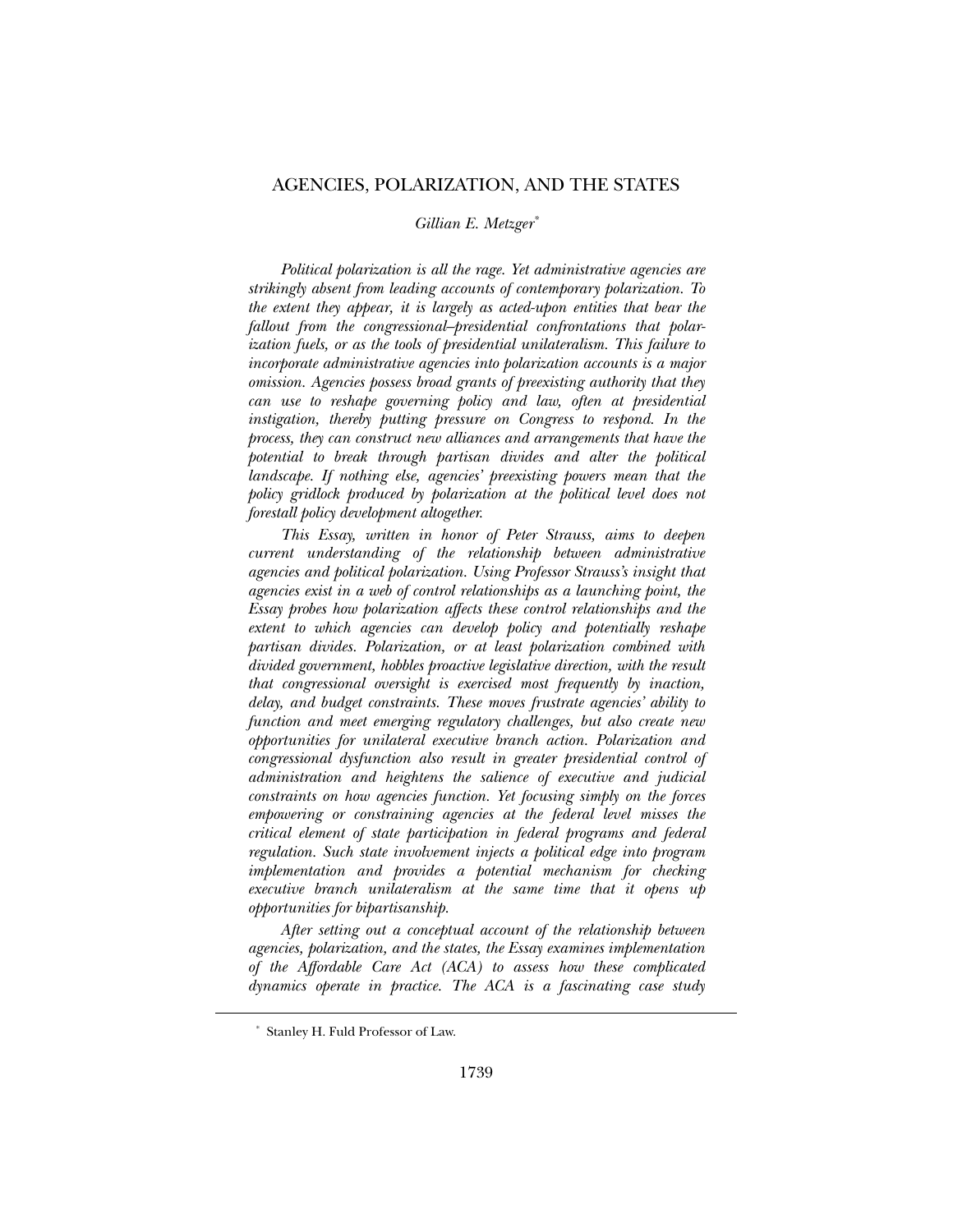*because it both epitomizes today's deeply polarized politics and at the same time is the site of increasing bipartisanship at the implementation level, due to interactions between federal agencies and the states.* 

| Ι.  |                                              | CONCEPTUALIZING THE ROLE OF AGENCIES IN A                   |                                                                 |  |  |
|-----|----------------------------------------------|-------------------------------------------------------------|-----------------------------------------------------------------|--|--|
|     |                                              |                                                             |                                                                 |  |  |
|     |                                              |                                                             | A. Agencies as Acted-Upon Entities: Congressional Stalemate and |  |  |
|     |                                              |                                                             |                                                                 |  |  |
|     |                                              | 1.                                                          | Congressional Sidelining and the Importance of                  |  |  |
|     |                                              |                                                             |                                                                 |  |  |
|     |                                              | $2_{-}$                                                     | The Further Rise of Presidential Administration1752             |  |  |
|     | Agencies as Actors: Policy Development<br>В. |                                                             |                                                                 |  |  |
|     |                                              |                                                             |                                                                 |  |  |
|     |                                              |                                                             | 1. Polarization and Agency Policy Development1757               |  |  |
|     |                                              | 2.                                                          | Judicial and Internal Executive Branch Controls 1758            |  |  |
|     |                                              |                                                             |                                                                 |  |  |
|     | C.                                           |                                                             |                                                                 |  |  |
| II. |                                              | ADMINISTRATION AND POLARIZATION IN PRACTICE: THE EXAMPLE OF |                                                                 |  |  |
|     |                                              |                                                             |                                                                 |  |  |
|     |                                              | A. Web of Controls: Congress, the Executive Branch,         |                                                                 |  |  |
|     |                                              |                                                             |                                                                 |  |  |
|     |                                              | 1.                                                          |                                                                 |  |  |
|     |                                              | 2.                                                          |                                                                 |  |  |
|     |                                              | 3.                                                          |                                                                 |  |  |
|     | <b>B.</b>                                    |                                                             |                                                                 |  |  |
|     |                                              | 1.                                                          |                                                                 |  |  |
|     |                                              | 2.                                                          |                                                                 |  |  |
|     |                                              |                                                             |                                                                 |  |  |

# INTRODUCTION

Political polarization is all the rage. Both popular and scholarly voices regularly bemoan the depths of partisanship and division to which our national politics have sunk. Assessments of causes and possible cures abound. In *Terminal Congressional Dysfunction?*, Cynthia Farina offers a comprehensive and insightful analysis of this burgeoning field.<sup>1</sup> Yet as Professor Farina notes, for all the ink increasingly spilled, key aspects of

 <sup>1.</sup> Cynthia R. Farina, Congressional Polarization: Terminal Constitutional Dysfunction?, 115 Colum. L. Rev. 1689 (2015).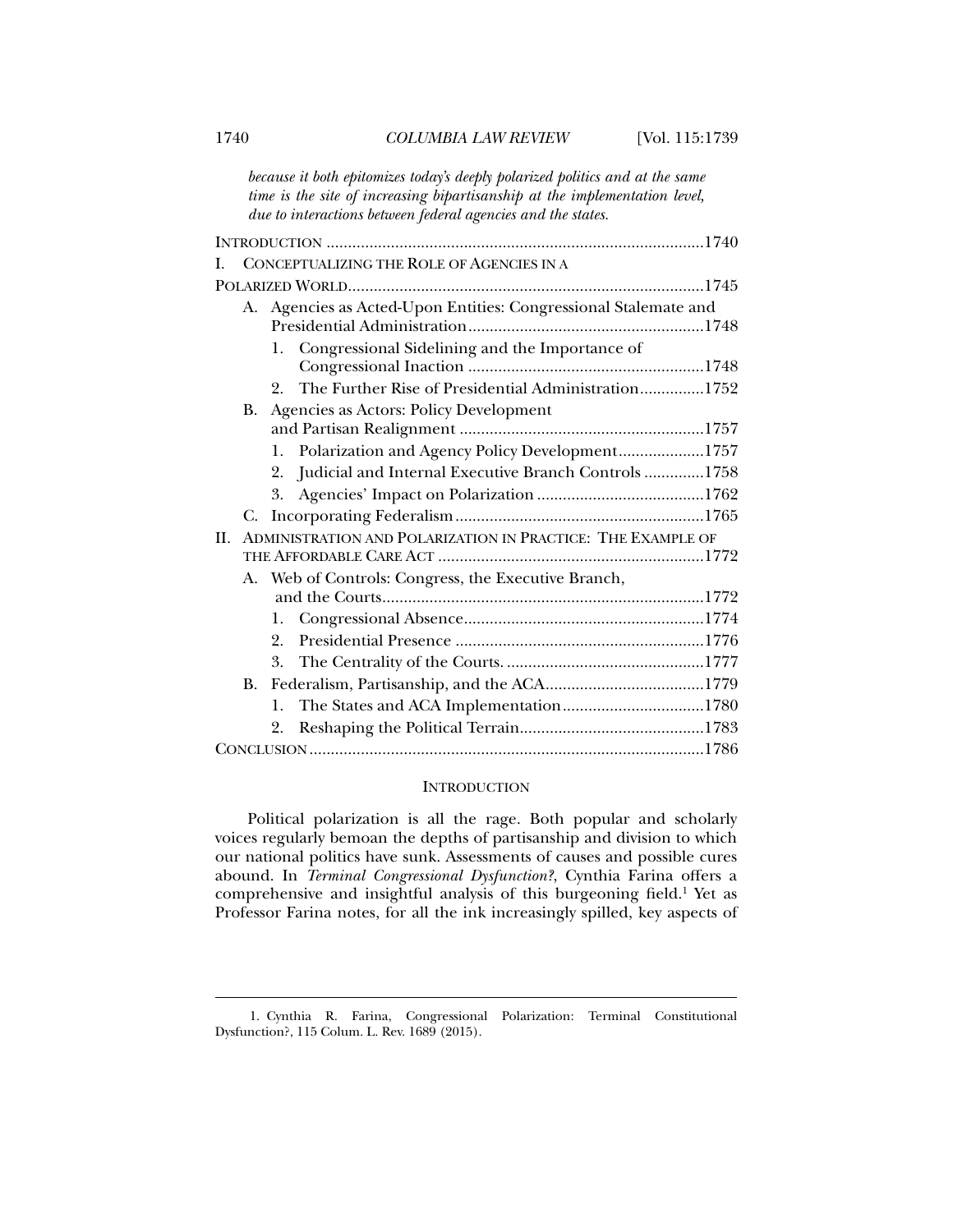polarization's dynamics remain unclear.2 A particularly big hole concerns the relationship between polarization and administrative agencies.

Administrative agencies are strikingly absent from leading accounts of contemporary polarization.3 The focus instead is on Congress, the President, and voters.<sup>4</sup> To the extent agencies appear, they surface largely as acted-upon entities who bear the fallout from the congressional– presidential confrontations that polarization fuels. Scholars emphasize how congressional polarization has held up appointments of top agency officials,<sup>5</sup> created budget uncertainty for agencies,<sup>6</sup> and subjected them to increased investigations.7 Agencies play a somewhat more active role in accounts of presidential unilateralism, but here, too, they feature primarily as tools of the President rather than as policy initiators in their own right.<sup>8</sup> Hence, the ongoing rulemaking by the Environmental Protection Agency (EPA) on power plant emissions is portrayed and attacked as President Barack Obama's climate change plan,<sup>9</sup> while the recent immigration enforcement initiatives promulgated by the Department of Homeland Security (DHS) are commonly referred to as President Obama's immigration executive actions—including by the White House—despite being

5. See infra note 50 and accompanying text.

l

- 6. See infra notes 45–48, 55 and accompanying text.
- 7. See infra note 52 and accompanying text.

 8. See Kenneth S. Lowande & Sidney M. Milkis, "We Can't Wait": Barack Obama, Partisan Polarization and the Administrative Presidency, 12 Forum 3, 5 (2014) (describing recent trend of Presidents using administrative power to serve partisan goals).

 9. See, e.g., Matthew Daly, GOP Lawmaker Targets Climate Plan, Wash. Times (Mar. 2015), http://www.washingtontimes.com/news/2015/mar/23/gop-lawmaker-targetsobama-climate-plan/?page=all [http://perma.cc/PG7D-KR2A] (describing EPA's proposed rules as "President Barack Obama's strategy").

 <sup>2.</sup> See id. at 1717–33 (assessing several explanations for political polarization with inconclusive findings).

 <sup>3.</sup> For a discussion of recent administrative law scholarship that has begun to explore the role of agencies in today's polarized politics, see infra text accompanying notes 88–93.

 <sup>4.</sup> See, e.g., Nolan McCarty, Keith T. Poole & Howard Rosenthal, Polarized America: The Dance of Ideology and Unequal Riches 3 (2006) (documenting increased polarization and its relationship to national trends, in particular growing income disparity); Sarah Binder, The Dysfunctional Congress, 18 Ann. Rev. Pol. Sci. 85, 95–96 (2015) [hereinafter Binder, Dysfunctional Congress] (analyzing polarization's impact on Congress and President); Gary C. Jacobson, Partisan Polarization in American Politics: A Background Paper, 43 Presidential Stud. Q. 688, 691–700 (2013) (examining how changes in voters have affected congressional parties); Nathaniel Persily, Introduction, *in* Solutions to Political Polarization in America 3, 10, 13 (Nathaniel Persily ed., 2015) (suggesting reforms to voting, political parties, and congressional rules to address growing polarization). For a rare exception that focuses on the policy implications of polarization, see Nolan McCarty, The Policy Effects of Political Polarization, *in* Transformation of American Politics: Activist Government and the Rise of Conservatism 223, 232–46 (Paul Pierson & Theda Skocpol eds., 2007) [hereinafter McCarty, Policy Effects] (arguing polarization moves policymaking to courts and states).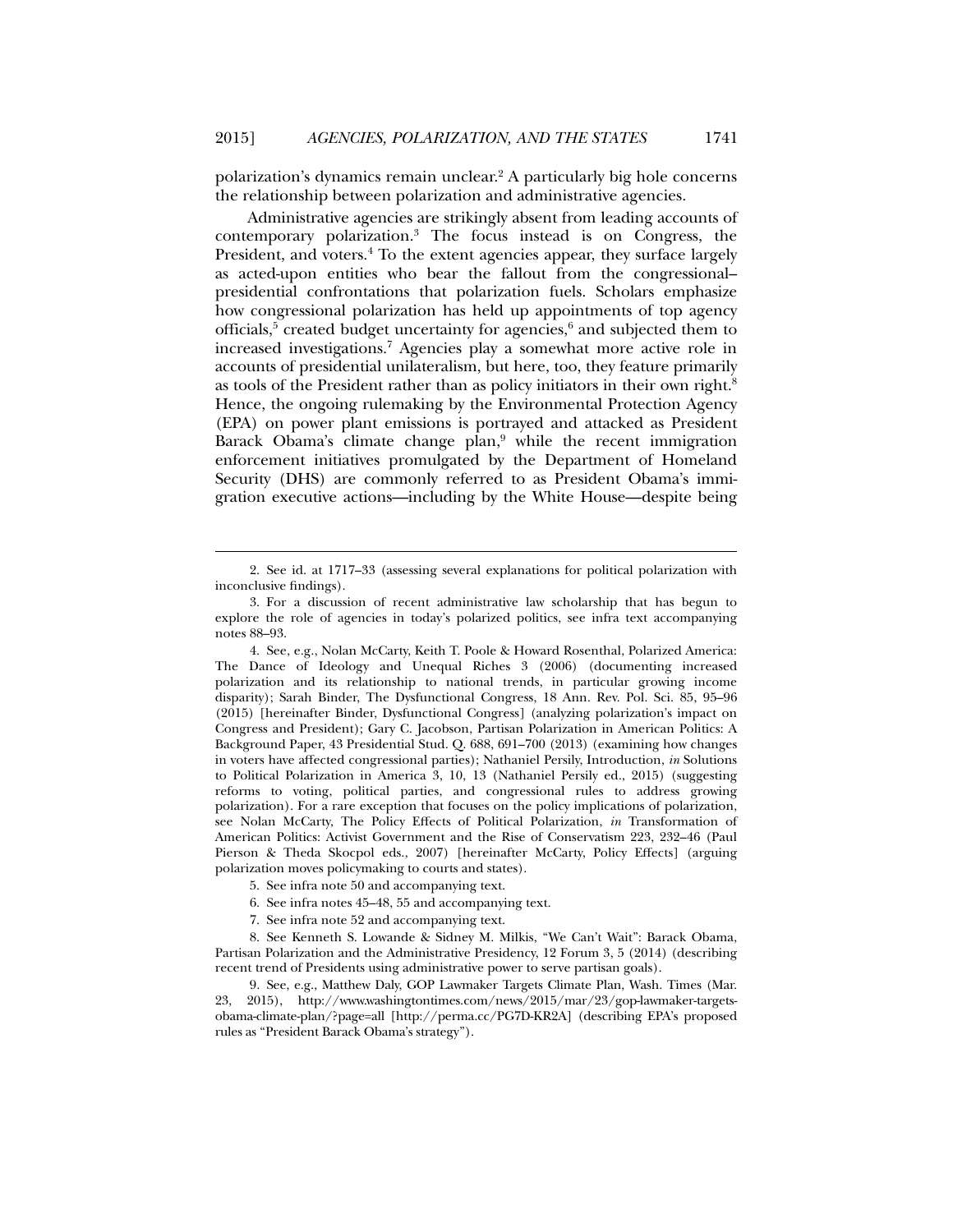embodied in memoranda issued by the Secretary of Homeland Security, Jeh Johnson.10

The failure to incorporate administrative agencies into polarization accounts is a major omission. Administrative government, and particularly regulatory government, fundamentally transforms the polarization equation. Indeed, the presence of an extensive national administrative state marks a signal difference between the nation's current situation and prior instances of high polarization, such as in the period from 1890 to 1910, when modern administrative agencies were nascent.<sup>11</sup> Although agencies are clearly affected by the hyperpartisanship that dominates the political branches, they are still able to act. Agencies possess broad grants of preexisting authority that they can use to reshape governing policy and law, often at presidential instigation, thereby putting pressure on Congress to respond. In the process, they can construct new alliances and arrangements that have the potential to break through partisan divides and alter the political landscape. If nothing else, agencies' preexisting powers mean that the policy gridlock produced by polarization at the political level does not forestall policy development altogether.

Importantly, agencies are not simply pawns in a battle between the two parties or institutional struggle among the political branches of national government. To be sure, polarization has reinforced the already strong trend toward presidential administration, as Presidents seek to use agencies to advance partisan policy agendas stymied by congressional stalemate.12 In turn, Congress increasingly treats executive agencies as presidential surrogates and fair partisan game.13 Thus, the increased focus on specifically presidential unilateralism in polarization contexts reflects real-life dynamics. But as Peter Strauss has emphasized repeatedly

 <sup>10.</sup> E.g., Max Ehrenfreund, Your Complete Guide to Obama's Immigration Executive Action, Wash. Post: Wonkblog (Nov. 20, 2014), http://www.washingtonpost.com/blogs/wonk blog/wp/2014/11/19/your-complete-guide-to-obamas-immigration-order/ [http://perma.cc /QGC7-UJPH]; Fixing the System: President Obama is Taking Action on Immigration, White House, https://www.whitehouse.gov/issues/immigration/immigration-action [https://perma .cc/BZ2X-HF4S] (last visited Aug. 13, 2015); see also Memorandum from Jeh Charles Johnson, Sec'y, Dep't of Homeland Sec., on Policies for the Apprehension, Detention and Removal of Undocumented Immigrants to Thomas S. Winkowski, Acting Dir., U.S. Immigration & Customs Enf't et al.(Nov, 20, 2014), http://www.dhs.gov/sites/default/files/publications/14\_1120 \_memo\_prosecutorial\_discretion.pdf [http://perma.cc/FUT5-F3NM] (outlining new immigration enforcement policies).

 <sup>11.</sup> See Farina, supra note 1, at 1702–03 (describing earlier period of significant polarization in Congress); see also Robert L. Rabin, Federal Regulation in Historical Perspective, 38 Stan. L. Rev. 1189, 1192–95 (1986) (describing chronological development of national regulatory state).

 <sup>12.</sup> See infra notes 60–72 and accompanying text; see also Lowande & Milkis, supra note 8, at 3–6, 8–14 (arguing Obama Administration has expanded presidential administration and embraced unilateralism for partisan ends).

 <sup>13.</sup> See Andrew McCanse Wright, Constitutional Conflict and Congressional Oversight, 98 Marq. L. Rev. 881, 885–89 (2014) (linking government oversight and investigation with partisan disputes).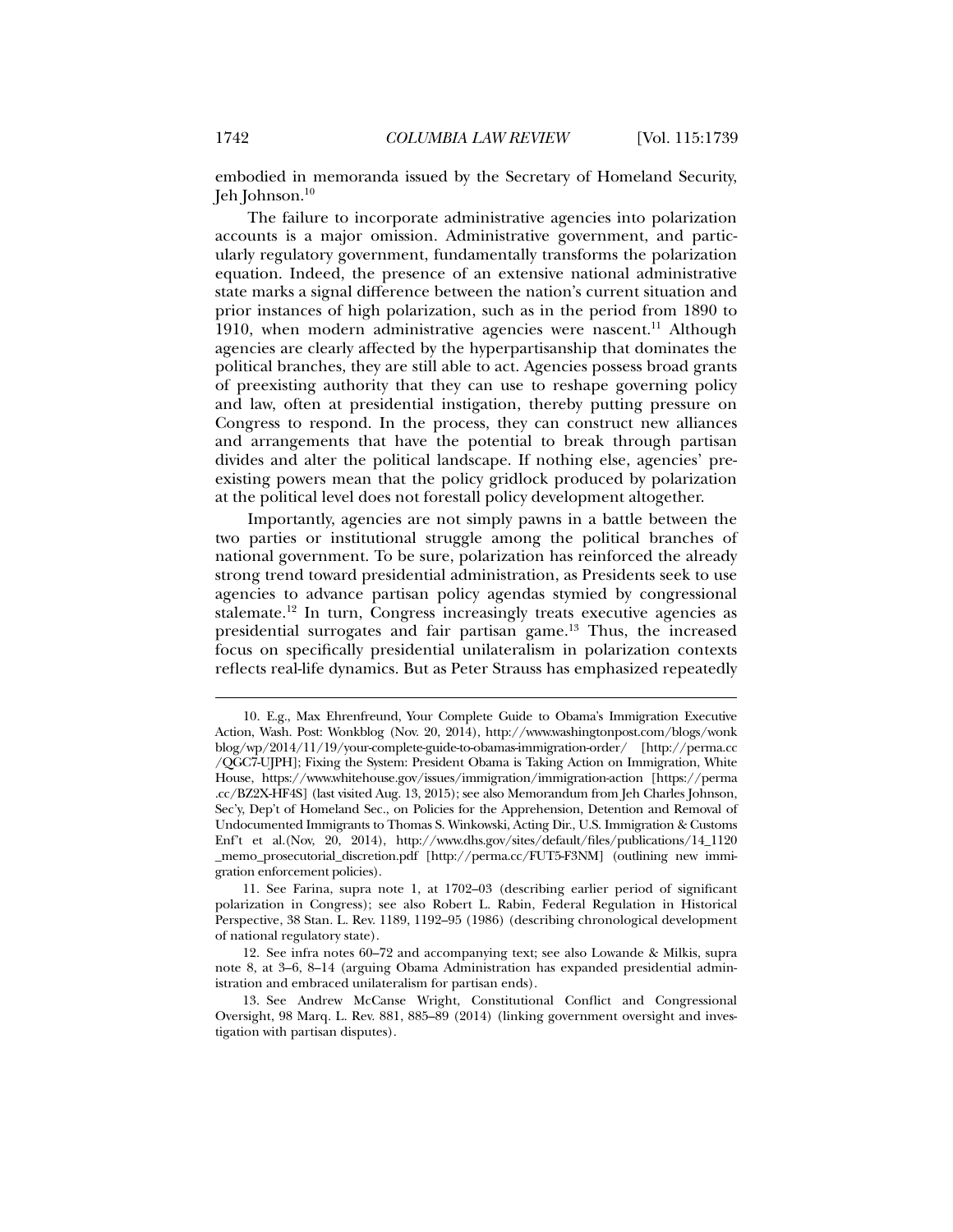and powerfully, most recently in *Overseer, or "The Decider"? The President in Administrative Law*, 14 agencies cannot simply be equated with the President.15 Agencies have independent stature, responsibilities, and allegiances, and they also have their own policy agendas that they seek to advance on the political branches.16

Whether agencies are in fact able to develop policy in the face of polarization depends on a number of factors. One central consideration is the scope of an agency's extant authority.<sup>17</sup> Another is an agency's internal make-up and character. Agencies are a diverse lot, varying in leadership structure, political independence, institutional capacity, resources, and reputation.18 Agencies also contain a range of actors and interests within their midst—political appointees and civil servants; administrators as well as professionals such as scientists and lawyers; front-line personnel and supervisors—often with different responsibilities, priorities, and allegiances.19 Not surprisingly, some agencies are likely to be more able and willing to push a policy agenda than others.

Equally important, however, is the complicated external web of relationships in which an agency operates. These relationships include not only agencies' interactions with the named national branches at the

l

 16. See Brigham Daniels, Agency as Principal, 48 Ga. L. Rev. 335, 340–43 (2014) (recognizing circumstances when agencies act as principals capable of "turn[ing] the tables" on political branches); see also Elena Kagan, Presidential Administration, 114 Harv. L. Rev. 2245, 2272–74, 2306–09 (2001) (describing expanding presidential oversight and limits to close presidential control of agencies under President Clinton); Gillian E. Metzger, The Interdependent Relationship Between Internal and External Separation of Powers, 59 Emory L.J. 423, 429–32, 432–37 (2009) (describing internal checks on presidential power and interaction between agencies and external institutions).

 17. See Jody Freeman & David B. Spence, Old Statutes, New Problems, 163 U. Pa. L. Rev. 1, 3 (2014) ("[F]ederal agencies coping with new regulatory challenges often encounter problems of 'fit' with older statutes . . . .").

 18. See Daniel P. Carpenter, The Forging of Bureaucratic Autonomy: Reputations, Networks, and Policy Innovation in Executive Agencies, 1862–1928, at 23–33 (2001) (describing role of professional networks, reputation, and agency culture in agencies); Kirti Datla & Richard L. Revesz, Deconstructing Independent Agencies (and Executive Agencies), 98 Cornell L. Rev. 769, 786–812 (2013) (describing different structural features among independent agencies as well as between independent and executive agencies).

 19. See Elizabeth Magill & Adrian Vermeule, Allocating Power Within Agencies, 120 Yale L.J. 1032, 1036–38 (2011) (concluding "views and actions of different types of stakeholders shape the agency's performance of its duties"); Jon D. Michaels, An Enduring, Evolving Separation of Powers, 115 Colum. L. Rev. 515, 538–47 (2015) (describing differences between agency leadership and civil service personnel).

 <sup>14.</sup> Peter L. Strauss, Foreword: Overseer, or "The Decider"? The President in Administrative Law, 75 Geo. Wash. L. Rev. 696 (2007).

 <sup>15.</sup> See id. at 700, 712–15 (making this distinction with respect to implications of delegating power to agencies and President); see also Peter L. Strauss, The Place of Agencies in Government: Separation of Powers and the Fourth Branch, 84 Colum. L. Rev. 573, 582–96 (1984) [hereinafter Strauss, Place of Agencies] (describing complex relationships between President and agencies and factors enhancing as well as limiting presidential influence).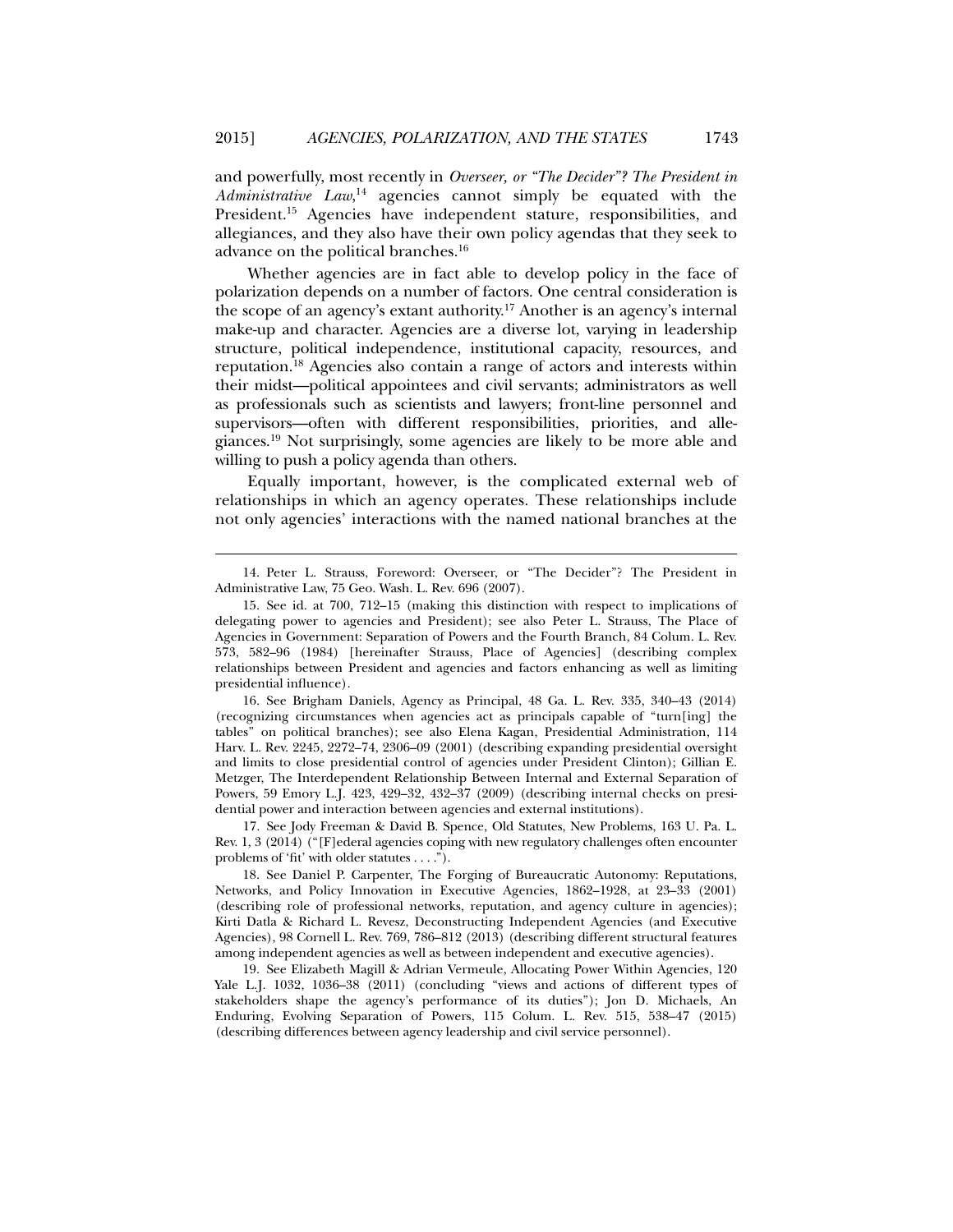apex of government—Congress, the President, and the courts—but also their interactions with state and local governments, other administrative entities, regulated parties, beneficiaries, or other interest groups. Again, Professor Strauss's scholarship provides critical guidance in understanding this web of agency control relationships, with Strauss emphasizing the importance of these control relationships to the functioning of the modern administrative state.<sup>20</sup> Today, these control relationships are equally central to assessing how agencies operate in a polarized world and the extent to which polarization at the apex of government trickles down to the level of administration.

Polarization, or at least polarization combined with divided government, warps this web of agency controls in significant ways. It hobbles proactive legislative direction, with the result that congressional oversight is exercised most frequently by inaction, delay, and budget constraints. These moves frustrate agencies' ability to function and meet emerging regulatory challenges, but also create new opportunities for unilateral executive branch action justified by necessity. The decline in legislative controls also serves to heighten the salience of executive and judicial constraints for agencies. Courts in particular face new challenges in monitoring the legality and rationality of agency action when agencies act in the face of legislative stalemate or at the behest of presidential initiative.

Yet focusing simply on the forces empowering or constraining agencies at the federal level misses the critical element of state participation in federal programs and federal regulation. Such state involvement injects a political edge into program implementation. Politically sympathetic states provide a means by which presidents and agencies can advance policy goals over federal opposition. In a polarized world, however, the role of politically opposed states in federal programs may be more significant. Such state involvement can check executive branch unilateralism at the same time that it opens up opportunities for bipartisanship.

The aim of this Essay is to deepen the current understanding of the relationship between administrative agencies and political polarization. Its goals are primarily analytic and descriptive. But it is also motivated by the belief that government should address the policy challenges of the day. In the face of congressional gridlock and national political stalemate, agencies' continued ability to develop policy is a virtue, not a vice—provided adequate checks exist to ensure, in Professor Strauss's words, that agencies "will not pass out of control."21

Part I offers a conceptual account of the relationship between agencies, polarization, and the states. It begins by setting out the background of delegation and control that are the driving forces of the modern administrative state. It then turns to examining how these forces

 <sup>20.</sup> Strauss, Place of Agencies, supra note 15, at 583–96.

 <sup>21.</sup> Id. at 579.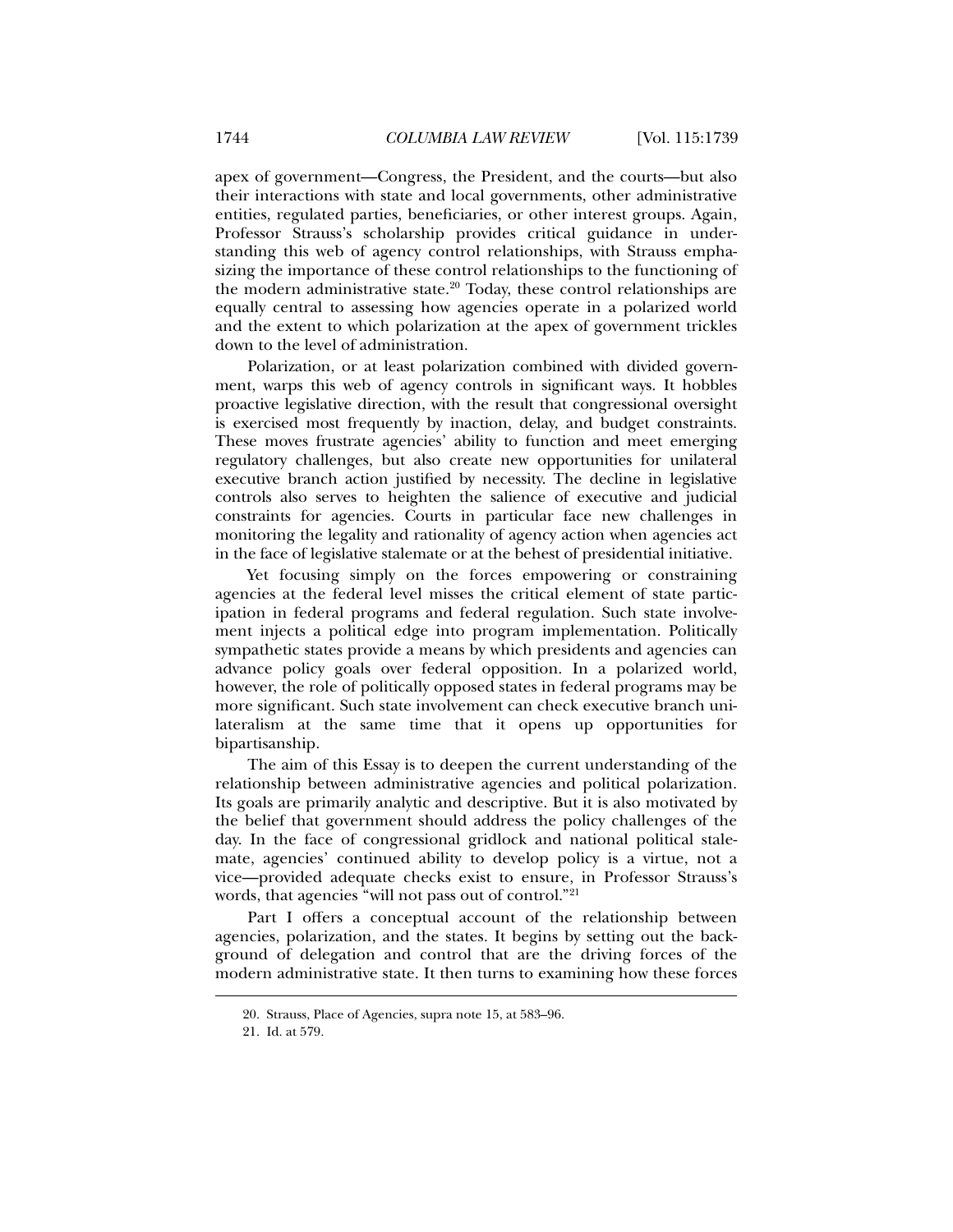interact with polarization, focusing in particular on how polarization impacts the web of agency control relationships and the extent to which agencies can develop policy and potentially reshape partisan divides. Part II discusses implementation of the Affordable Care Act (ACA) to provide an illustration of how these complicated dynamics operate in practice.

## I. CONCEPTUALIZING THE ROLE OF AGENCIES IN A POLARIZED WORLD

Two opposing imperatives lie at the heart of the modern administrative state. One is the need for Congress to delegate broad regulatory authority to agencies.<sup>22</sup> Debate surrounds whether this "need" reflects Congress's lack of the information and expertise necessary to address complicated policy issues, its structural inability to respond quickly and flexibly to new and emergent problems, or its desire to punt politically contentious issues to another body.23 Indeed, some deny the constitutional legitimacy of broad policymaking delegations altogether.<sup>24</sup> But the Supreme Court has refused to meaningfully police the bounds of congressional delegations since the early New Deal, and as a matter of practical reality, "[a] great deal of national lawmaking has been delegated by Congress to administrative agencies."25 Moreover, these delegations to agencies are ongoing until altered through new legislation. Given the significant obstacles to legislative enactment at the national level—in particular, the requirements of bicameralism and presentment combined with supermajoritarianism, with a two-thirds vote in each chamber required to overcome a presidential veto<sup>26</sup> and sixty votes to end a Senate filibuster<sup>27</sup>—delegations to agencies prove quite durable,

 <sup>22.</sup> See Gillian E. Metzger, Delegation, Accommodation, and the Permeability of Constitutional and Ordinary Law, *in* The Oxford Handbook of the U.S. Constitution 409, 412–13 (Mark Tushnet, Mark A. Graber & Sanford Levinson eds., 2015) (describing centrality of delegation).

 <sup>23.</sup> Id. For a recent article arguing that an additional impetus behind broad delegations is to allow individual members of Congress to influence agencies' exercises of discretion at the expense of Congress as a whole, see Neomi Rao, Administrative Collusion: How Delegation Diminishes the Collective Congress, 90 N.Y.U. L. Rev. (forthcoming 2015) (manuscript at 15–16) (on file with the *Columbia Law Review*).

 <sup>24.</sup> See Gary Lawson, The Rise and Rise of the Administrative State, 107 Harv. L. Rev. 1231, 1237–43 (1994) ("[T]he nondelegation principle, which is textually embodied in the command that all executory laws be 'necessary and proper,' constrains the substance of congressional enactments."); see also Dep't of Transp. v. Ass'n of Am. R.R.s, 135 S. Ct. 1225, 1242–52 (2015) (Thomas, J., concurring) (stating "Constitution categorically forbids Congress to delegate its legislative power to any other body").

 <sup>25.</sup> William N. Eskridge, Jr. & John Ferejohn, The Article I, Section 7 Game, 80 Geo. L.J. 523, 534 (1992) (footnote omitted); see also Whitman v. Am. Trucking Ass'n, 531 U.S. 457, 474–75 (2001) ("[W]e have almost never felt qualified to second-guess Congress regarding the permissible degree of policy judgment that can be left to those executing or applying the law." (internal quotation marks omitted)).

 <sup>26.</sup> U.S. Const. art. I, § 7.

 <sup>27.</sup> S. Doc. No. 113-18, Rule XXII, at 15 (2013).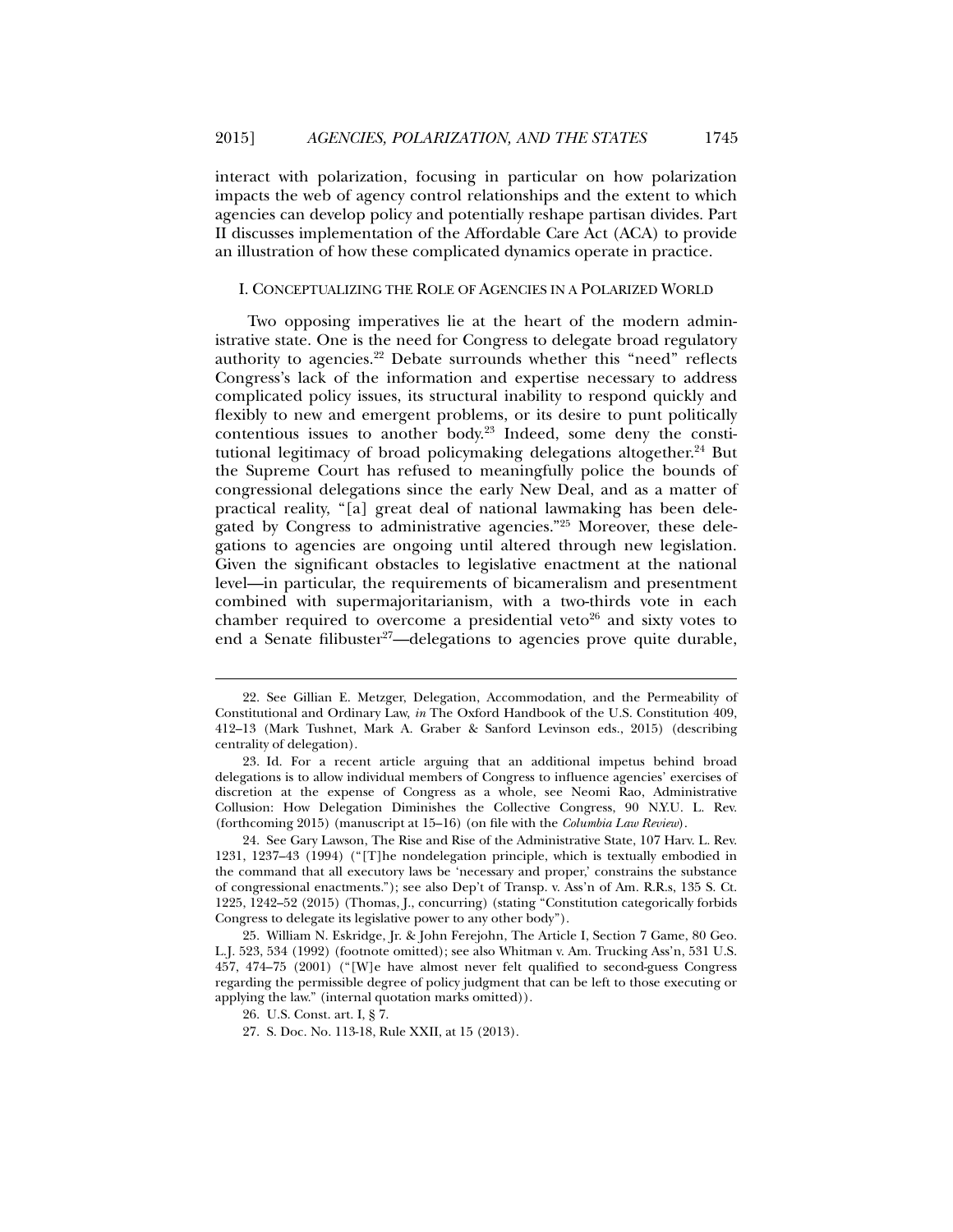even when agencies promulgate policies with which a majority in Congress disagrees.28

The second imperative follows from the first: The delegation of regulatory authority creates a need for mechanisms to control its exercise. Multiple control mechanisms, connecting agencies to a variety of overseers, create the complex structures and interrelationships that characterize the administrative state. Here, debate exists over where such control is most commonly and appropriately wielded: Positive political theorists give pride of place to Congress, arguing that Congress structures delegations and imposes procedural requirements so as to ensure that, in exercising its new powers, an agency does not deviate from the policy preferences of the coalition that got the measure enacted.29 They are countered by executive power theorists who contend that primary control of administration increasingly resides in the President.<sup>30</sup> More traditional accounts stress the central administrative oversight role of courts<sup>31</sup> and interest groups,<sup>32</sup> as well as the constraining force of agency expertise, professionalism, and the civil service.<sup>33</sup> In recent years, scholars have expanded their account of internal executive branch constraints on agency action, highlighting features of administrative structure, such as interagency coordination and consultation

 <sup>28.</sup> See Eskridge & Ferejohn, supra note 25, at 536–38 ("[T]he agency can (perhaps over time) set policy virtually anywhere it wants, unless Congress would be stimulated to override the agency's choice by enacting new legislation.").

 <sup>29.</sup> Matthew D. McCubbins, Roger G. Noll & Barry R. Weingast, Structure and Process, Politics and Policy: Administrative Arrangements and the Political Control of Agencies, 75 Va. L. Rev. 431, 440–41 (1989) [hereinafter McNollgast]; see also Lisa Schulz Bressman, Procedures as Politics in Administrative Law, 107 Colum. L. Rev. 1749, 1767–71 (2007) (describing positive political theory argument).

 <sup>30.</sup> See Terry M. Moe, An Assessment of the Positive Theory of 'Congressional Dominance,' 12 Legis. Stud. Q. 475, 489–90 (1987) [hereinafter Moe, Assessment of Positive Theory] (criticizing congressional dominance approach for, inter alia, not accounting for presidential control of administration through appointments); see also Terry M. Moe & William G. Howell, The Presidential Power of Unilateral Action, 15 J.L. Econ. & Org. 132, 137–38, 141–48 (1999) (arguing Presidents' ability to act unilaterally and exploit ambiguities in scope of control over executive branch gives them powerful advantages over Congress); Keith E. Whittington & Daniel P. Carpenter, Executive Power in American Institutional Development, 1 Persp. on Pol. 495, 496–99 (2003) (critiquing congressional dominance view and arguing for more dynamic approach viewing congressional and executive power as interactive).

 <sup>31.</sup> See Louis L. Jaffe, Judicial Control of Administrative Action 320 (1965) ("The availability of judicial review is the necessary condition, psychologically if not logically, of a system of administrative power which purports to be legitimate, or legally valid.").

 <sup>32.</sup> See Richard B. Stewart, The Reformation of American Administrative Law, 88 Harv. L. Rev. 1667, 1670 (1975) ("Increasingly, the function of administrative law is not the protection of private autonomy but the provision of a surrogate political process to ensure the fair representation of a wide range of affected interests in the process of administrative decision.").

 <sup>33.</sup> See id. at 1675 (describing traditional agency expertise view); see also Michaels, supra note 19, at 530–56 (describing role of agency expertise, civil service, and professionalism in maintaining separation of powers).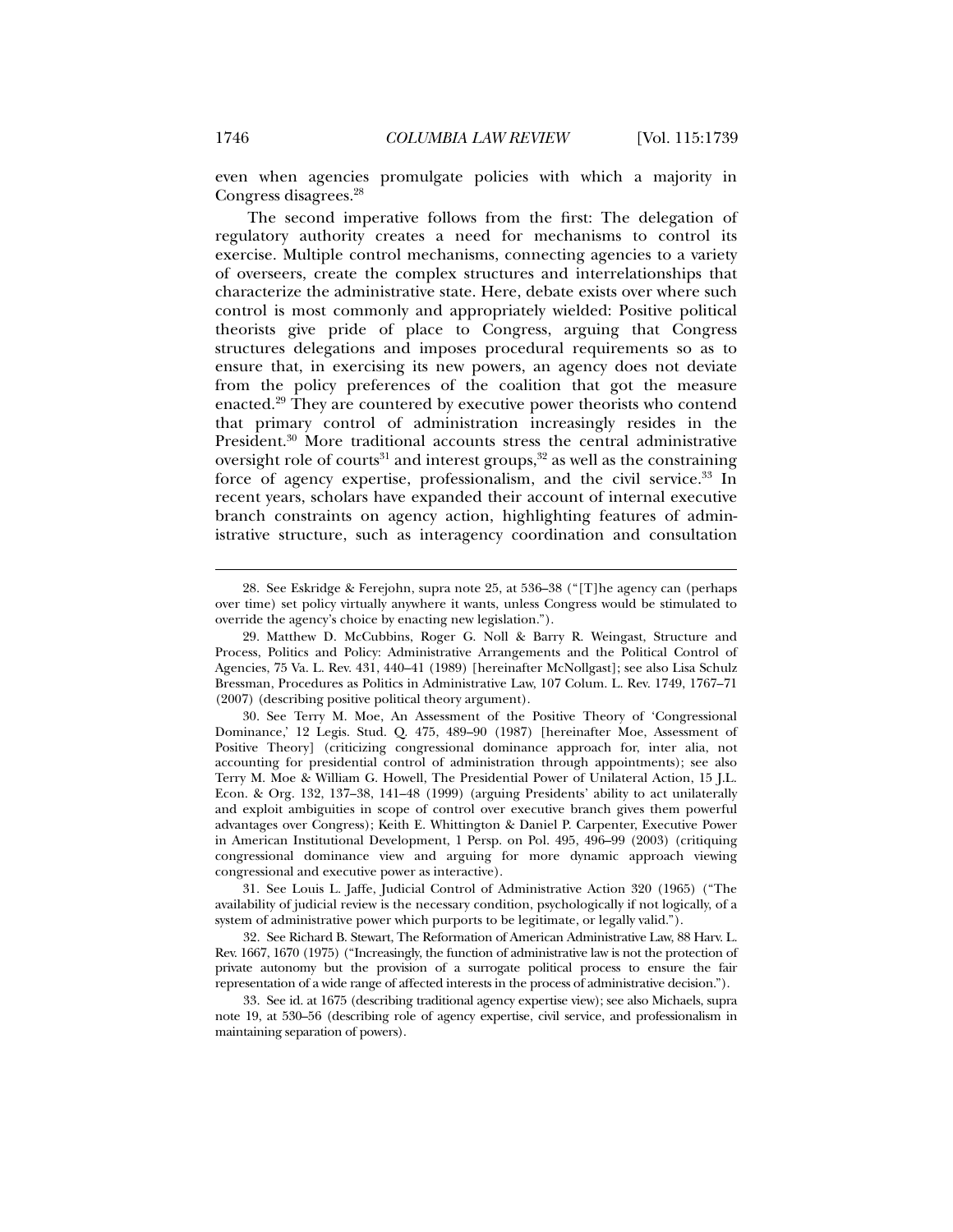requirements.34 Put together, these accounts weave a picture of agencies as situated in the midst of a dense and evolving web of relationships that serve to both empower and constrain administrative action.

This web of relationships was the central focus of Professor Strauss's *The Place of Agencies in Government: Separation of Powers and the Fourth Branch*. Unlike other scholars, who often prioritized one branch of national government over the others, Professor Strauss insisted that the structural imperative of our separation-of-powers system was that agencies must be subject to control relationships with each of the named branches. The place of agencies was thus at the center of a web of overlapping and crosscutting controls among Congress, the President, and the courts.35 Equally important was Professor Strauss's claim that the Constitution left these controls largely unspecified, with the details of agencies' relationships with the named branches being determined as much by politics as by law.36 According to Professor Strauss, constitutional separation of powers requires simply that the three named branches "share the reins of control; means must be found of assuring that no one of them becomes dominant."37 But this imperative allows for a "profusion of forms, each related in significant ways to Congress, President and Court," with politics controlling how these oversight relationships operate in practice.38

Heightened political polarization has profound effects on the web of controls governing agency actions. This Part analyzes these effects, beginning in section I.A with how polarization affects congressional and presidential constraints on agencies. Congress turns to oversight mechanisms and strategies of delay in lieu of control through new substantive statutes, while Presidents increasingly direct administration to achieve partisan goals. As section I.B next describes, an additional important effect of polarization is to create room for agency policy development. Such agency initiatives encounter judicial and internal executive branch constraints, and are particularly notable for their potential to realign partisan divides both in Congress and between Congress and the President. Section I.C then discusses the increased role that states play in

 <sup>34.</sup> See, e.g., Jody Freeman & Jim Rossi, Agency Coordination in Shared Regulatory Space, 125 Harv. L. Rev. 1131, 1139–45 (2012) (detailing phenomenon of multiple agency delegations and resultant interagency coordination and consultation requirements); Jason Marisam, Duplicative Delegations, 63 Admin. L. Rev. 181, 231–36 (2011) (arguing presence of agencies with duplicative duties enhances separation of powers by affording Presidents more discretion to allocate tasks among agencies than delegation to a single agency would provide, but more constraints and accountability than follows when Presidents are delegated power directly).

 <sup>35.</sup> See Strauss, Place of Agencies, supra note 15, at 577–80 ("What we have, then, are three named repositories of authorizing power and control, and an infinity of institutions to which parts of the authority of each may be lent.").

 <sup>36.</sup> Id. at 592–97, 640–42.

 <sup>37.</sup> Id. at 580.

 <sup>38.</sup> Id. at 592, 596.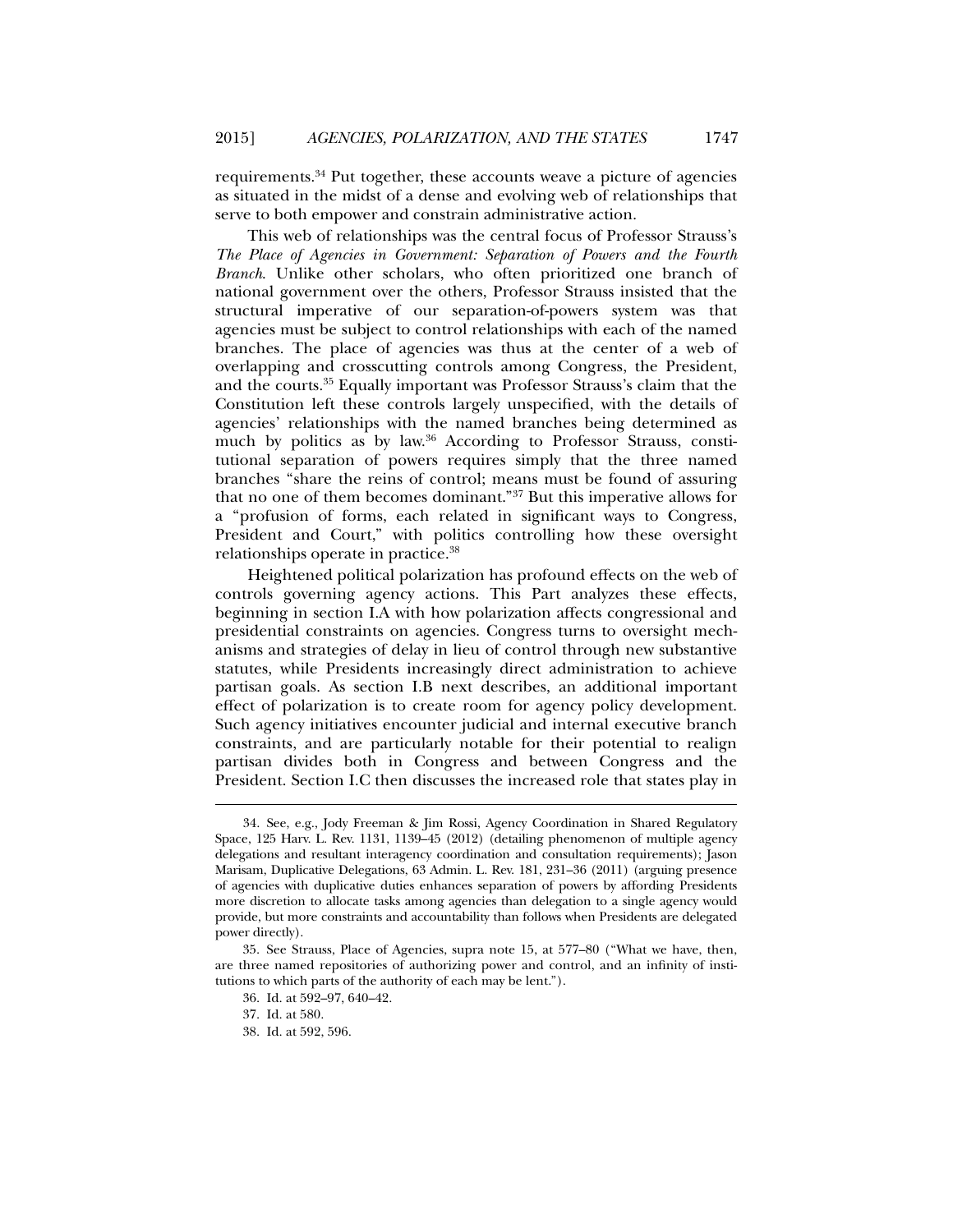shaping federal programs, which is a major contributor to the partisan realignment potential of agency action. Together, the varied effects of polarization on agencies demonstrate the continued vitality of Professor Strauss's construct. At the same time as polarization weakens some strands of the web of controls surrounding agencies, it reinforces others and generates opportunities for new relationships to emerge.

## A. *Agencies as Acted-Upon Entities: Congressional Stalemate and Presidential Administration*

1. *Congressional Sidelining and the Importance of Congressional Inaction.* — Perhaps the most immediate effect of polarization, combined with divided government and supermajority requirements, is congressional gridlock. Congress becomes unable to direct agencies through enactment of substantive legislation.<sup>39</sup> Divided government may not impede new legislation significantly when the parties are ideologically diverse internally and party control is therefore limited.<sup>40</sup> But as the parties become more ideologically pure and bipartisan compromise disappears, lack of singleparty control of Congress and the presidency can create a substantial roadblock to legislative enactment.<sup>41</sup> This gridlock dynamic is further intensified if the party opposing the President lacks a large majority in Congress.42 Similarly, supermajority requirements are less of an obstacle to legislative enactment when legislators' preferences are relatively closely aligned. But as polarization or the ideological distance among legislators grows, reaching a supermajority voting threshold becomes increasingly

 41. See Binder, Dysfunctional Congress, supra note 4, at 91–96 ("Congress . . . struggles to legislate when partisan polarization rises and when the two chambers diverge in their policy views . . . ."); Jacobson, supra note 4, at 700–02 (describing divided government as "prone to conflict and stalemate").

 42. See Miranda Yaver, When Do Agencies Have Agency? The Limits of Compliance in the EPA 10–11 (Oct. 29, 2014) (unpublished manuscript), http://papers.ssrn.com /sol3/papers.cfm?abstract\_id=2467611 (on file with the *Columbia Law Review*) (noting "extent to which the party opposing the president controls a substantial share of seats in Congress," in addition to polarization in Congress, affects whether agencies will face retaliation for developing new policy).

 <sup>39.</sup> E.g., Freeman & Spence, supra note 17, at 2, 4, 14–16; McCarty, Policy Effects, supra note 4, at 223–24, 233–36.

 <sup>40.</sup> The impact of divided government on congressional performance is a matter of some debate. Compare David R. Mayhew, Divided We Govern: Party Control, Lawmaking, and Investigations, 1946–2002, at xii, 220–26 (2d ed. 2005) (finding divided government did not affect overall volume of major legislation but noting greater conflict and more investigations during period from 1991 to 2002), and Sarah A. Binder, The Dynamics of Legislative Gridlock, 1947–96, 93 Am. Pol. Sci. Rev. 519, 527 (1999) (concluding divided government affects "ability of the political system to address major public problems"), with Stephen Ansolabehere, Maxwell Palmer & Benjamin Schneer, Divided Government and Significant Legislation: A History of Congress from 1789–2010, at 2–6, 17–28 (Apr. 23, 2015) (unpublished manuscript), https://dl.dropboxusercontent.com/u/156214/ansolabehere\_palmer\_schneer\_divided\_gover nment.pdf [https://perma.cc/9FXS-NLUR] (describing scholarship and concluding divided versus unified government has substantial impact on production of significant legislation, but cannot explain broad trends in legislation throughout Congress's history).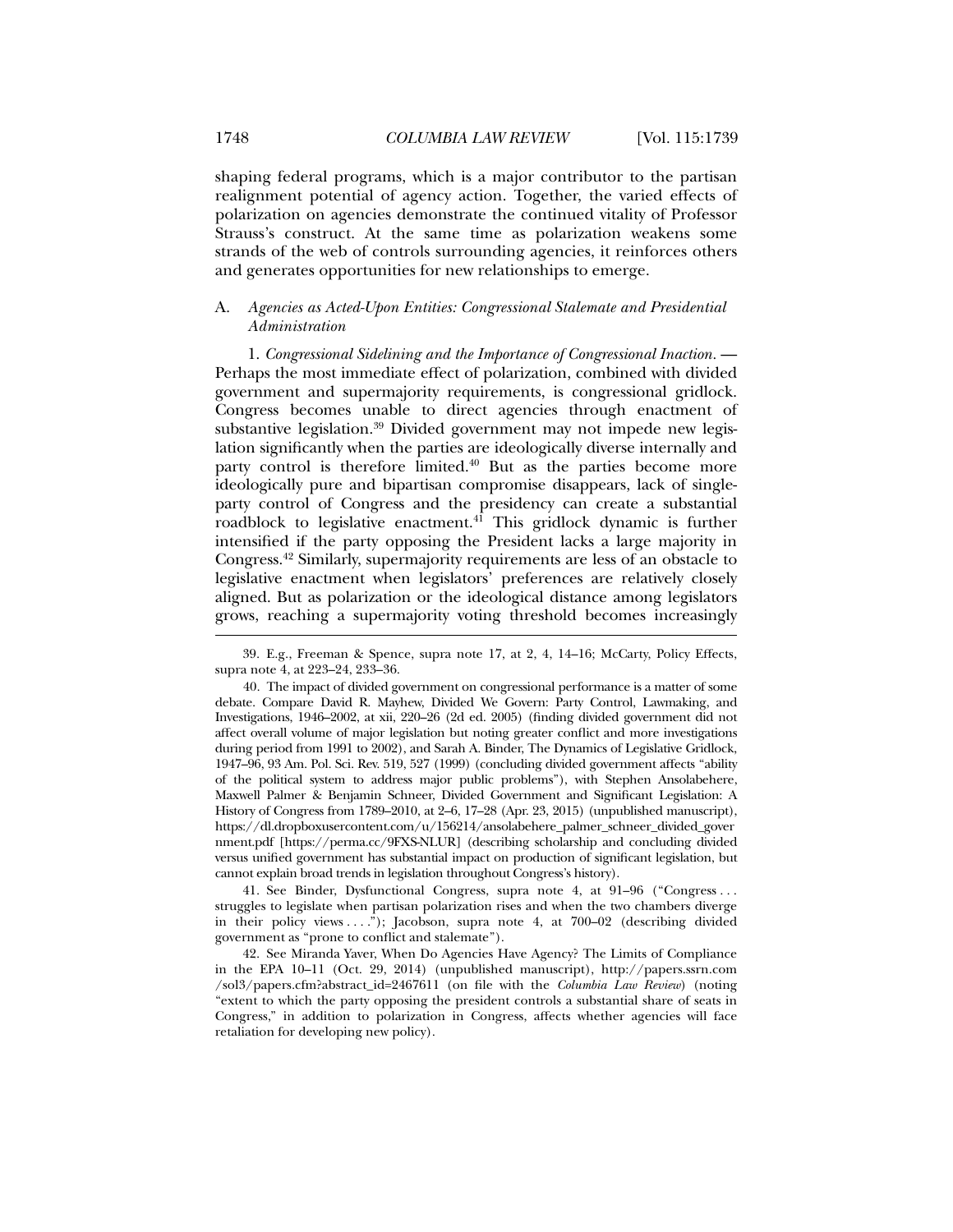difficult.43 The net result is a growing range of contexts in which a majority of legislators would prefer to alter the policy status quo but lack the numbers to overcome the objections of the President or a Senate minority. The larger the distance between the point at which Congress will override a presidential veto and the point at which the Senate will invoke cloture to end a filibuster—referred to by political scientists as the gridlock interval the lower the chances that substantive legislation will be enacted.<sup>44</sup>

Congress may turn to other means to control agencies, in particular to appropriations. Recent years have witnessed a significant increase in the use of limitation riders on appropriations bills to forestall or require certain agency actions.45 The great advantage of appropriations legislation from Congress's perspective is its must-pass status, dramatically raising the stakes of a presidential veto.<sup>46</sup> Yet spending measures can encounter the same enactment obstacles as substantive legislation, as demonstrated by congressional Republicans' recent failure to use spending constraints to prohibit DHS from going forward with its immigration initiatives.<sup>47</sup> In addition, filibuster threats and fears of another government shutdown have stymied the ordinary appropriations process, replacing the annual budget with a series of continuing resolutions on funding.<sup>48</sup>

l

 45. Jason A. MacDonald, Limitation Riders and Congressional Influence over Bureaucratic Policy Decisions, 104 Am. Pol. Sci. Rev. 766, 767 (2010).

 46. See Richard J. Lazarus, Congressional Descent: The Demise of Deliberative Democracy in Environmental Law, 94 Geo. L.J. 619, 635–36 (2006) (noting great political pressure to pass annual appropriations legislation due to threat of government shutdown); MacDonald, supra note 45, at 767 ("[T]hat appropriations must pass implies that the ability of the president to remove provisions to which he objects through veto bargaining . . . is more limited than is the case with 'normal' . . . legislation."). Under the Constitution, "[n]o Money shall be drawn from the Treasury, but in Consequence of Appropriations made by Law." U.S. Const. art. I, § 9, cl. 7. If Congress fails to pass a measure authorizing funding, the federal government lacks power to spend funds and must shut down. MacDonald, supra note 45, at 767. Congress does appropriations on an annual basis, with the result that "[t]here is enormous political pressure to pass annual appropriations legislation." Lazarus, supra, at 635.

 47. See Lauren French, Jake Sherman & John Bresnahan, John Boehner Ends Stalemate, Politico (Mar. 3, 2015), http://www.politico.com/story/2015/03/dhs-funding-billhouse-vote-115693.html [http://perma.cc/A984-S6T3] (describing Republican leadership's decision to end effort to overturn immigration policies through appropriations limits).

 48. Nolan McCarty, The Decline of Regular Order in Appropriations: Does It Matter? 1–12 (Feb. 3, 2015) (unpublished manuscript), https://bfi.uchicago.edu/sites/default /files/research/McCarty\_Appropriations.pdf [https://perma.cc/S4W5-XEZY].

 <sup>43.</sup> Thomas E. Mann & Norman J. Ornstein, The Broken Branch: How Congress Is Failing America and How to Get it Back on Track 10 (2006).

 <sup>44.</sup> See Freeman and Spence, supra note 17, at 83–84 (concluding under a gridlock model, "[a]s members of the legislature become more ideologically polarized, the status quo policy can persist even as the median voter's preferences stray farther and farther from that status quo"); see also Keith Krehbiel, Pivotal Politics: A Theory of U.S. Lawmaking 47–48, 238 (1998) (positing "[p]olicy change requires that the status quo must lie outside the gridlock interval, as defined by the president, filibuster, and [presidential] veto pivots").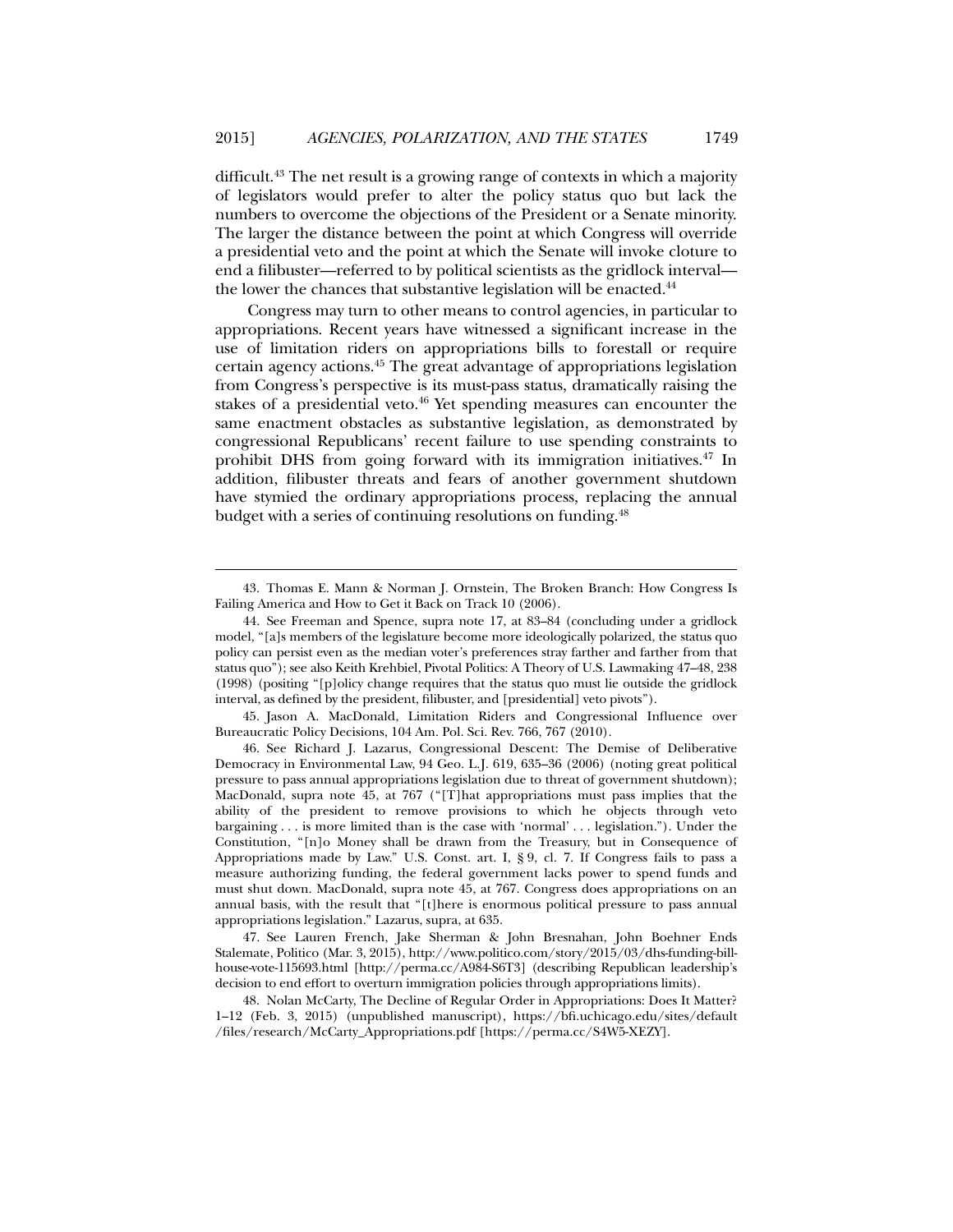As a result, congressional influence through appropriations is often felt more through budgetary inaction than actual appropriations legislation. Sometimes this inaction is simply a reflection of congressional inability to enact legislation. But it may also be a deliberate strategy of obstruction, reflecting the reality that delay and stalling may prove easier tools for congressional opponents of agency action to wield than affirmative congressional enactments.49 Similar use of delay to obstruct executive action is evident in the appointments context, with executive appointment delays growing significantly alongside intensifying polarization.50 Interestingly, moreover, delays in agency appointments appear to have grown longer since such appointments were exempted from the filibuster.<sup>51</sup> Congress also resorts more to hearings and investigations as tools of control, with divided government and growing partisanship significantly increasing use of these forms of oversight.<sup>52</sup> A prime contemporary embodiment of this phenomenon comes from the House Oversight and Government Reform Committee under the recent chairmanship of Representative Darrell Issa, which was marked by strong partisan divides and numerous contentious investigations of the Obama Administration.<sup>53</sup>

 51. See O'Connell, Shortening Vacancies, supra note 50, at 1676–81 (presenting data on lack of improvement in agency appointment delays after filibuster reform in November 2013).

 53. See Noah Bierman, California's Darrell Issa Loses Power Along with House Oversight Committee Post, L.A. Times (Mar. 20, 2015), http://www.latimes.com/

 <sup>49.</sup> See Note, Independence, Congressional Weakness, and the Importance of Appointment: The Impact of Combining Budgetary Autonomy with Removal Protection, 125 Harv. L. Rev. 1822, 1826–27 (2012) (noting agencies may respond to signals and threats about budgets "even where congressional action appears absent"); see also Jack M. Beermann, Congressional Administration, 43 San Diego L. Rev. 61, 121–39 (2006) (discussing informal measures, including budgetary measures, members of Congress may take to affect agency decisionmaking).

 <sup>50.</sup> See Neal Devins & David E. Lewis, Not-So Independent Agencies: Party Polarization and the Limits of Institutional Design, 88 B.U. L. Rev. 459, 461, 485–88 (2008) (detailing Senate's increasing reliance on strategy of inaction on nominees, or "holds," as response to polarization); see also Anne Joseph O'Connell, Shortening Agency and Judicial Vacancies Through Filibuster Reform? An Examination of Confirmation Rates and Delays from 1981 to 2014, 64 Duke L.J. 1645, 1659–81 (2015) [hereinafter O'Connell, Shortening Vacancies] (providing evidence on increasing nomination and appointment delays from 1981 to 2014). A prominent recent example is the 166-day delay for Loretta Lynch to be confirmed as Attorney General in April 2015, the third longest delay to confirm an Attorney General in history. Jennifer Steinhauer, Senate Confirms Loretta Lynch as Attorney General After Long Delay, N.Y. Times (Apr. 23, 2015), http://www.nytimes.com/2015/04/24/us/politics/lorettalynch-attorney-general-vote.html (on file with the *Columbia Law Review*).

 <sup>52.</sup> See Douglas Kriner & Liam Schwartz, Divided Government and Congressional Investigations, 33 Legis. Stud. Q. 295, 297 (2008) (providing empirical evidence on increasing use of congressional investigations during divided government); David C.W. Parker & Matthew Dull, The Weaponization of Congressional Oversight: The Politics of the Watchful Eye, 1947–2010, *in* Politics to the Extreme: American Political Institutions in the Twenty-First Century 47, 52–54, 56–63 (Scott A. Frisch & Sean Q. Kelly eds., 2013) (describing correlation between "divided government and the willingness . . . to charge and investigate the executive branch with malfeasance").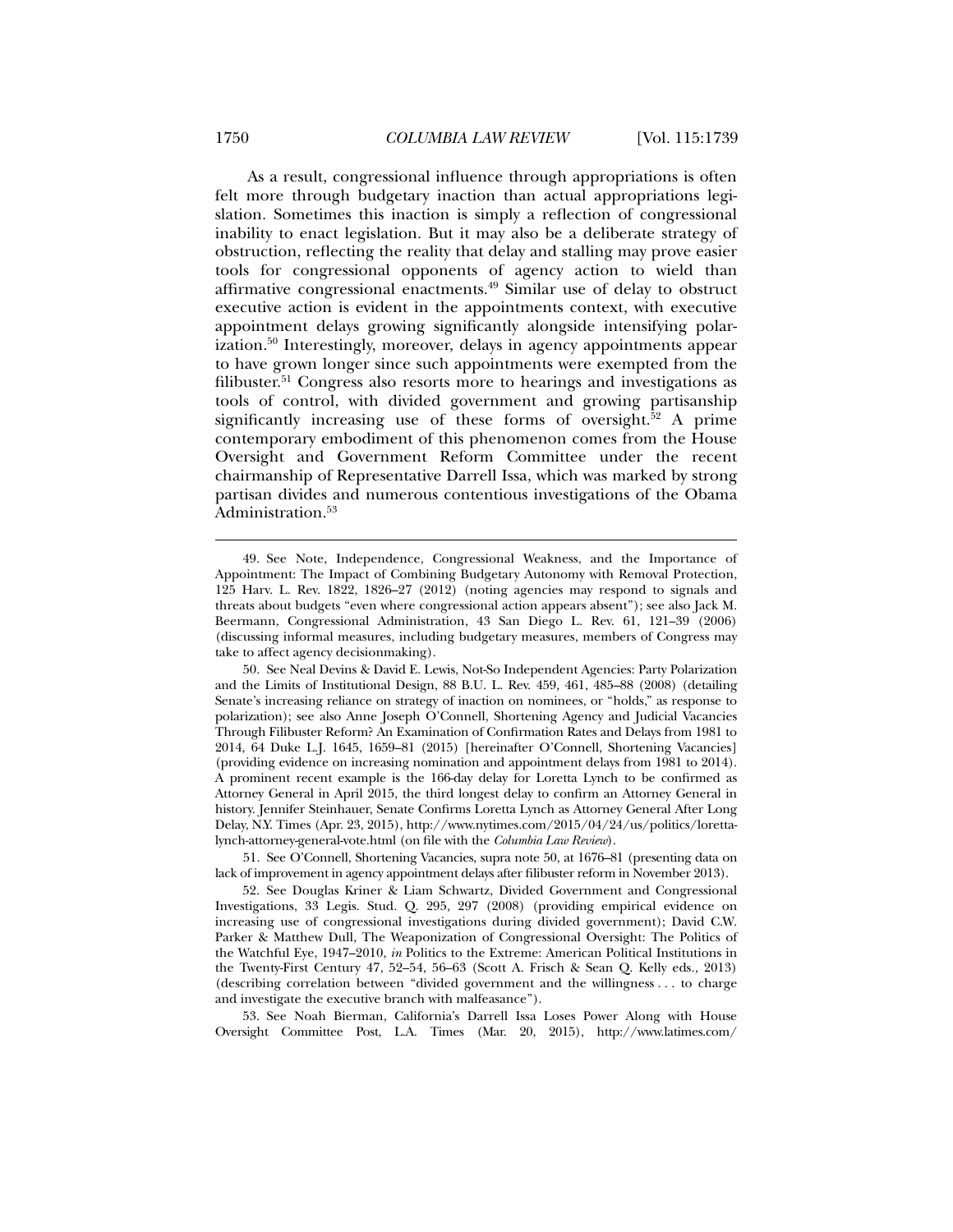The extent to which congressional inaction impedes agencies depends substantially on the underlying legislative baseline. When agencies need congressional action, either to grant new powers and money or to address emergent issues in existing legislation, congressional inaction can be a serious impediment. Thus, for example, the Supreme Court recently struck down an effort by the EPA to alter the levels at which permits are required under the Clean Air Act to better suit the realities of greenhouse gases, emphasizing that "[a]n agency has no power to 'tailor' legislation to bureaucratic policy goals by rewriting unambiguous statutory terms."54 Even when agencies possess authority to act, moreover, budgetary and appointments delays can impede effective administrative action. Lack of a budget creates great uncertainty for agencies and forces top executive branch personnel to divert their energies to planning for possible shutdowns.55 Similarly, ongoing vacancies in senior positions can limit the extent to which an agency pursues new policy initiatives.<sup>56</sup> Congressional investigatory scrutiny also can have an inhibitory effect on agencies.<sup>57</sup>

Yet it is also easy to exaggerate the impact of these indirect congressional constraints. Some agencies may be relatively insulated from these measures, either by virtue of independent funding or by having a substantial cadre of high-level career officials who can develop policy.<sup>58</sup> Moreover, the inhibitory effects of high-level agency vacancies and investigations can be counterbalanced by White House leadership on policy

l

 56. See Anne Joseph O'Connell, Vacant Offices: Delays in Staffing Top Agency Positions, 82 S. Calif. L. Rev. 913, 938–39 (2009) [hereinafter O'Connell, Vacant Offices] (determining frequent vacancies harm agency performance and lead to agency inaction).

 57. See Douglas Kriner, Can Enhanced Oversight Repair "The Broken Branch"?, 89 B.U. L. Rev. 765, 774, 784–87 (2009) (arguing oversight can lead to public pressure on agencies and anticipation of oversight can dissuade agency action).

nation/politics/la-na-darrell-issa-20150321-story.html#page=1 [http://perma.cc/8C2X-M6JQ] (discussing Representative Issa's investigations of White House and President Obama).

 <sup>54.</sup> Util. Air Regulatory Grp. v. EPA, 134 S. Ct. 2427, 2445 (2014).

 <sup>55.</sup> Joshua C. Huder & Marian Currinder, Polarization, Budget Failures, and What to Expect Beyond 2014, 43 Pub. Manager 11, 12–13 (2014); see also Office of Mgmt. & Budget, Exec. Office of the President, Impacts and Costs of the October 2013 Federal Government Shutdown 4–5, 15–21 (2013), https://www.whitehouse.gov/sites/default/files/omb/reports /impacts-and-costs-of-october-2013-federal-government-shutdown-report.pdf [https://perma .cc/6TAW-XVWK] (estimating impact of October 2013 shutdown on programs and services for citizens); Sophie Novack & Clara Ritger, Shutdown Threat Has Federal Agencies in Scramble Mode, Nat'l J. (Sept. 24, 2013), http://www.nationaljournal.com/daily/shutdown-threat-hasfederal-agencies-in-scramble-mode-20130924 [http://perma.cc/Q9JW-NKZJ] (detailing agency contingency plans in preparation for government shutdown).

 <sup>58.</sup> See Rachel E. Barkow, Insulating Agencies: Avoiding Capture Through Institutional Design, 89 Tex. L. Rev. 15, 42–45 (2010) (tracing connection between political pressure on agencies and agency's funding source); Nina A. Mendelson, The Uncertain Effects of Senate Confirmation Delays in the Agencies, 64 Duke L.J. 1571, 1585–97 (2015) (arguing staffing delays potentially can have beneficial effects on agency performance); see also Moe, Assessment of Positive Theory, supra note 30, at 480–86 (expressing skepticism about impact of congressional oversight on agencies).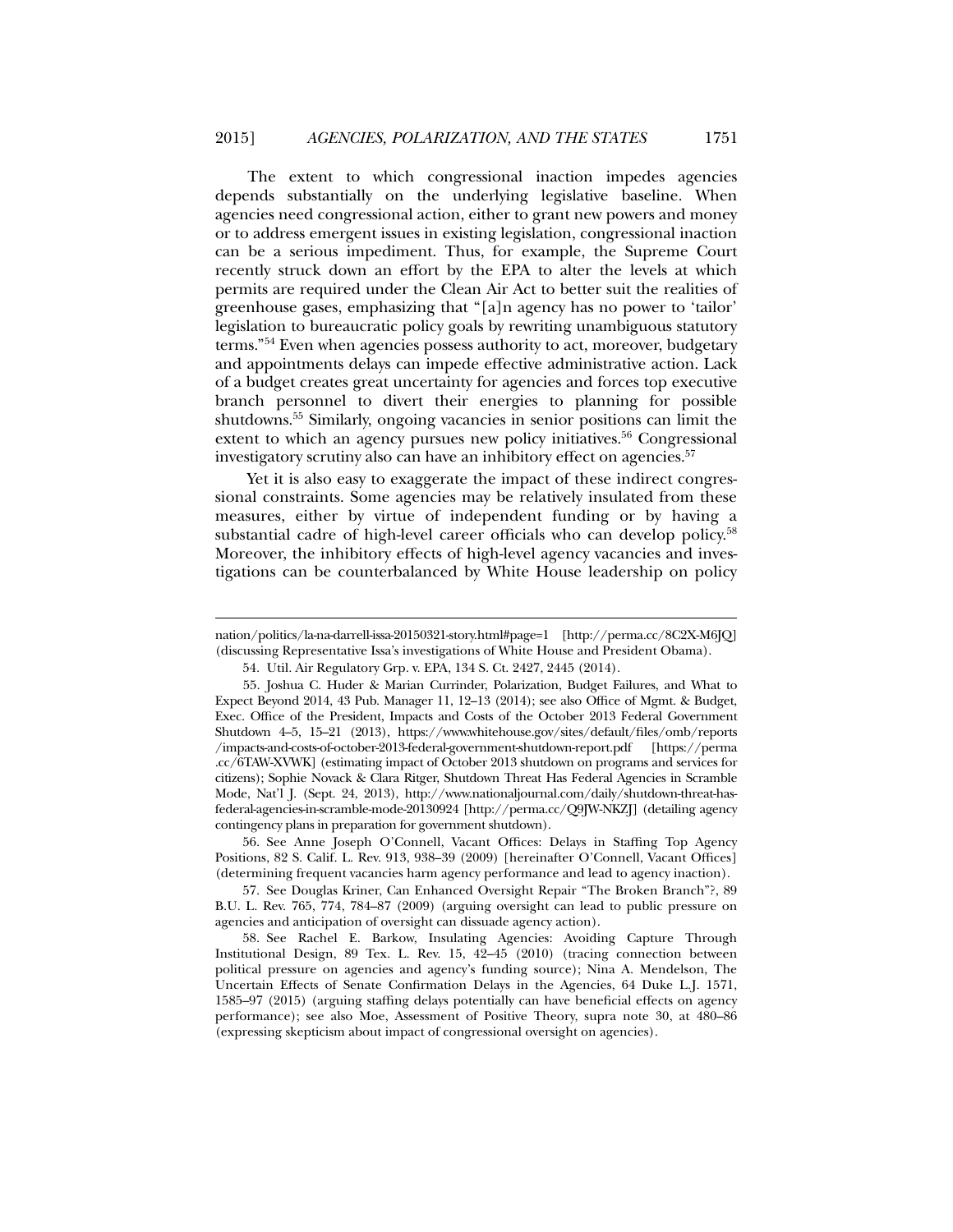initiatives.59 In particular, White House "czars" have emerged as a means by which the White House can coordinate and control policy in areas of key concern to the President. $60$  As a result, the impact of congressional polarization and divided government on agencies will depend on the extent to which an agency and the President share the same policy agenda. When the President and an agency are in sync, indirect congressional constraints may be less effective in derailing administrative action.

2. *The Further Rise of Presidential Administration.* — The importance of the President's stance highlights a second major consequence of polarization: an increase in presidential assertions of policymaking authority and control over agencies.<sup>61</sup> This increase in presidential administration is part of a broader trend. Presidentially directed administration expanded significantly starting with the Reagan Administration, reflecting increasing popular focus on the President and the corresponding pressure Presidents face to deliver on policy promises.<sup>62</sup> But the difficulty of advancing policy through legislation given polarized politics makes presidential resort to administrative measures all the more likely.63 Perhaps the clearest acknowledgement of this dynamic is the mantra of "We Can't Wait" that President Obama invoked to justify many of his administration's initiatives. $64$ 

 60. Kathryn A. Watts, Controlling Presidential Control, 114 Mich. L. Rev. (forthcoming 2016) (manuscript at 28–29) (on file with the *Columbia Law Review*); see also Aaron J. Saiger, Obama's "Czars" for Domestic Policy and the Law of the White House Staff, 79 Fordham L. Rev. 2577, 2582–83 (2011) (describing czars as White House officials "tasked by the President to oversee policy in a particular substantive area").

 61. See Neal Devins, Presidential Unilateralism and Political Polarization: Why Today's Congress Lacks the Will and the Way to Stop Presidential Initiatives, 45 Willamette L. Rev. 395, 411 (2009) (stating political polarization encourages Presidents to take control of administration via budget decisions, signing statements, and appointments); Lowande & Milkis, supra note 8, at 21–24 ("In absence of a politically unified Congress, the administrative action strategy employed by the Obama White House has enabled the president to move closer toward programmatic goals involving climate change and energy efficiency—policy that saw no significant development in Congress.").

 62. See Kagan, supra note 16, at 2275–319 (tracing development of presidential administration from Nixon through Clinton); Terry M. Moe, The Politicized Presidency, *in* The New Direction in American Politics 235, 244–45 (John E. Chubb & Paul E. Peterson eds., 1985) [hereinafter Moe, Politicized Presidency] (explaining feedback cycle between expectations on White House and its institutional competence).

 63. See Moe & Howell, supra note 30, at 136–38 (noting trend in legacy-conscious Presidents exploiting constitutional ambiguity of agencies to accomplish agendas); see also Charles M. Cameron, Studying the Polarized Presidency, 32 Presidential Stud. Q. 647, 647–48 (2002) (arguing polarization has "pervasive" impact on presidency).

 64. See Lowande & Milkis, supra note 8, at 3–4 (describing "We Can't Wait" campaign); We Can't Wait, White House, https://www.whitehouse.gov/economy/jobs/we-

 <sup>59.</sup> See Matthew J. Dickinson, The Executive Office of the President: The Paradox of Politicization, *in* The Executive Branch 135, 152–54 (Joel D. Aberbach & Mark A. Peterson eds., 2005) (tracing increasing role of White House aides in policy development and suggesting an aide under President George W. Bush was given "preeminent role in the formulation of homeland security policy"); O'Connell, Vacant Offices, supra note 56, at 940 ("To some extent, this inaction effect of agency vacancies can be overcome by other factors. Strong White House involvement in a specific policy area may produce agency action.").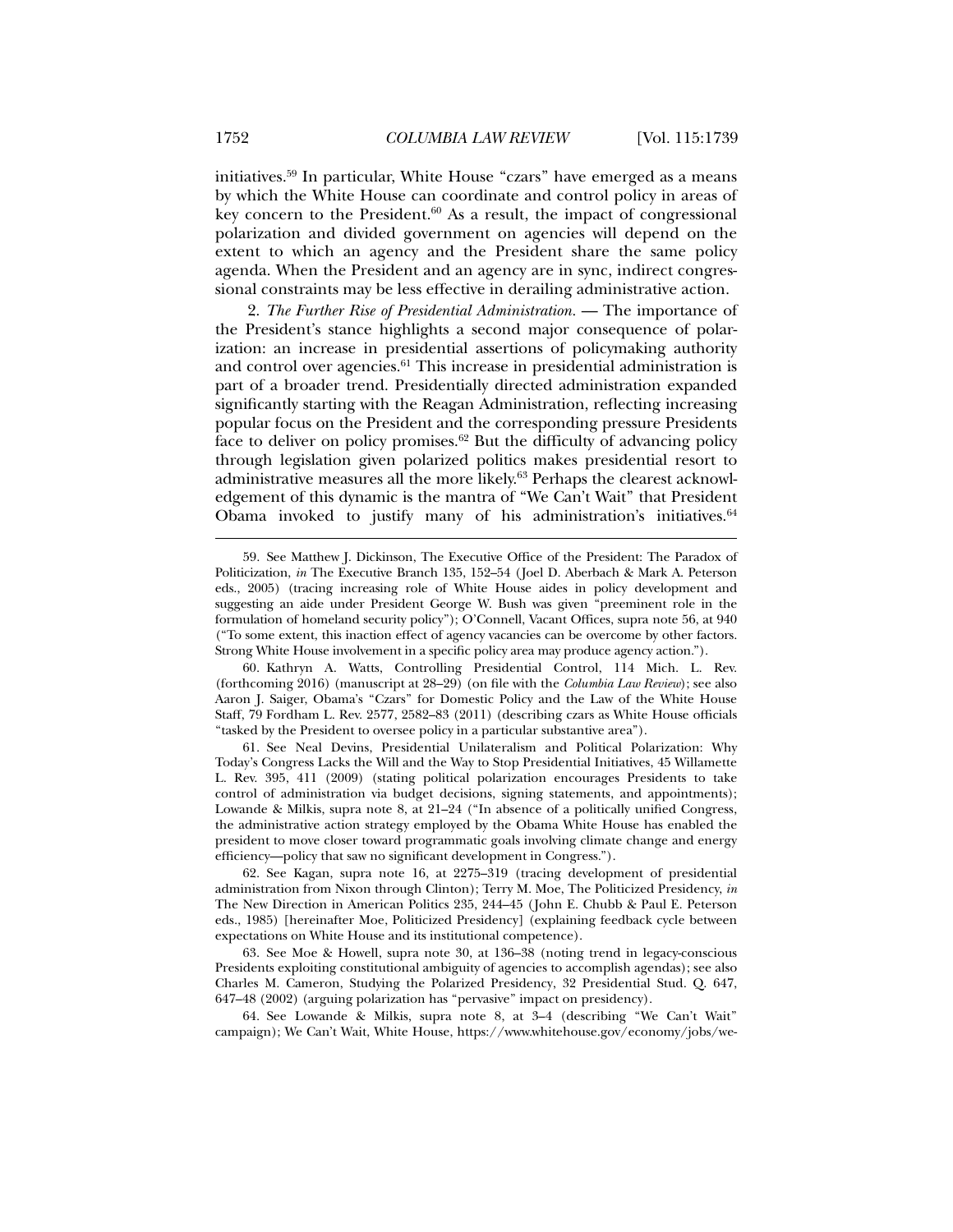Moreover, Presidents assert such policy control in the knowledge that Congress is unlikely to succeed in legislating limits in response.<sup>65</sup> Hence, polarization contributes to the rise of presidential unilateralism as a central governance phenomenon.<sup>66</sup>

Such greater presidential instigation and control of agency decisionmaking manifests in closer White House oversight. In addition to White House czars, a main mechanism for such oversight is centralized regulatory review through the Office of Information and Regulatory Affairs (OIRA).67 Scholars have documented an increase in presidential use of the OIRA process to control agency policymaking over the last administrations, with contacts between OIRA and agencies occurring earlier and often not being publicly disclosed.68 Yet in other ways the Obama Administration, following an approach akin to that used by President Clinton, has exercised its oversight role quite publicly, directing agency policy initiatives and using public media to claim agency actions as the President's own.<sup>69</sup> Examples include President Obama's greenhouse gas

l

 66. See Lowande & Milkis, supra note 8, at 5 (emphasizing growth of presidential exploitation of administrative control for partisan gain); see also Abbe R. Gluck, Anne Joseph O'Connell & Rosa Po, Unorthodox Lawmaking, Unorthodox Rulemaking 115 Colum. L. Rev. 1789, 1845 (2015) ("It is the White House, often through OIRA, that now may direct the rulemaking process, instead of the agency . . . ."). But see Dino P. Christenson & Douglas L. Kriner, Political Constraints on Unilateral Executive Action, 65 Case W. Res. L. Rev. 897, 908–12 (2015) (arguing informal political constraints on presidential unilateralism more robust than generally acknowledged).

 67. See Exec. Order No. 12,866, 3 C.F.R. 638, 644–48 (1994), reprinted as amended in 5 U.S.C. § 601 app. at 802, 804–06 (2012) (outlining OIRA oversight of agency regulatory decisions); see also Exec. Order No. 13,563, 3 C.F.R. 215, 215 (2012), reprinted as amended in 5 U.S.C. § 601 app. at 816, 816 (retaining Exec. Order 12,866 regulatory review framework).

 68. See Lisa Heinzerling, Inside EPA: A Former Insider's Reflections on the Relationship Between the Obama EPA and the Obama White House, 31 Pace Envtl. L. Rev. 325, 334–41 (2014) (detailing OIRA's control under Bush II and Obama Administrations); Watts, supra note 60 (manuscript at 15–19, 21–23) (chronicling strong presidential control of agencies during Bush II and Obama Administrations). For an argument by a former head of OIRA that OIRA review under the Obama Administration has focused on coordination rather than preventing rules from going forward, see Cass R. Sunstein, The Office of Information and Regulatory Affairs: Myths and Realities, 126 Harv. L. Rev. 1838, 1840 (2013).

 69. See Watts, supra note 60 (manuscript at 23–28) (describing President Obama's use of online videos, social media, and written memoranda posted online and in Federal Register); see also Kagan, supra note 16, at 2281–319 (describing President Clinton's use of directives); Press Release, The White House, Year of Action: A Final Progress Report on the Obama Administration's Actions to Help Create Opportunity for All Americans (Dec. 22,

cant-wait [https://perma.cc/Z6VJ-6JQ9] (last visited Sept. 14, 2015) ("We Can't Wait: President Obama is not letting congressional gridlock slow our economic growth.").

 <sup>65.</sup> Devins, supra note 61, at 414; see also Lowande & Milkis, supra note 8, at 22–23 (explaining, regardless of disagreement with Obama's executive actions, Congress was too politically divided to overturn them); Moe & Howell, supra note 30, at 133–38 (arguing presidential power expands because members of Congress focus on individual constituencies at expense of defending legislative power).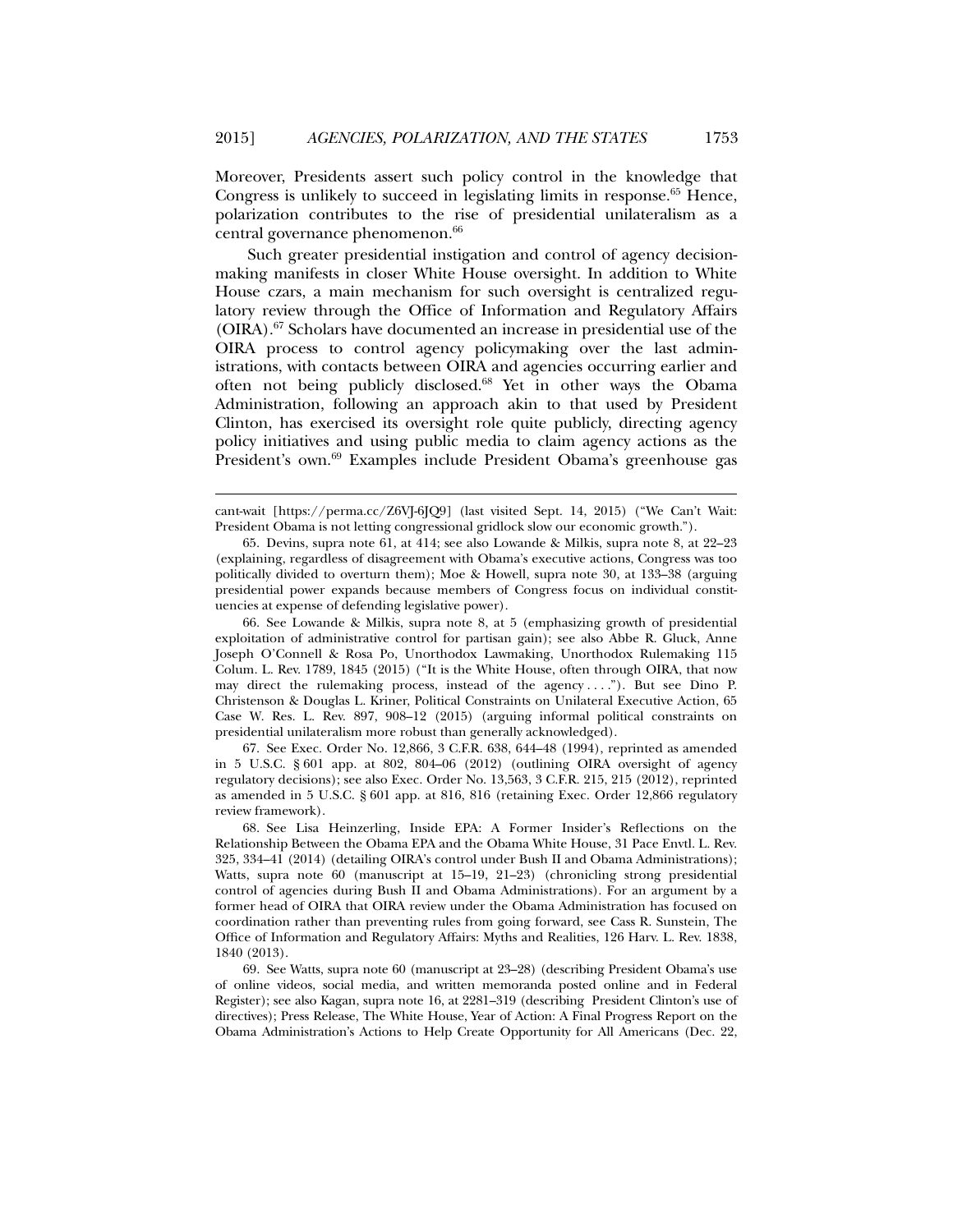and fuel efficiency regulatory directives, instructions to the Secretary of Education to change regulations respecting the repayment of student debt, and immediate endorsement of the Clean Water Rule promulgated by EPA and the Army Corps of Engineers.70

Greater presidential control is not limited to centralized oversight but also seeps into the agencies themselves. Agency politicization is another key mechanism by which Presidents control the executive branch.71 Like centralization, politicization is also on the rise, with a particularly marked expansion in the number of agency policy appointees.<sup>72</sup> Polarization plays indirect as well as direct roles in this politicization process; not only does the President face more pressure to advance partisan policy goals, but polarization has increased the President's ability to identify "a cadre of loyal and competent personnel" who share similar policy views.<sup>73</sup>

Again, however, centralization and politicization are imperfect mechanisms of control. Excessive politicization can undermine agency performance and create internal divides between career and political staff.74 In turn, centralization often operates asymmetrically, with centralized regulatory review through OIRA working more effectively to delay or prevent agency action than to spur new administrative initiatives.<sup>75</sup> More-

71. Moe, Politicized Presidency, supra note 62, at 244–45.

 72. See David J. Barron, Foreword: From Takeover to Merger: Reforming Administrative Law in an Age of Agency Politicization, 76 Geo. Wash. L. Rev. 1095, 1122– 28 (2008) (detailing increased agency politicization); see also David E. Lewis, The Politics of Presidential Appointments: Political Control and Bureaucratic Performance 137, 202– 04 (2008) (describing methods of politicization and arguing politicization follows certain predictable patterns, varying across agencies and over time, but also noting increase in politicization under both Bush Administrations compared to Clinton Administration).

 73. Michael Livermore, Political Parties and Presidential Oversight, 67 Ala. L. Rev. (forthcoming 2015) (manuscript at 5, 22–23) (on file with the *Columbia Law Review*).

 74. See, e.g., Lewis, supra note 72, at 149–53 (explaining politicization and tension between appointees and careerists caused performance decline in Federal Emergency Management Agency); Barron, supra note 72, at 1124–30 (discussing career–political clashes); Joshua B. Kennedy, "'Do This! Do That!' And Nothing Will Happen": Executive Orders and Bureaucratic Responsiveness, 43 Am. Pol. Res. 59, 67–76 (2015) (noting impact of politicization on performance and providing data on ability of presidential direction to produce agency response).

 75. See Nicholas Bagley & Richard L. Revesz, Centralized Oversight of the Administrative State, 106 Colum. L. Rev. 1260, 1262–82, 1312–14 (2006) (describing OIRA's "antiregulatory bent"); see also Watts, supra note 60 (manuscript at 22–23) (documenting extensive delays from OIRA review during Obama Administration).

<sup>2014),</sup> https://www.whitehouse.gov/the-press-office/2014/12/22/year-action-final-progressreport-obama-administration-s-actions-help-cr [http://perma.cc/2Q26-SW5K] (detailing executive actions in 2014 with emphasis on President Obama's role and involvement).

 <sup>70.</sup> See Watts, supra note 60 (manuscript at 23–28) (listing examples); Jenny Hopkinson, Barack Obama's Water War, Politico (May 27, 2015, 10:41 AM), http:// www.politico.com/story/2015/05/epa-waterways-wetlands-rule-118319.html [http://perma .cc/Y8VK-JGKF] (noting President Obama's quick endorsement of proposed rule on regulating national waterways).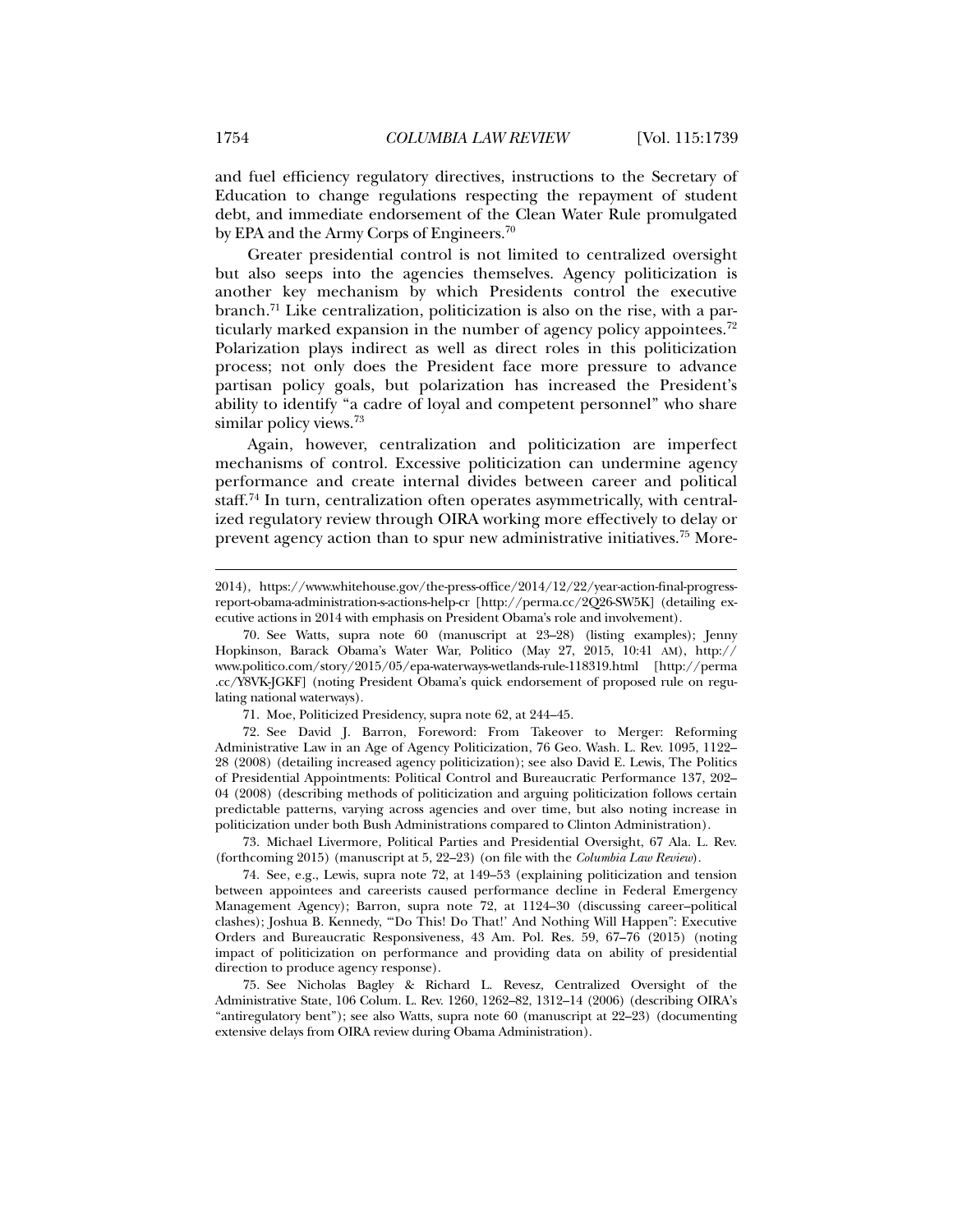over, OIRA review does not extend to a variety of executive branch actions, including those taken by independent agencies.76 Thus, for example, the Federal Communication Commission (FCC)'s recent and contentious rulemaking on net neutrality was not subject to OIRA review. As a result, although President Obama weighed in through a public statement and video supporting neutrality—and allegedly through behind-the-scenes pressure and influence—the White House could not directly prevent the FCC from issuing a rule with which the President disagreed.77 As important, the White House lacks the capacity to oversee and control the vast array of agency activities.78

Hence, even if presidential administration is on the rise, polarization does not mean that agencies are simply doing the President's bidding and not also initiating policy. White House direction is particularly likely with respect to politically salient issues.<sup>79</sup> Yet here, too, agencies still may control significant aspects of policy implementation and development. A recent example is the rollout of the federal health exchange website: White House officials led the way, but day-to-day implementation fell to the Department of Health and Human Services (HHS) and several of its component departments.<sup>80</sup> Similarly, officials within the nation's law

l

 78. See Lisa Schultz Bressman & Michael P. Vandenbergh, Inside the Administrative State: A Critical Look at the Practice of Presidential Control, 105 Mich. L. Rev. 47, 70 (2006) ("Nor do advocates of presidential control claim that it reaches every agency action or even every important agency action."); see also Cynthia R. Farina, False Comfort and Impossible Promises: Uncertainty, Information Overload, and the Unitary Executive, 12 U. Pa. J. Const. L. 357, 399–402 (2010) (asserting full load of agency activity too great for presidential oversight). In Cynthia Farina's words, "White House control is in fact sporadic, at times cacophonous, and often imperfectly realized" because "[i]t is costly for Presidents and their advisers to monitor the mass of agencies' policymaking activities, to develop positions on the often complex underlying substantive issues, to communicate those positions to the people formally empowered to decide, and to actually get a decision implementing the President's policy." Id. at 412.

 79. See Jennifer Nou, Agency Self-Insulation Under Presidential Review, 126 Harv. L. Rev. 1755, 1790 (2013) ("[H]igher-cost or -benefit rules are more likely to be politically salient . . . [and] are thus among those rules most likely to gain the President's attention."); Frank J. Thompson & Michael K. Gusmano, The Administrative Presidency and Fractious Federalism: The Case of Obamacare, 44 Publius 426, 429 (2014) (describing White House involvement in ACA implementation as reflecting ACA's high political salience).

 80. See Lowande & Milkis, supra note 8, at 18–19 ("The White House was in charge, but on-the-ground work fell largely to the Department of Health and Human Services."); Sheryl Gay Stolberg, Health Site Puts Agency and Leader in Hot Seat, N.Y. Times (Oct. 28,

 <sup>76.</sup> See Exec. Order No. 12,866, 3 C.F.R. 638, 644–45 (1994), reprinted as amended in 5 U.S.C. § 601 app. at 802, 803 (2012) (excluding independent agencies and limiting OIRA review to significant rulemaking actions).

 <sup>77.</sup> See Watts, supra note 60 (manuscript at 43–47) (describing President Obama's efforts to support net neutrality and acknowledgment that "[t]he FCC is an independent agency, and ultimately [the] decision is theirs alone" (internal quotation marks omitted)); Gautham Nagesh & Brody Mullins, Net Neutrality: How White House Thwarted FCC Chief, Wall St. J. (Feb. 4, 2015), http://www.wsj.com/articles/how-white-house-thwartedfcc-chief-on-internet-rules-1423097522 (on file with the *Columbia Law Review)* (describing internal White House meetings and effort to push net neutrality).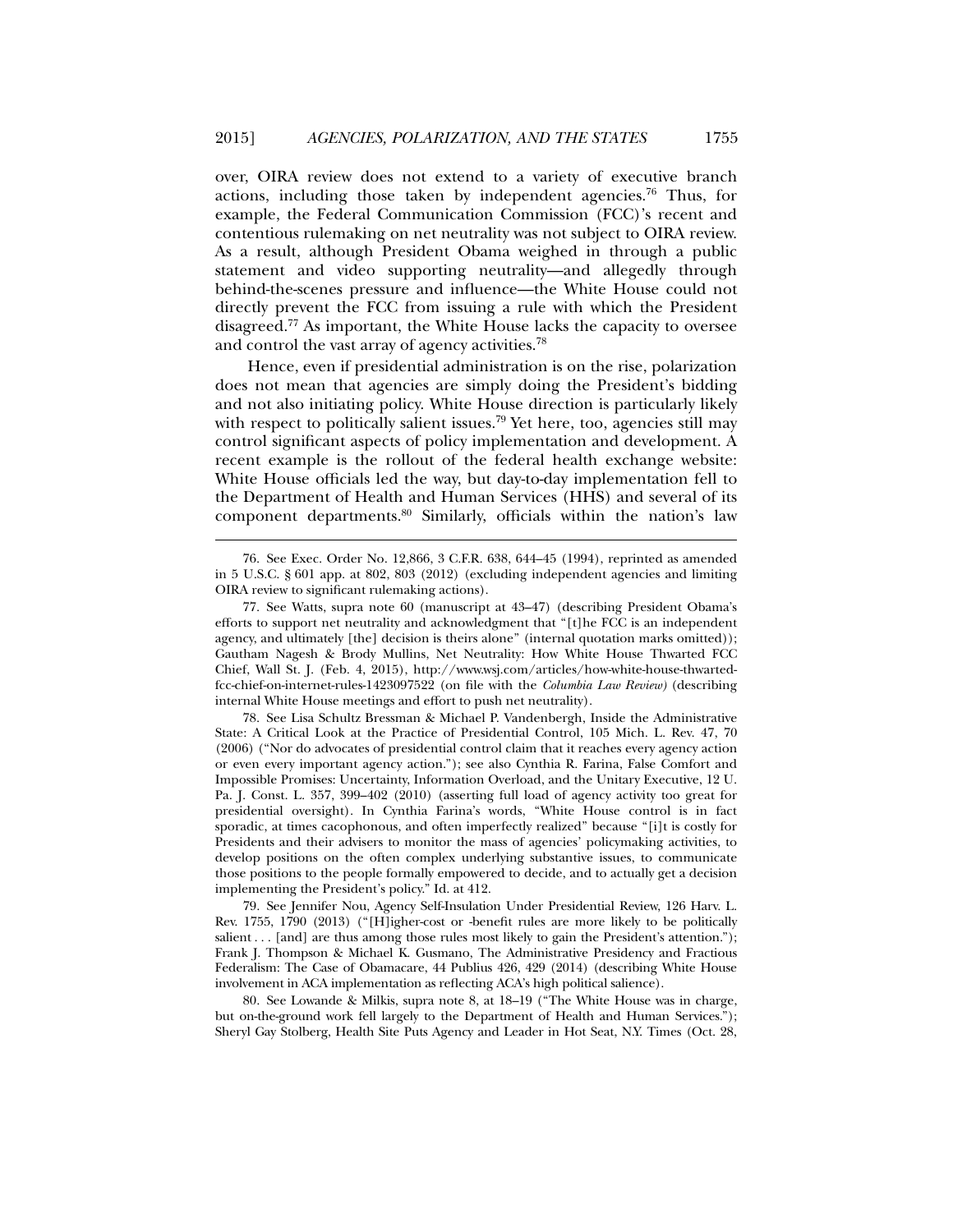enforcement and national security agencies have successfully resisted several presidential initiatives in the War on Terror.<sup>81</sup> Agencies may also act strategically, providing the impetus behind a policy initiative but shielding their involvement from public view so that it appears to be more of a unilateral presidential action.<sup>82</sup> When presidential and agency policy goals coincide, independent agency policy development will be harder to identify, but the agency role rises to the fore when a President disagrees with an agency's mission and priorities.83

More importantly, Presidents lack the ability to undertake policy initiatives successfully without involving agencies. This is in part a result of the White House's limited institutional capacity and practical dependence on agencies for policy promulgation, implementation, and enforcement.<sup>84</sup> Equally, it reflects the legal reality that most presidential initiatives rest on preexisting statutory grants of regulatory authority to agencies.85 Presidents and agencies work in tandem, and growing presidential unilateralism

 82. See Andrew Rudalevige, The Contemporary Presidency: Executive Orders and Presidential Unilateralism, 42 Presidential Stud. Q. 138, 142–44, 153–54 (2012) (reporting departments are major source of executive orders and describing role of EPA in formulation of Clinton executive order on children's environmental health); see also Daniels, supra note 16, at 384–411 (providing historical examples of strategic action by agencies to push policy with President and Congress).

 83. See Freeman & Spence, supra note 17, at 66–67 ("Where the President's objectives and the agency's mission are in conflict . . . the result can be turmoil and struggle.").

 84. See Bressman & Vandenbergh, supra note 78, at 70 (finding "presidential control, as structured, is selective in its focus" and "[t]he president simply has too many responsibilities, and OIRA and the other White House offices have too few resources, to reach even every major agency decision"); see also Lewis, supra note 72, at 57–61 ("In other cases, presidents have no foothold or means of easy entrée and, as a consequence, agencies have very little interaction with or direction from the White House.").

 85. On the question of whether such statutory grants are best read to preclude presidential oversight and direction, compare Kagan, supra note 16, at 2326–31 ("An interpretive principle presuming an undifferentiated presidential control of executive agency officials thus may reflect . . . the general intent and understanding of Congress."), with Kevin M. Stack, The President's Statutory Powers to Administer the Laws, 106 Colum. L. Rev. 263, 268 (2006) ("[S]tatutory grants of authority to an official (alone) should be read as vesting the official with an independent duty and discretion, not a legal duty to the President.").

<sup>2013),</sup> http://www.nytimes.com/2013/10/29/us/politics/health-site-puts-agency-and-leaderin-hot-seat.html?\_r=0 (on file with the *Columbia Law Review*) (noting HHS's "major responsibility for carrying out the president's health care overhaul"); see also Ricardo Alonso-Zaldivar, Probe Finds Reasons for Obamacare Website Failure, Inc. (July 31, 2014), http://www.inc.com/associated-press/management-failure-results-in-healthcare.gov-

woes.html (on file with the *Columbia Law Review*) (stating White House reportedly blindsided by website's major flaws when it was made available to public).

 <sup>81.</sup> See Jack Goldsmith, Power and Constraint: The Accountable Presidency After 9/11, at 36–39 (2012) (describing agency pushback against "aggressive executive unilateralism" post 9/11); see also David Johnson & Scott Shane, Notes Detail Pressure on Ashcroft over Spying, N.Y. Times (Aug. 17, 2007), http://www.nytimes.com/2007/08/17/ washington/17inquire.html (on file with the *Columbia Law Review*) (describing role of top Department of Justice officials in resisting White House effort to obtain authorization for warrantless surveillance).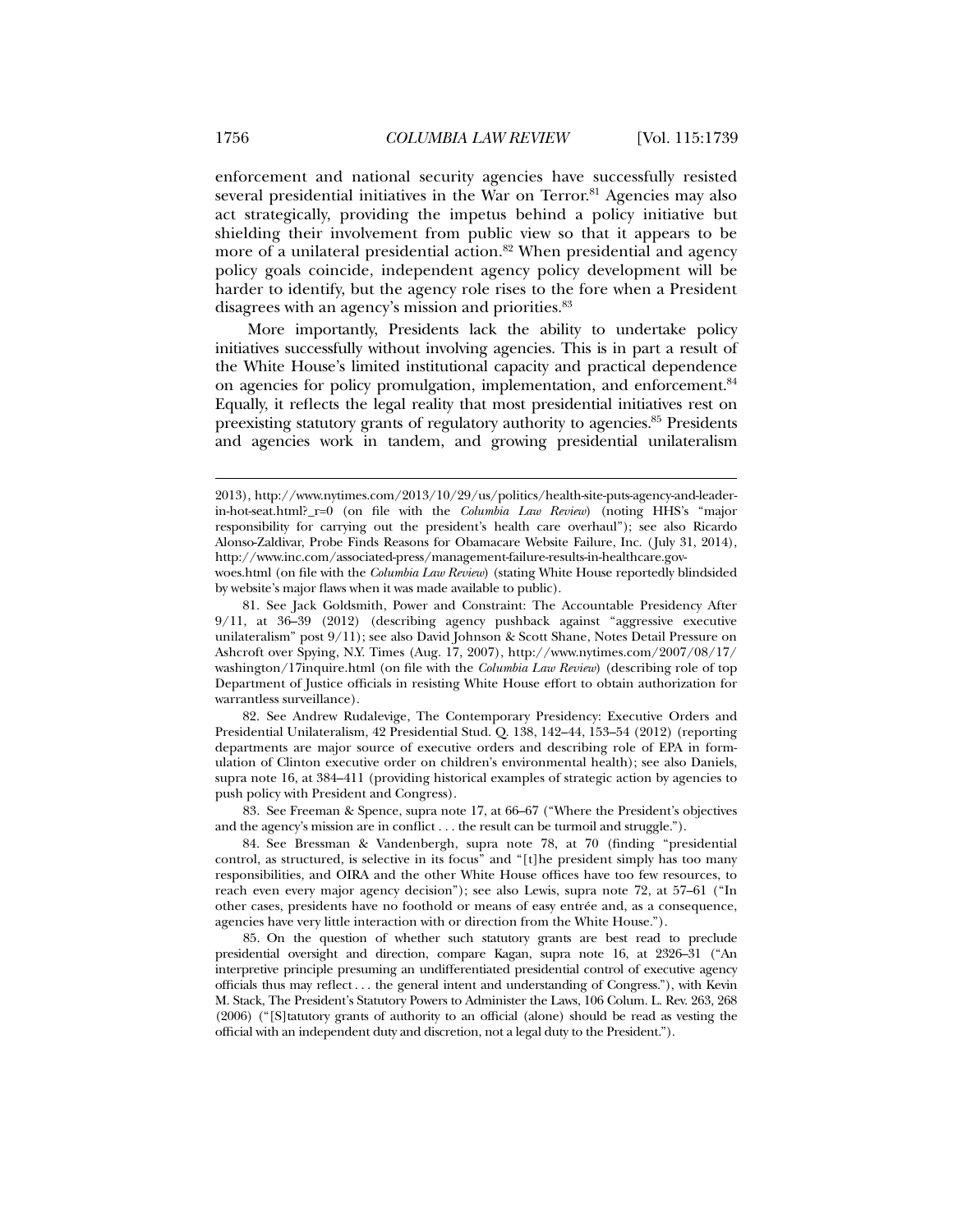translates into an expansion in agency action at the same time as increased presidential involvement may limit agencies' independent policymaking role.

## B. *Agencies as Actors: Policy Development and Partisan Realignment*

Agencies' broad and ongoing regulatory powers are critical in assessing the impact of polarization. Again, it is the presence of these powers and the vast modern administrative state that distinguishes our current period from all prior instances in which the United States experienced equivalently high levels of polarization. These regulatory powers enable agencies—as a result of presidential instigation or on their own initiative—to push policy in new directions with limited fear of congressional reversal.86 Whether agencies undertake such efforts, and how far they seek to push policy, turns on a variety of factors. These include not just congressional oversight and presidential preferences, as described above, but also judicial controls and internal executive branch constraints. Yet if agencies' policy initiatives are successful, they have the potential to reshape the political status quo and partisan baselines.

1. *Polarization and Agency Policy Development.* — Although congressional gridlock and presidential unilateralism are commonly noted effects of polarization, the increased room for agencies to develop policy is less frequently acknowledged. A recent rare exception is Jody Freeman and David Spence's analysis of how congressional gridlock may prompt agencies to use their authority under preexisting statutes to address newly emerging regulatory challenges.87 Professors Freeman and Spence focus on environmental and energy regulation, but similar agency policy development is evident in a number of contexts, including education, immigration, national security, and healthcare.<sup>88</sup> In a similar vein, Miranda Yaver concludes that partisan conflict in Congress allows agencies to set policies that deviate from authorizing statutes, based on

 <sup>86.</sup> See Whittington & Carpenter, supra note 30, at 501 ("[D]elegation of administrative discretion within the context of a nonunitary principal creates unavoidable opportunities for the executive to exploit that discretion to alter outcomes and restructure legislative preferences."); Yaver, supra note 42, at 4, 9–11 ("With higher levels of legislative conflict . . . the likelihood of punishment declines given the difficulty of passing legislation that would curb agency behavior . . . .").

 <sup>87.</sup> Freeman & Spence, supra note 17, at 17–63.

 <sup>88.</sup> See David J. Barron & Todd D. Rakoff, In Defense of Big Waiver, 113 Colum. L. Rev. 265, 277–90 (2013) (providing examples of agency use of waivers to update legislative frameworks in several policy areas, including national security context); Zachary S. Price, The Politics of Nonenforcement, 65 Case W. Res. L. Rev. 1119, 1134–36 (2015) (describing marijuana and immigration nonenforcement initiatives); infra Part II (noting agency efforts to implement ACA); infra text accompanying notes 249–252 (discussing presidential and agency action amid congressional gridlock over No Child Left Behind Act (NCLB)).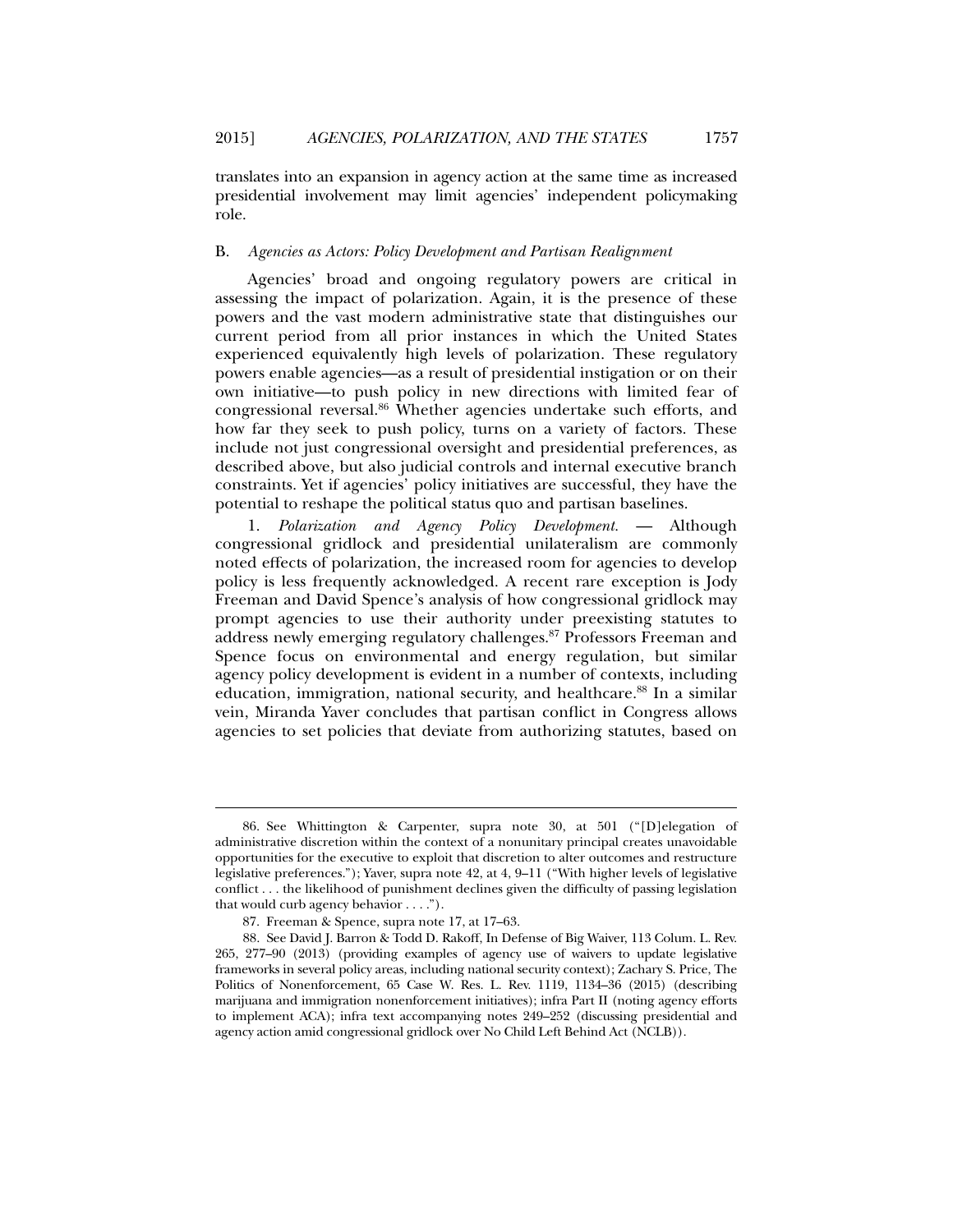an empirical study of a large scale dataset of cases and bill introductions involving the EPA.89

To some extent, this greater room for agency action under political polarization could be viewed as simply an extreme manifestation of the potential for bureaucratic drift, a phenomenon long studied by political scientists.<sup>90</sup> But viewing agencies' policysetting power in polarization contexts in this fashion downplays the extent to which legislative gridlock may create instances in which agencies feel compelled to act on their own initiative, despite recognizing that the regulatory challenges at hand would be better addressed through legislation.<sup>91</sup> Put differently, agency policy development here is not easily classified as surreptitious efforts at policy deviation or as stemming from policy disagreement with governing statutes. Instead, agencies will often publicly call for new legislation and at times even describe their regulatory actions as made necessary by congressional failure to act.<sup>92</sup>

2. *Judicial and Internal Executive Branch Controls.* — A particularly striking feature of Professors Freeman and Spence's account is their conclusion that agencies "do not simply 'go for broke' . . . . Instead, [agencies] proceed strategically, cognizant of the preferences of their political overseers and the risk of being overturned in the courts."93 This no doubt reflects agencies' awareness of the ways Congress can still retaliate against them, even absent the practical ability to enact legislation, as well as the reality of greater presidential involvement.<sup>94</sup> But it also signals how polarization can increase the salience of nonpolitical

 90. See, e.g., Daphna Renan, Pooling Powers, 115 Colum. L. Rev. 211, 257–58 (2015) (describing bureaucratic drift).

 91. Two recent examples are Education Secretary Arne Duncan's statement that his department was waiving requirements of the NCLB because Congress had not enacted new legislation to address problems in the statute, see Sam Dillon, Overriding a Key Education Law, N.Y. Times (Aug. 8, 2011), http://www.nytimes.com/2011/08/08/ education/08educ.html (on file with the *Columbia Law Review*) (discussing NCLB waivers), and Homeland Security Secretary Johnson's acknowledgement of the need for comprehensive immigration reform through legislation while defending the legality of his department's grants of deferred status to shield some undocumented immigrants from deportation. See Jerry Markon, Jeh Johnson Defends Obama Immigration Action to House Republicans, Wash. Post (Dec. 2, 2014), http://www.washingtonpost.com/news/ post-politics/wp/2014/12/02/jeh-johnson-defends-obama-immigration-action-to-houserepublicans/ [http://perma.cc/5XSN-ZMZ7] (describing Homeland Security Secretary's defense of executive's immigration policy).

 92. See Freeman & Spence, supra note 17, at 67 (describing phenomenon in environmental and energy contexts).

93. Id. at 3.

 94. See supra notes 49–57, 61–73 and accompanying text (describing congressional and presidential controls).

 <sup>89.</sup> See Yaver, supra note 42, at 4–5 ("[T]he multiplicity of oversight actors can expand opportunities for agencies to exploit coordination problems and set policies closer to their preferences."); see also Michael S. Greve & Ashley C. Parrish, Administrative Law Without Congress, 22 Geo. Mason L. Rev. 501, 511–39 (2015) (analyzing effect of congressional inaction on agencies).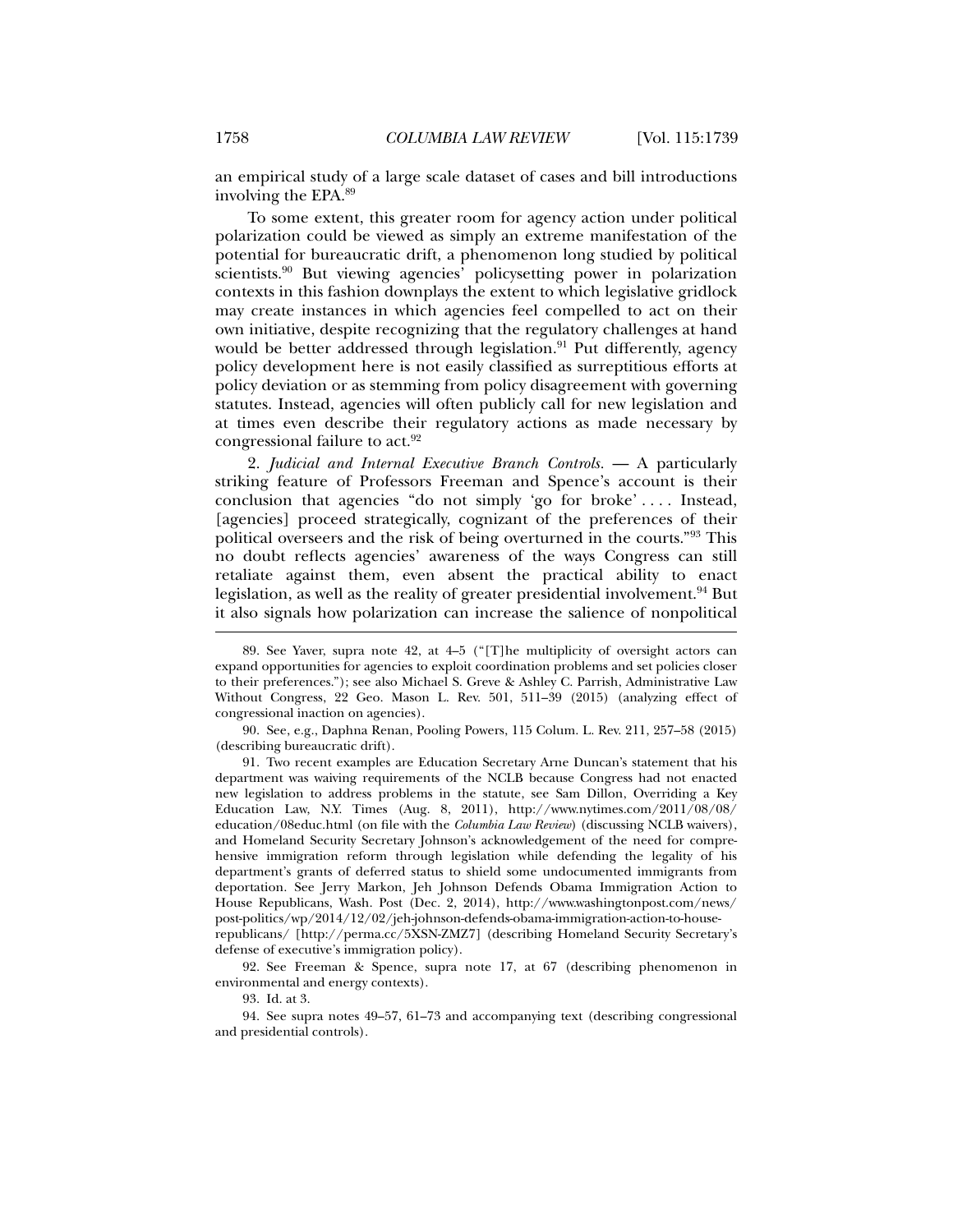controls on agencies. Two such controls are judicial review and internal executive branch constraints separate from White House oversight.

Judicial review is a constant factor of administrative life in the United States, with decades of administrative law scholarship debating its impact on agency functioning.95 Its importance is only likely to grow as congressional controls slacken and courts become the more vibrant external constraint on agencies.<sup>96</sup> Some scholars have argued for greater judicial deference to agency action in times of polarization and divided government, given the need for agencies to meet the regulatory challenges that the political branches are incapable of addressing.<sup>97</sup> But courts may see congressional dysfunction as instead increasing the need for a judicial check to prevent executive branch unilateralism and aggrandizement.98 Indeed, the Supreme Court's recent decisions stand out for their reluctance to grant agencies deference, despite agreeing with the agency on the merits. $99$  Regardless, congressional failure to enact or update legislation means that agencies will need to stretch their existing authority to fit new regulatory challenges.<sup>100</sup> Even courts that

 <sup>95.</sup> See Peter L. Strauss et al., Gellhorn and Byse's Administrative Law: Cases and Comments 1106–12 (11th ed. 2011) (excerpting scholarship on judicial review of agency reasoning).

 <sup>96.</sup> McCarty, Policy Effects, supra note 4, at 237–40, 246; see also Freeman & Spence, supra note 17, at 68 ("[A]gencies also appear to have been meaningfully constrained by their . . . anticipation of judicial review.").

 <sup>97.</sup> See, e.g., Freeman & Spence, supra note 17, at 75–76 (urging judicial deference to agency efforts to fit existing statutes to new problems when Congress is unable to act); Cass R. Sunstein, Partyism, 2015 U. Chi. Legal Forum (forthcoming 2015) (manuscript at 15–17) (on file with the *Columbia Law Review*) [hereinafter Sunstein, Partyism] (arguing for agency power to interpret and adapt statutory terms "as they see fit, so long as their interpretations are reasonable," to address impact of polarization).

 <sup>98.</sup> See, e.g., Texas v. United States, No. B-14-254, 2015 WL 648579, at \*22 (S.D. Tex. Feb. 16, 2015), stay denied, 787 F.3d 733 (5th Cir. 2015) (condemning Obama Administration for complete failure to enforce immigration laws); see also Lisa Heinzerling, The FDA's Plan B Fiasco: Lessons for Administrative Law, 102 Geo. L.J. 927, 952–58 (2014) [hereinafter Heinzerling, Plan B Fiasco] (describing courts' willingness to deviate from ordinary administrative law review in response to evidence of political involvement in Food and Drug Administration's (FDA) decision on whether to allow Plan B to be available over the counter (OTC)).

 <sup>99.</sup> See**,** e.g., Tex. Dep't of Hous. & Cmty. Affairs v. Inclusive Project, Inc., 135 S. Ct. 2507, 2525 (2015) (holding disparate impact claims cognizable under Fair Housing Act without deferring to agency view to that effect); King v. Burwell, 135 S. Ct. 2480, 2488–89 (2015) (refusing to grant deference to IRS interpretation of ACA); see also Michigan v. EPA, 135 S. Ct. 2699, 2712 (2015) (rejecting as unreasonable agency's reading of statute to preclude consideration of costs in initial decision whether to regulate).

 <sup>100.</sup> See Freeman & Spence, supra note 17, at 79–81 ("[W]hile Congress absents itself from policymaking, the need to make policy choices continues.").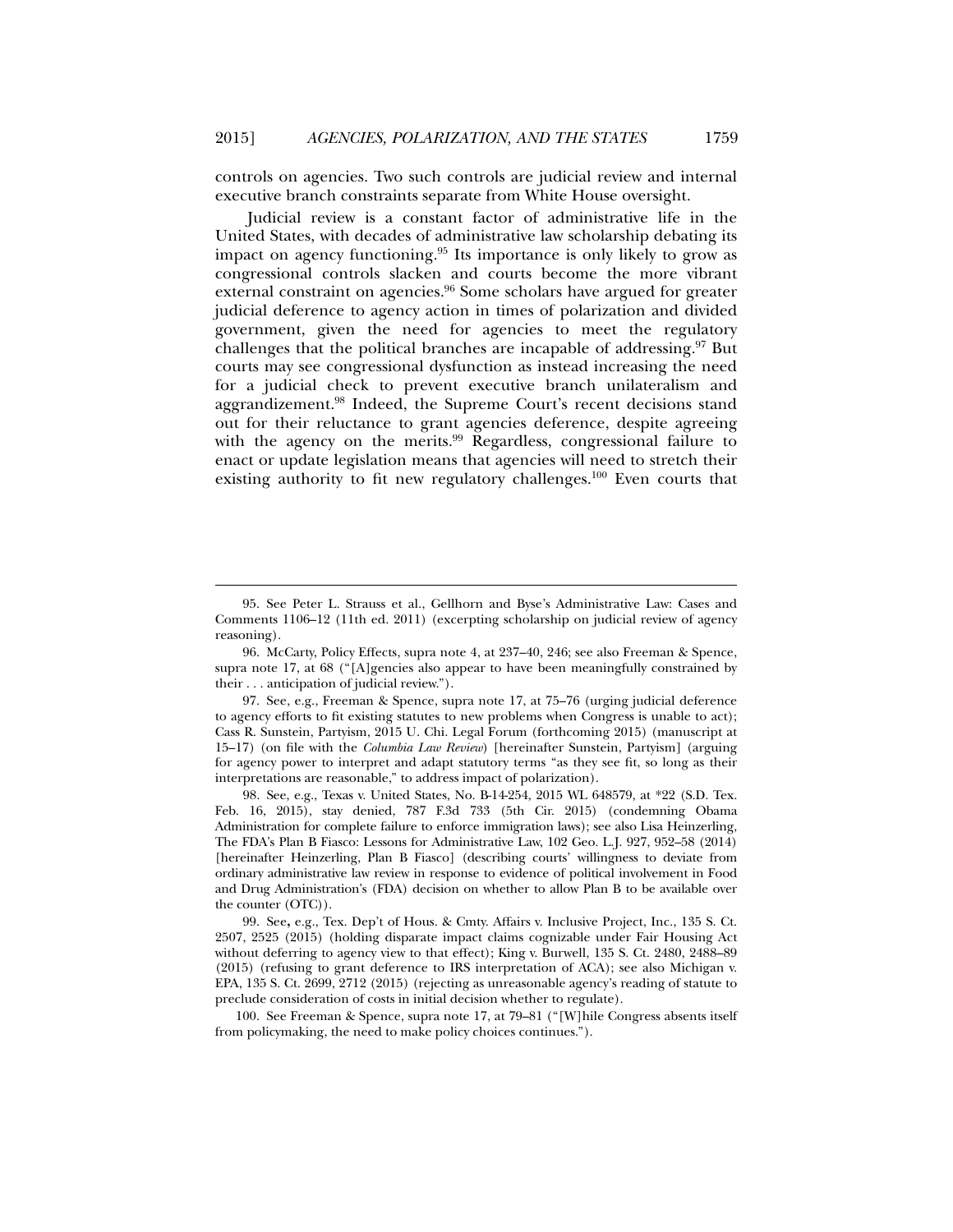find such agency actions sound as a policy matter may conclude they are simply incompatible with underlying statutory text.<sup>101</sup>

Changes in the ideological composition of the federal courts are also likely to affect the judicial response to polarization. Partisan battles over judicial appointments were a major factor behind the Senate Democrats' adoption of filibuster reform in  $2013$ <sup>102</sup> This in turn allowed appointment of three judges to the D.C. Circuit and gave that court a majority of Democratic appointees, a change particularly relevant for agencies given the high concentration of administrative challenges that the D.C. Circuit hears.<sup>103</sup> Moreover, evidence suggests Democratic and Republican judicial appointees vary in their willingness to uphold agency action based on its liberal or conservative character.104 Nor is the political nature of many administrative challenges hard to spot. Congress itself provides strong clues, bringing high-profile lawsuits on party-line votes and increasingly filing only partisan briefs.<sup>105</sup>

Agencies also face internal checks, both within the agency and in the executive branch as a whole, that continue to have vitality notwithstanding the polarized political climate that dominates at the congressional– presidential level. Professional norms, fears of judicial reversal and harm to the agency's credibility and resources, as well as a longer-term careerist perspective, may lead agency counsel and other executive branch attorneys to take a cautious approach.106 These executive branch and judicial controls

l

 105. See, e.g., United States v. Windsor, 133 S. Ct. 2675, 2684, 2687–88 (2013) (discussing role of House Bipartisan Legal Advisory Group in litigation over constitutionality of Defense of Marriage Act); Complaint at ¶¶ 42–50, U.S. House of Representatives v. Burwell, No. 14-cv-01967 (D.D.C. Nov. 21, 2014), 2014 WL 6492097 (challenging delay of ACA employer mandate); see also Neal Devins, Measuring Party Polarization in Congress: Lessons from Congressional Participation as Amicus Curiae, 65 Case W. Res. L. Rev. 933, 933–34 (2015) (documenting increase in partisan briefs and decline in bipartisan filings correlated to growing polarization).

 106. See Freeman & Spence, supra note 17, at 68 ("It is not hard to imagine then that agencies sometimes pare back or abandon initial proposals deemed too risky."); see also Rebecca Ingber, Interpretation Catalysts and Executive Branch Legal Decisionmaking, 38 Yale J. Int'l L. 359, 413–14 (2013) (arguing executive constrained by "nature of the events themselves that drive that decisionmaking, and the interplay between those events and the

 <sup>101.</sup> See, e.g., Util. Air Regulatory Grp. v. EPA, 134 S. Ct. 2427, 2445–47 (2014) ("The power of executing the laws . . . does not include a power to revise clear statutory terms that turn out not to work in practice.").

 <sup>102.</sup> See Jeffrey Toobin, The Obama Brief, New Yorker, Oct. 27, 2014, at 24, 27–28 (describing judicial appointment battles leading to filibuster reform and effect on D.C. Circuit).

 <sup>103.</sup> Id.

 <sup>104.</sup> See Thomas J. Miles & Cass R. Sunstein, Do Judges Make Regulatory Policy? An Empirical Investigation of *Chevron*, 73 U. Chi L. Rev. 823, 825–26 (2006) (reporting ideological leaning significantly affects likelihood judge will vote to affirm or overturn agency's action); Thomas J. Miles & Cass R. Sunstein, The Real World of Arbitrariness Review, 75 U. Chi. L. Rev. 761, 767–69 (2008) (reporting Democratic appointees validate liberal agency actions seventy-two percent of the time compared to fifty-five percent for Republican appointees, with validation rates flipping when agency action is conservative).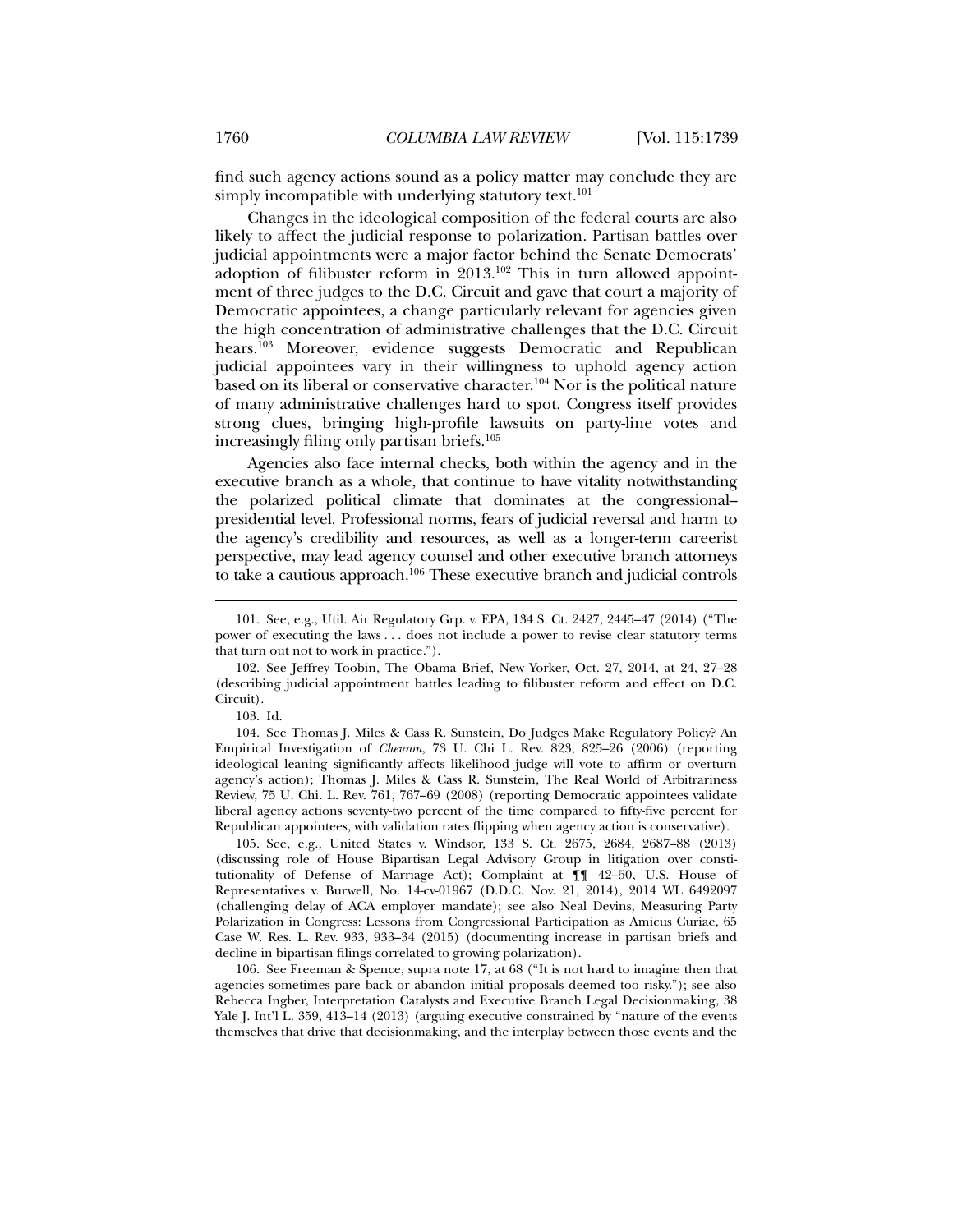interact, as fears of judicial reversal lead executive branch officials to greater caution and restraint.107 Additional constraints may be created by requirements of interagency coordination and consultation, given the different institutional structures, concerns, cultures, and personnel that can dominate even agencies performing similar responsibilities.108 Whether involvement of multiple agencies in fact serves a checking function or instead operates to augment executive branch power is unclear.109 Interestingly, however, evidence suggests that the dispersion of administrative responsibilities is increasing and expands with divided government, implying that Congress may use such arrangements to inhibit independent action by an opposite-party President.<sup>110</sup>

Finally, polarization also transforms internal agency dynamics in ways that affect agencies' ability and willingness to develop policy. This is particularly true today at independent agencies. Often led by multimember commissions composed of members from both parties, independent

l

 107. See Freeman & Spence, supra note 17, at 68 (describing how "agencies take pains to develop their legal strategies to ensure they are . . . likely to withstand attack").

 108. See Eric Biber, Too Many Things to Do: How to Deal with the Dysfunctions of Multiple-Goal Agencies, 33 Harv. Envtl. L. Rev. 1, 41–59 (2009) (analyzing different types of interagency relationships and their impact on agency's actions); Anne Joseph O'Connell, The Architecture of Smart Intelligence: Structuring and Overseeing Agencies in the Post-9/11 World, 94 Calif. L. Rev. 1655, 1673–84 (2006) (describing how redundancy can check agency excesses).

 109. See Renan, supra note 90, at 212–17 (describing ways in which agency coordination and pooling of powers enhances executive branch authority). Compare Freeman & Rossi, supra note 34, at 1201 ("By seizing control of the interagency process, the President and his staff can play the role of negotiator in chief, helping to broker outcomes that more closely align with his preferences than would the results of an unmediated process."), and Marisam, supra note 34, at 231–36 ("[D]uplicative delegations alter the balance of powers by affording the Executive significantly more discretion than it usually has to determine which agency performs a task."), with Neal Kumar Katyal, Internal Separation of Powers: Checking Today's Most Dangerous Branch from Within, 115 Yale L.J. 2314, 2324–27 (2006) (arguing bureaucratic overlap can serve as important internal check on President).

 110. See Daniel A. Farber & Anne J. O'Connell, The Lost World of Administrative Law, 92 Tex. L. Rev. 1137, 1155–57 (2014) (describing increase in multi-agency delegations); Sean Farhang & Miranda Yaver, Divided Government and the Fragmentation of American Law, Am. J. Pol. Sci. (forthcoming 2015) (on file with the *Columbia Law Review*) (providing evidence of increased congressional dispersion of administrative authority during divided government); see also David Epstein & Sharyn O'Halloran, Delegating Powers: A Transaction Cost Politics Approach to Policy Making Under Separate Powers 232–39 (1999) (documenting Congress's use of more limited delegations under divided government).

organic reality of internal executive process"). One example of the influence of reputational concerns comes from the efforts to limit the morning-after pill's availability OTC. The refusal of the FDA to grant the OTC application under the Bush II Administration prompted resignations and complaints from senior scientists connected to the agency. When the Obama Administration then chose to continue OTC limits, FDA Commissioner Margaret Hamburg issued a statement making clear that she and the FDA scientists determined Plan B should be freely available but had been overruled by HHS Secretary Kathleen Sebelius. See Heinzerling, Plan B Fiasco, supra note 98, at 942–46 (recounting agency controversy surrounding Plan B's OTC availability).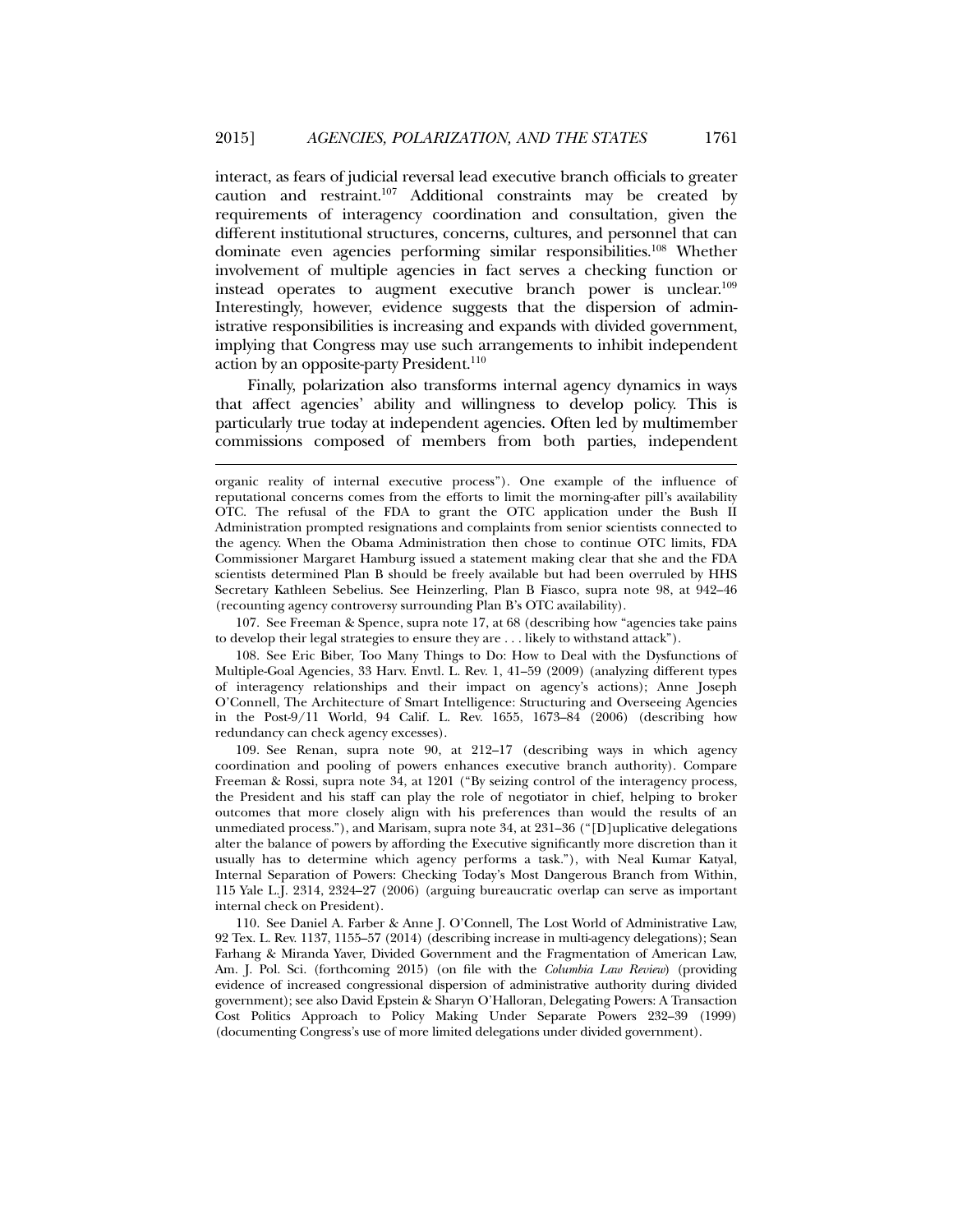agencies have partisanship baked into their organizational structure.<sup>111</sup> Recent years have witnessed an increase in partisan divisions at independent agencies, with commissioners split along party lines and facing political pressure to refuse to compromise.112 Indeed, the situation has become so extreme at the Federal Election Commission (FEC) that the Commission's Chair and another commissioner filed a petition seeking to force their own agency to engage in rulemaking.113 Internal divisions are also visible at executive agencies, with career officials and civil service personnel sometimes publicly resisting the administration's policy initiatives.<sup>114</sup> But a more evident effect on executive agencies is the growth in the number of agency political appointees, with Presidents increasingly determined to stock agencies with personnel committed to their party's policy agenda and able to draw on a more ideologically unified cohort of party sympathizers to do so.115

3. *Agencies' Impact on Polarization.* — The significance of agencies' enhanced policysetting role goes beyond their ability to fill the regulatory gaps that polarization can create. By so acting, agencies hold the potential for disrupting the status quo and forcing issues onto the political agenda in ways that may break through, or at least reformulate, partisan divides.

The executive branch's ability to alter the policy status quo in a lasting fashion is well recognized. As noted above, Congress has difficulty overturning agency action through legislation at the best of times, and polarization serves to significantly increase the window of agency activity

 <sup>111.</sup> See Ronald J. Krotoszynski, Jr. et al., Partisan Balance Requirements in the Age of New Formalism, 90 Notre Dame L. Rev. 941, 962–82 (2015) (tracing history of statutory partisan balance requirements at independent agencies).

 <sup>112.</sup> See Devins & Lewis, supra note 50, at 461, 491—93 (detailing increase in partisanship at independent agencies); Andrew Ackerman & Aruna Viswanatha, SEC Bickering Stalls Mary Jo White's Agenda, Wall St. J. (June 3, 2015), http://www.wsj.com /articles/sec-bickering-derails-whites-agenda-1433374702 (on file with the *Columbia Law Review*) (chronicling partisanship dividing SEC); Eric Lichtblau, FEC Can't Curb 2016 Election Abuse, Commission Chief Says, N.Y. Times (May 2, 2015), http://www.nytimes. com/2015/05/03/us/politics/fec-cant-curb-2016-election-abuse-commission-chief-says.html (on file with the *Columbia Law Review*) (describing partisan gridlock at FEC); Floyd Norris, Independent Agencies, Sometimes in Name Only, N.Y. Times (Aug. 8, 2013), http:// www.nytimes.com/2013/08/09/business/independent-agencies-sometimes-in-name-only.html (on file with the *Columbia Law Review*) (tracking increasing influence of partisanship in Congress in selecting SEC commissioners).

 <sup>113.</sup> See, e.g., Ann M. Ravel & Ellen L. Weintraub, Petition for Rulemaking 1 (June 8, 2015), http://www.fec.gov/members/statements/Petition\_for\_Rulemaking.pdf [http://perma .cc/7BUK-JH2M] (requesting FEC issue new rules and amend old rules to comply with *Citizens United* ruling).

 <sup>114.</sup> See, e.g., Crane v. Johnson, 783 F.3d 244, 253–55 (5th Cir. 2015) (dismissing lawsuit brought by Immigration and Customs Enforcement agents challenging new immigration initiatives).

 <sup>115.</sup> See Livermore, supra note 73 (manuscript at 29–33); see also Barron, supra note 72, at 1128–33 ("[L]ayering of political appointments . . . does help to check the resistance that might come from within the bureaucracy.").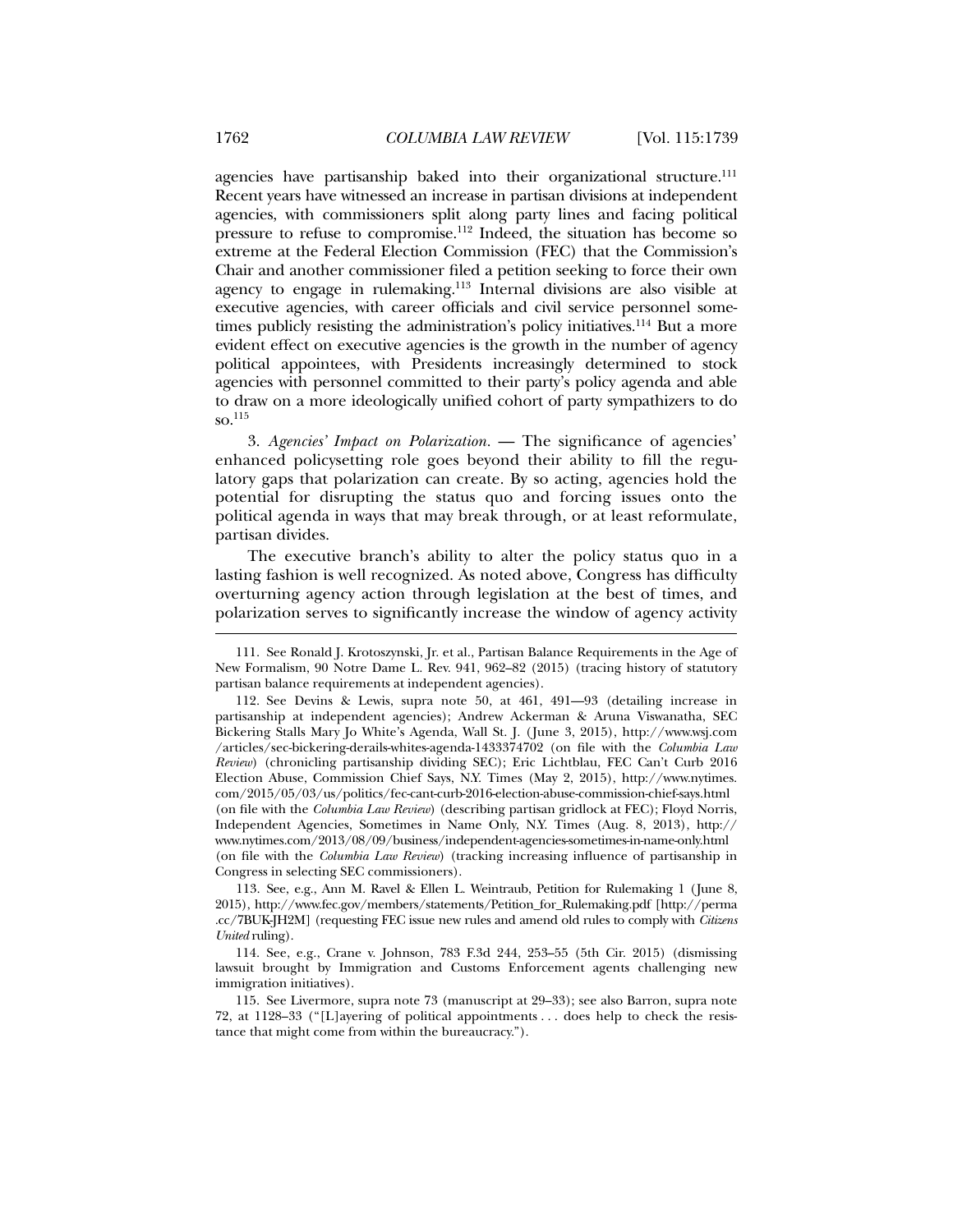that escapes congressional response.116 Terry Moe and William Howell emphasize that this ability to change policy baselines unilaterally carries with it an "agenda power": When Presidents "take unilateral action to alter the status  $quo[$ ,  $] \ldots$  they present Congress with a fait accompli—a new, presidentially made law—and Congress is then in the position of having to respond or acquiesce."117 Moe and Howell make this point with respect to presidential initiatives, but the same agenda-setting logic applies to all unilateral executive action.<sup>118</sup>

Of course, congressional inaction in the face of unilateral executive branch action need not signal acquiescence and may be accompanied by ongoing congressional threats to overturn a contentious agency action in the future.<sup>119</sup> Moreover, the staying power of executive branch actions turns on control of the White House; a new President from the opposite party has the ability to undo much of the prior administration's actions and may run on a promise to do so.<sup>120</sup> But the passage of time can work towards entrenchment and ultimate acquiescence.<sup>121</sup>

Agencies can undertake their policy changes in ways that are harder to undo, for example by notice-and-comment rulemaking that can only be altered by a similar rulemaking subject to judicial review.122 In addition,

l

 119. See, e.g., Nick Timiraos, House Republicans Vow to Continue Battle Against Immigration Measures, Wall St. J. (Mar. 1, 2015, 2:23 PM), http://www.wsj.com/articles/ house-republicans-vow-to-continue-battle-against-immigration-measures-1425237786 (on file with the *Columbia Law Review*) (noting continued House Republican opposition to Obama Administration's executive actions on immigration despite legislative failure to bar actions through funding constraints).

 120. See, e.g., Brett Logiurato, Mitt Romney: 'I Will Repeal Obamacare', Bus. Insider (June 28, 2012, 12:01 PM), http://www.businessinsider.com/mitt-romney-reaction-to-supreme-courtdecision-i-will-repeal-obamacare-2012-6 [http://perma.cc/FG56-V9U2] (discussing Romney's campaign promise to repeal ACA).

 121. See William N. Eskridge Jr. & John Ferejohn, A Republic of Statutes: The New American Constitution 26–27 (2010) (discussing agencies' role in policy entrenchment).

 122. See Perez v. Mortgage Bankers Ass'n, 135 S. Ct. 1199, 1206 (2015) ("[Section] 1 of the APA [mandates] that agencies use the same procedures when they amend . . . a rule as they used to issue the rule in the first instance."); see also Nina A. Mendelson, Agency Burrowing: Entrenching Policies and Personnel Before a New President Arrives, 78 N.Y.U. L. Rev. 557, 560–65 (2003) (discussing ways agencies entrench policies in anticipation of post-election transitions).

 <sup>116.</sup> See supra notes 39–44 and accompanying text.

 <sup>117.</sup> Moe & Howell, supra note 30, at 145; see also Whittington & Carpenter, supra note 30, at 501 ("[T]he executive . . . can play an important role in structuring legislative preferences and their articulation.").

 <sup>118.</sup> Although in theory Presidents might be more willing to accept and not veto legislation seeking to overturn agency action that was not presidentially initiated, in practice presidential vetoes seem a likely result. Not only do most significant agency regulatory actions emerge with presidential sanction given centralized review, but in a world of polarized politics and divided government, a Congress's success in overturning agency action taken during the current administration will likely be viewed as a presidential political loss. See Moe, Politicized Presidency, supra note 62, at 236–46 (describing popular assignment of responsibility to Presidents for administrative action).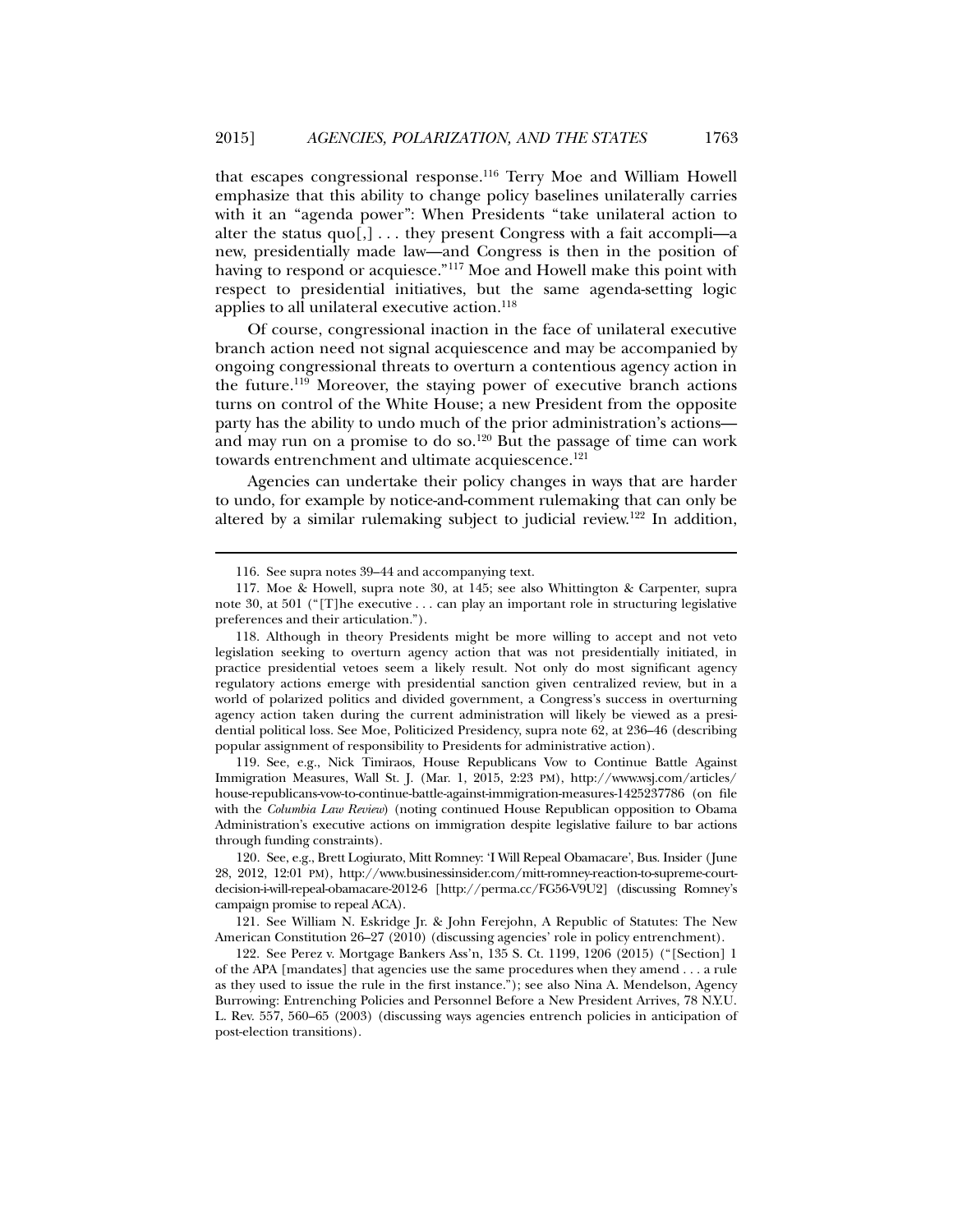regulatory actions may allow new information and expertise to emerge that diffuses opposition to the agency's policies. Cass Sunstein maintains that "many disagreements are not really about values or partisan commitments, but about facts, and when facts are sufficiently engaged, disagreements across party lines will often melt away."123

Equally, if not more important, executive branch action can change the political landscape.124 Agency actions may create political pressure for Congress to accept the new policy realities. As Keith Whittington and Daniel Carpenter have noted, "[l]egislative proposals emerging from the executive branch, and in particular from the White House, often come attached to a larger political effort . . . which can mobilize public support . . . and crowd other issues off the legislative agenda."125 Regulatory actions can create substantial interests in continuity in both regulated parties and beneficiaries, making legislative repeal politically difficult. Utilities that have invested large amounts of capital in building new plants that meet greenhouse gas emissions requirements, for instance, will likely oppose efforts to repeal those requirements.126 Similarly, grants of deferred action and work benefits to undocumented immigrants may prove hard to repeal, as retrenchment may provoke stronger and more public immigrant opposition and immigrants may have more support from diverse interests such as the business community.127 Alternatively, interests that had previously focused on

 124. See Daniels, supra note 16, at 370–77 (describing how agency action can create new political pressures on Congress).

 126. Steven Mufson & Tom Hamburger, A Battle is Looming over Renewable Energy, and Fossil Fuel Interests Are Losing, Wash. Post (Apr. 25, 2014), http://www.washingtonpost .com/business/economy/a-battle-is-looming-over-renewable-energy-and-fossil-fuel-interestsare-losing/2014/04/25/24ed78e2-cb23-11e3-a75e-463587891b57\_story.html [http://perma .cc/5P66-DSN3] (explaining renewable energy companies that invested capital to meet new EPA standards are fighting against repeal); see also About the Alliance, Auto Alliance, http://www.autoalliance.org/about-the-alliance/principles [http://perma.cc/5LGV-DZDU] (last visited Aug. 14, 2015) (arguing stability is best for automobile industry and "everchanging standards from multiple government bodies" should be avoided). A similar dynamic exists with respect to healthcare reform. See Paul Waldman, Sorry, Republicans: Obamacare Is Getting More and More Entrenched, Wash. Post (May 21, 2015), http:// www.washingtonpost.com/blogs/plum-line/wp/2015/05/21/sorry-republicans-obamacareis-getting-more-and-more-entrenched/ [http://perma.cc/E6JQ-RCJA] (arguing Republicans will face political pressure and backlash if they take away many popular features and benefits of ACA). But see Eric Patashnik & Julian Zelizer, Five Myths About the Future of Obamacare, Wash. Post: Monkey Cage (Dec. 16, 2013), http://www.washingtonpost.com/blogs/monkeycage/wp/2013/12/16/five-myths-about-the-future-of-obamacare/ [http://perma.cc/NJ4K-Q5V7] (cautioning against making any predictions about future of Obamacare).

 127. See Adam B. Cox & Cristina M. Rodriguez, The President and Immigration Law Redux, 125 Yale L.J. (forthcoming 2015) (manuscript at 9–10 & n.22) (on file with the

 <sup>123.</sup> Sunstein, Partyism, supra note 97 (manuscript at 16). Obviously, the effectiveness of this mechanism for overcoming partisanship turns on the debatable premise that partisan disagreements center on facts rather than ideology. But even so, the knowledgegenerating aspect of agency action represents another means by which agency policy development alters the status quo.

 <sup>125.</sup> Whittington & Carpenter, supra note 30, at 501.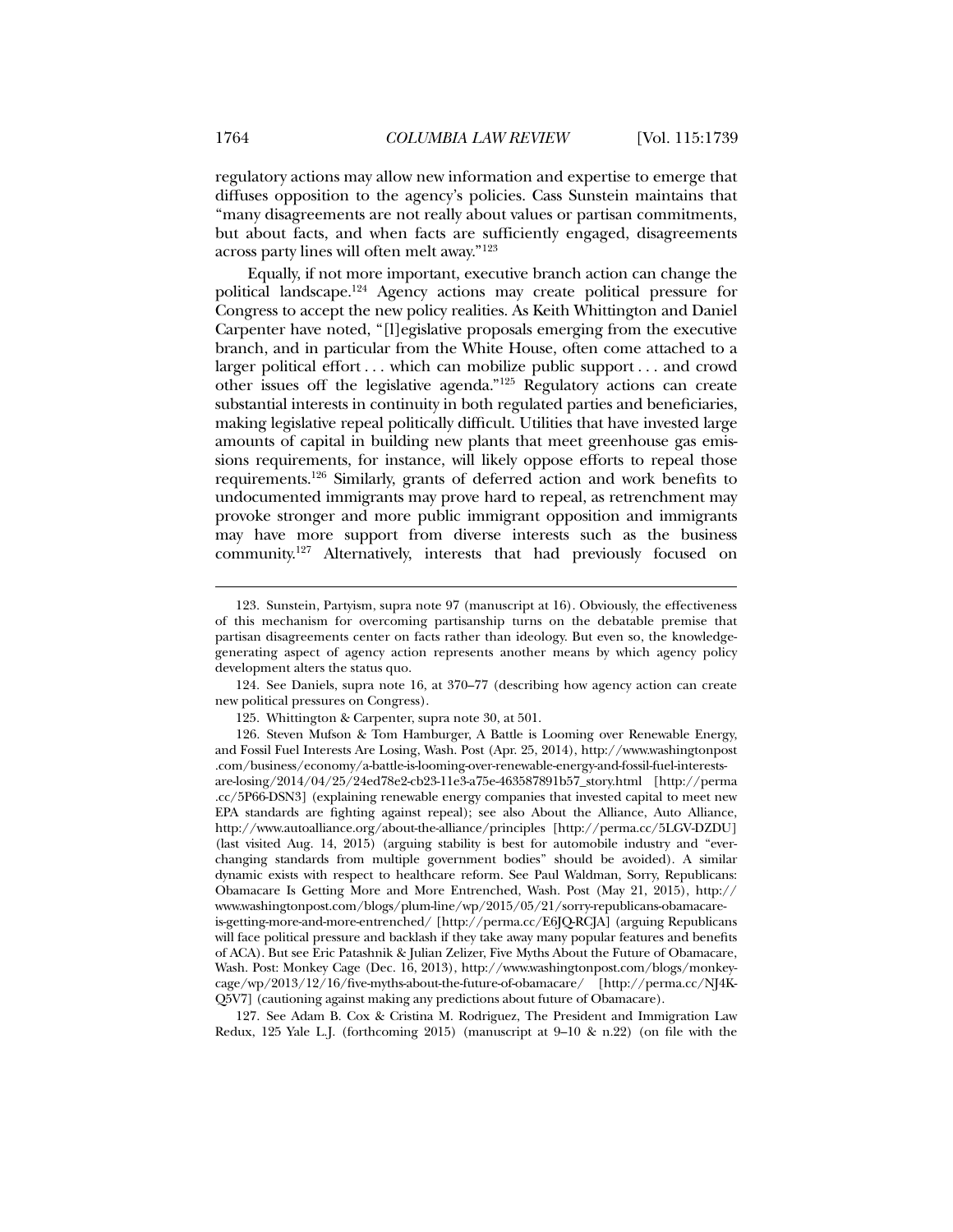dissuading agency action may now up their pressure on Congress to intervene with legislation.<sup>128</sup> In either case, the net effect is that "[b]y offering new policy approaches to old political issues, the executive can destabilize the status quo and build new legislative majorities."129

To be sure, the question remains whether agency action can break through congressional gridlock and prompt legislative response in our current world of polarized politics. Plainly, polarization makes congressional response harder, but the agenda-setting and status-quo-disrupting aspects of agency action still operate. Hence, the potential should exist for agency policy development to foster new legislative and political alignments even here, particularly over time as the agency-developed policy becomes increasingly entrenched.

## C. *Incorporating Federalism*

l

A crucial variable remains to be included in this account of agency action and polarization: the states. $130$  Cooperative federalism represents the reality of U.S. governance. In both regulatory and social welfare contexts, state governments work "cheek to jowl" with federal agencies in enforcing regulations and implementing national programs.<sup>131</sup> These federal–state relationships vary in their details, but often involve delegation of a significant degree of discretion to state hands.132 Equally important,

 128. Cf. McNollgast, supra note 29, at 463–66 (arguing Congress responds to lobbying by regulated interests in deciding whether to intervene in agency action).

129. Whittington & Carpenter, supra note 30, at 502.

 130. See generally Jessica Bulman-Pozen & Gillian E. Metzger, Obama and the States: Presidential Unilateralism or Presidential Federalism?, 45-3 Publius (forthcoming 2016) (manuscript at 6–17) (on file with the *Columbia Law Review*) (discussing central contemporary importance of presidential–state engagement and administrative tools used to facilitate state participation in federal initiatives or allow the executive branch to take advantage of state initiatives).

 131. Heather K. Gerken, Federalism and Nationalism: Time for a Détente?, 59 St. Louis U. L.J. (forthcoming 2015) (manuscript at 13) (on file with the *Columbia Law Review*); see also Philip J. Weiser, Towards a Constitutional Architecture for Cooperative Federalism, 79 N.C. L. Rev. 663, 665, 668–73 (2001) (emphasizing political reality of cooperative federalism or joint federal–state implementation).

 132. See Gillian E. Metzger, The Constitutional Duty to Supervise, 124 Yale L.J. 1836, 1852–55 (2015) (describing this delegation dynamic).

*Columbia Law Review*) (hypothesizing Obama immigration measures may encounter entrenchment similar to supposedly temporary measures from Immigration and Nationality Act of 1952); Bianca M. Figueroa-Santana, Note, Divided We Stand: Constitutionalizing Executive Immigration Reform Through Subfederal Regulation, 115 Colum. L. Rev. (forthcoming Dec. 2015) (manuscript at 5, 25–27, 35–37) (on file with the *Columbia Law Review*) (positing Obama's immigration reform could become entrenched at subfederal level through state support and mobilization). But see John D. Skrentny & Micah Gell-Redman, Comprehensive Immigration Reform and the Dynamics of Statutory Entrenchment, 120 Yale L.J. Forum 325 (2011), http://www.yalelawjournal.org/forum/comprehensive-immigrationreform-and-the-dynamics-of-statutory-entrenchment [http://perma.cc/E8BP-74SF] (arguing past instances of legalization of unauthorized immigrants have not led to entrenchment of practice).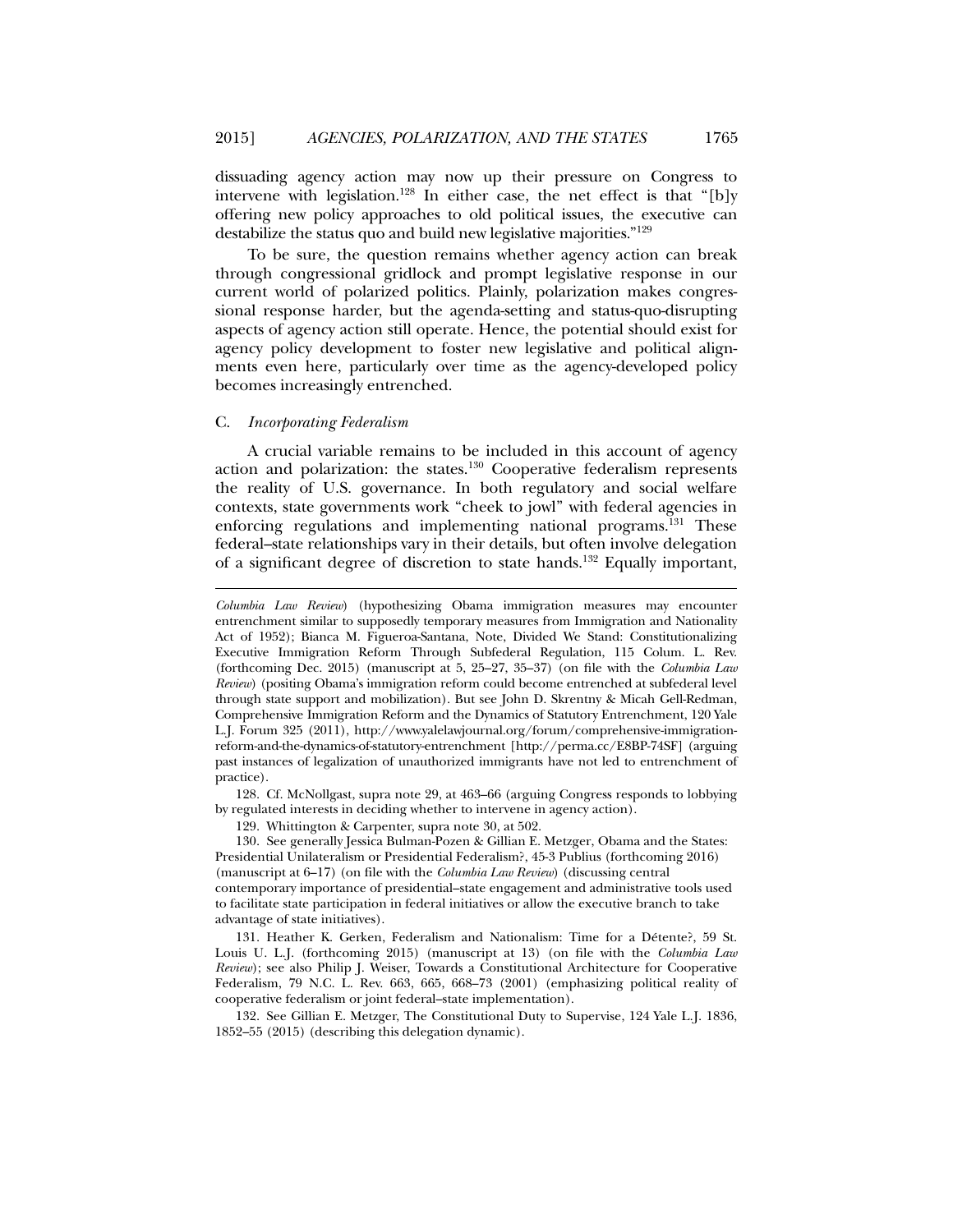the constitutional prohibition on federal commandeering of state government means that Congress cannot force states to play these roles; the states must agree to take them on.<sup>133</sup> Congress secures state agreement mainly through conditioned spending grants or the threat of federal preemption and direct regulatory control if the states fail to act.<sup>134</sup>

Such joint federal–state implementation significantly impacts not just the shape of national programs, but interbranch dynamics at the national level. As Jessica Bulman-Pozen has noted, states can serve as potent checks on the executive branch through their participation in national programs.135 States can administer federal law in different ways than federal agencies do, creating competition on the ground.136 States also can take advantage of federal agencies' dependence upon them for implementation to either curb federal administrative efforts with which they disagree or goad agencies into taking actions that they prefer.<sup>137</sup> Moreover, partisan divides at the state level mean that at least some state disagreement with federal agency policy is a given. Whether the checking comes from red states or blue states will depend on which party controls the presidency, but partisanship will lead one group or the other to play this role.138

 135. Jessica Bulman-Pozen, Federalism as a Safeguard of Separation of Powers, 112 Colum. L. Rev. 459, 486–88 (2012) [hereinafter Bulman-Pozen, Federalism as Safeguard].

 136. See id. at 477–86 (emphasizing ways in which states diverge from, curb, and goad federal implementation); see also Roderick M. Hills, Jr., Federalism in Constitutional Context, 22 Harv. J.L. & Pub. Pol'y 181, 186–90 (1998) ("Congress can exploit competition between federal agencies and non-federal governments to insure that neither betrays the purposes of federal law."); David S. Rubenstein, Administrative Federalism as Separation of Powers, 72 Wash. & Lee L. Rev. 171, 175–78 (2015) (urging greater attention to relationship between administrative actions affecting federal–state balance and separation of powers).

 137. See Bulman-Pozen, Federalism as Safeguard, supra note 135, at 475, 478–83 ("[S]tates engaging in diverging, curbing, and goading check federal executive authority . . . ."); see also Jessica Bulman-Pozen, From Sovereignty and Process to Administration and Politics: The Afterlife of American Federalism, 123 Yale L.J. 1920, 1939 (2014) [hereinafter Bulman-Pozen, Administration and Politics] (arguing states serve as checks on executive branch).

 <sup>133.</sup> See Printz v. United States, 521 U.S. 898, 927–32 (1997) (holding federal government may not compel state executive officials to implement federal regulatory programs); New York v. United States, 505 U.S. 144, 177–83 (1992) (holding federal government cannot force state to legislate pursuant to congressional direction).

 <sup>134.</sup> See *New York v. United States*, 505 U.S. at 165–68 (identifying conditional spending and conditional preemption as "methods, short of outright coercion, by which Congress may urge a State to adopt a legislative program"); see also Erin Ryan, Federalism and the Tug of War Within 326–33 (2012) (describing incentives federal government uses to convince states to participate in federal regulatory programs).

 <sup>138.</sup> See Bulman-Pozen, Federalism as Safeguard, supra note 135, at 462–63, 500–03 ("Because there will never be party unity between the federal government and all fifty states, partisan resistance to the federal executive will arise even during periods of unified federal government.").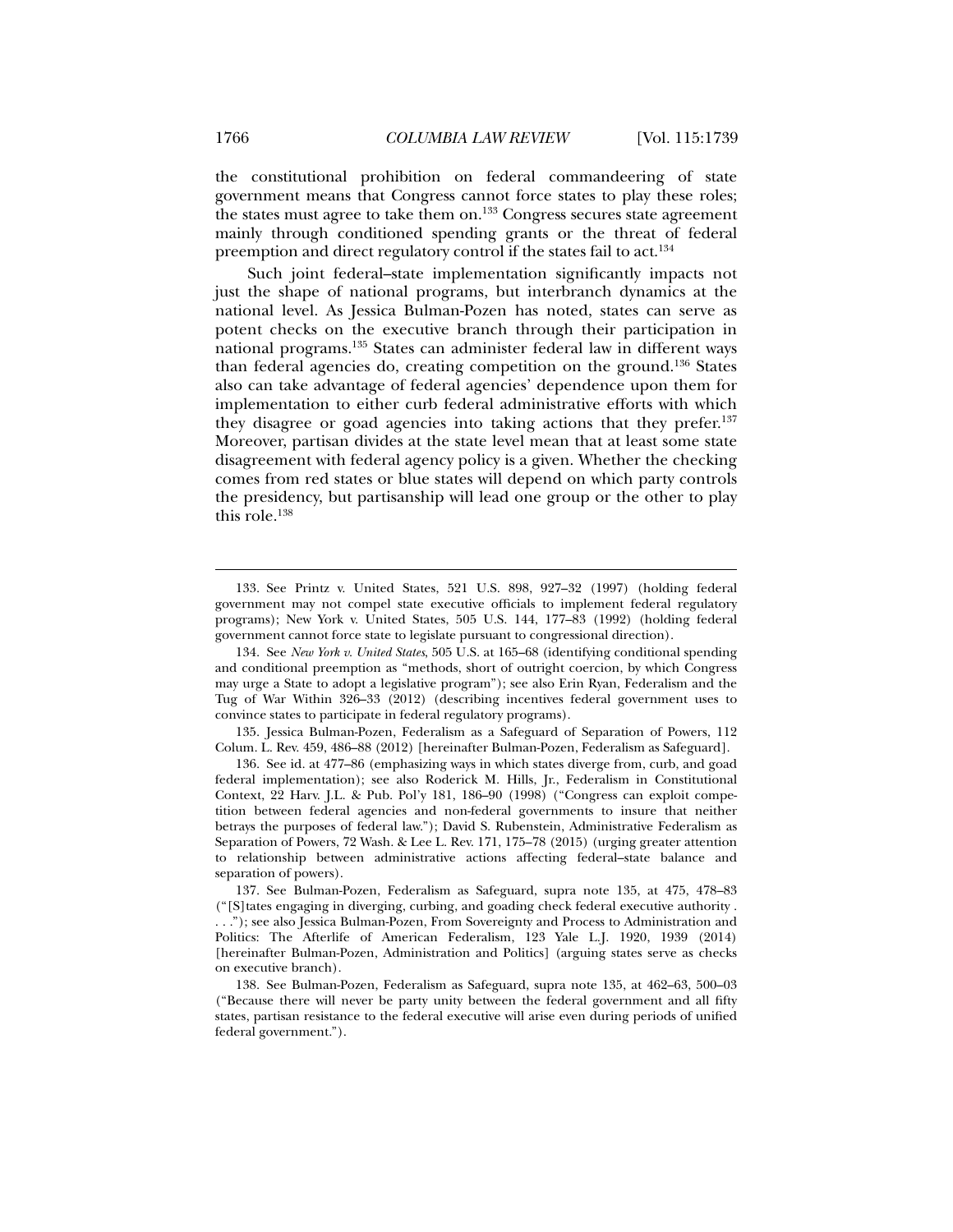Professor Bulman-Pozen emphasizes the ways that states therefore enforce statutes and assert congressional authority against the executive branch.139 Yet the dynamic here could be executive branch enhancing as well. The authority delegated to states in cooperative federalism contexts can allow states and federal agencies to work together to expand their powers at Congress's expense, for example by agreeing to operate programs under different terms and requirements than specified in governing statutes.140 This concern of federal–state collusion at Congress's expense is fueled by the growing agency use of "big waivers"—agency authorizations that broadly exempt states from statutory requirements.<sup>141</sup> The transformation of the No Child Left Behind Act (NCLB) through waivers negotiated between the states and the federal Department of Education (DOE) is a case in point. In order to obtain the waivers that would exempt them from the NCLB's accountability requirements, forty-three states agreed to adopt measures that were not required by NCLB but instead represented Obama Administration policy priorities, such as teacher assessment and common standards for student assessment.<sup>142</sup> Partisanship can provide incentive here too, with states controlled by the President's party being willing to help the Administration find a way to implement new policy initiatives in the face of a recalcitrant opposite-party dominated Congress.143

 <sup>139.</sup> See id. at 488–92 ("Cooperative federalism schemes do not affect the federal executive's power in isolation, but rather vis-à-vis Congress.").

 <sup>140.</sup> See Bulman-Pozen, Administration and Politics, supra note 137, at 1944 (acknowledging, albeit discounting, this potential benefit of cooperative federalism).

 <sup>141.</sup> Barron & Rakoff, supra note 88, at 267, 272–90 (describing increased use of waivers and coining "big waiver" term to describe instances in which agencies have broad, discretionary power to dispense with rules Congress has established in statutes).

 <sup>142.</sup> See Martin A. Kurzweil, Disciplined Devolution and the New Education Federalism, 103 Calif. L. Rev. 565, 606–08 (2015) (describing Elementary and Secondary Education Act (ESEA) Flexibility program); Kenneth K. Wong, Federal ESEA Waivers as Reform Leverage: Politics and Variation in State Implementation, 45 Publius 405, 410 (2015) (noting "[w]aiver applications were generally in alignment with the priorities of the Obama administration"); Sam Dillon, Obama Turns Some Powers of Education Back to States, N.Y. Times (Sept. 23, 2011), www.nytimes.com/2011/09/24/education/24educ. html?\_r=0 (on file with the *Columbia Law Review*) (describing Republican characterization of NCLB waivers as "power grab").

 <sup>143.</sup> This dynamic occurred when Democratic governors supported President Obama's initiative to increase the minimum wage in the face of congressional inaction. See Obama to Push Minimum Wage Increase Wednesday at Governors' Conference, N.Y. Daily News (Mar. 2, 2014), http://www.nydailynews.com/news/politics/obama-pushminimum-wage-wednesday-governors-conference-article-1.1708078

<sup>[</sup>http://perma.cc/QYE7-GPWX] (describing Democratic governors' actions). Another recent example involves greenhouse gas regulation: At the Obama Administration's urging, California ceded its effort to limit new automobile emissions as part of a negotiated agreement under which the auto industry agreed to fuel emission standards set by the EPA. Jody Freeman, The Obama Administration's National Auto Policy: Lessons from the "Car Deal," 35 Harv. Envtl. L. Rev. 343, 345–46, 358–66 (2011); see also Jessica Bulman-Pozen, Partisan Federalism, 127 Harv. L. Rev. 1077, 1123–30 (2014) [hereinafter Bulman-Pozen, Partisan Federalism] (detailing how partisanship intersects with federalism to support party not in power at national level).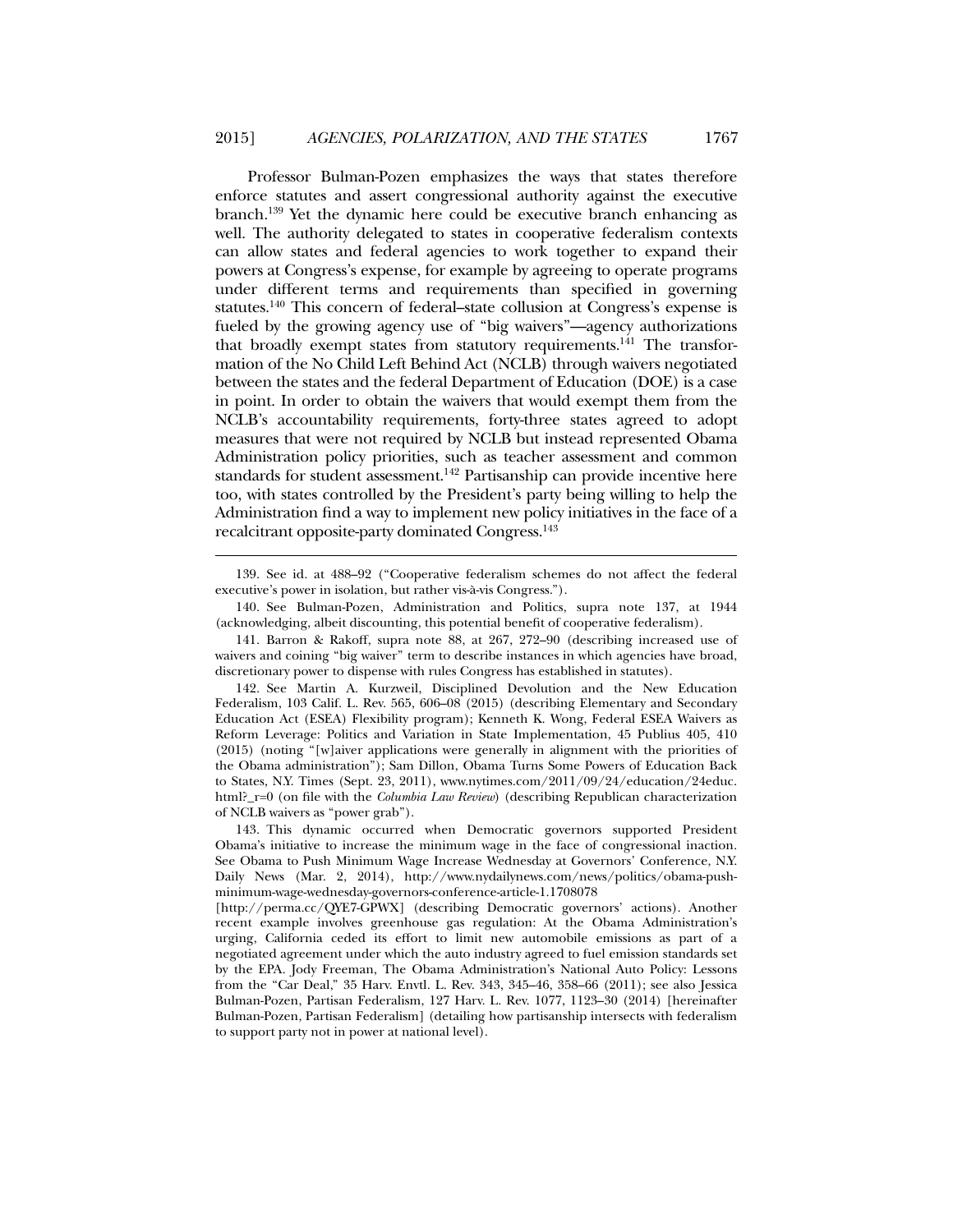Reinforcing the executive branch's ability to exploit state participation to its advantage is the heavily administrative and negotiated character of cooperative federalism programs.144 As repeat bargainers who are mutually dependent, federal and state officials have both opportunity and incentive to make deals.145 The federal government's dependence on the states can give the states substantial leverage in these negotiations.146 Yet federal agencies often hold the strings to substantial benefits for the states, be it federal funds, federal regulatory approval, or the like.147 And the complicated political economy underlying many national programs can mean that state officials are lobbied hard by in-state interests to reach an agreement with the federal government.<sup>148</sup>

 Not surprisingly, political polarization has affected cooperative federalism. Like the national government, state governments are becoming more polarized and partisan.<sup>149</sup> Scholars have identified a rise in ideological federalism at the state level, with states resisting federal initiatives largely out of partisan disagreement with the measures at hand rather than statespecific concerns.<sup>150</sup> States are manifesting this ideological resistance

 146. See Nugent, supra note 145, at 173–75 (noting states use role as implementers of federal policy to promote own interests); cf. John Dinan, Implementing Health Reform: Intergovernmental Bargaining and the Affordable Care Act, 44 Publius 399, 400–01 (2014) (emphasizing importance of prior negotiation experience in federal–state bargaining).

 147. See, e.g., Dinan, supra note 146, at 418 (describing federal officials' leverage with states with respect to implementation of ACA); sources cited supra note 134 (describing use of conditional benefits to secure state participation in federal programs); see also Timothy J. Conlan & Paul L. Posner, Inflection Point? Federalism and the Obama Administration, 41 Publius 421, 425–44 (2011) (describing Obama Administration's use of conditional and categorical grants, partial preemption, and regulatory devolution with respect to states).

 148. See Thompson & Gusmano, supra note 79, at 431 (describing Obama Administration's strategy of using hospital lobby to pressure governors to expand Medicaid); Margaret Newkirk, Obama's Emission Plan Splits Coal Lobby from Utilities in States, Bloomberg (Apr. 16, 2015, 5:00 AM), http://www.bloomberg.com/politics/articles/2015-04- 16/obama-s-emission-plan-splits-coal-lobby-from-utilities-in-states [http://perma.cc/39VJ-6SJA] (discussing how some utilities are convincing states not to pass model legislation that would hinder or delay federal regulations on carbon emissions).

 149. Boris Shor & Nolan McCarty, The Ideological Mapping of American Legislatures, 105 Am. Pol. Sci. Rev. 530, 549–50 (2011) ("At the aggregate level, the states appear to follow the national pattern of high and growing polarization."); see also Conlan & Posner, supra note 147, at 423 (noting ideological polarization characterizing state participation in federal grant programs).

 150. See Conlan & Posner, supra note 147, at 444 ("Greater ideological polarization at all levels . . . may very well succeed in shifting the basis for intergovernmental policy formation . . . to an ideological party driven model."); Thompson & Gusmano, supra note 79, at 429 (describing congressional polarization as creating federalism context in which

 <sup>144.</sup> See Ryan, supra note 134, at 280–314 (describing different forms of federal–state negotiations).

 <sup>145.</sup> See John D. Nugent, Safeguarding Federalism: How States Protect Their Interests in National Policymaking 178–93 (2009) (emphasizing importance of federal–state administrative bargaining to states protecting their interests); Ryan, supra note 134, at 211 (discussing efficiency associated with repeat interactions between state and federal governments).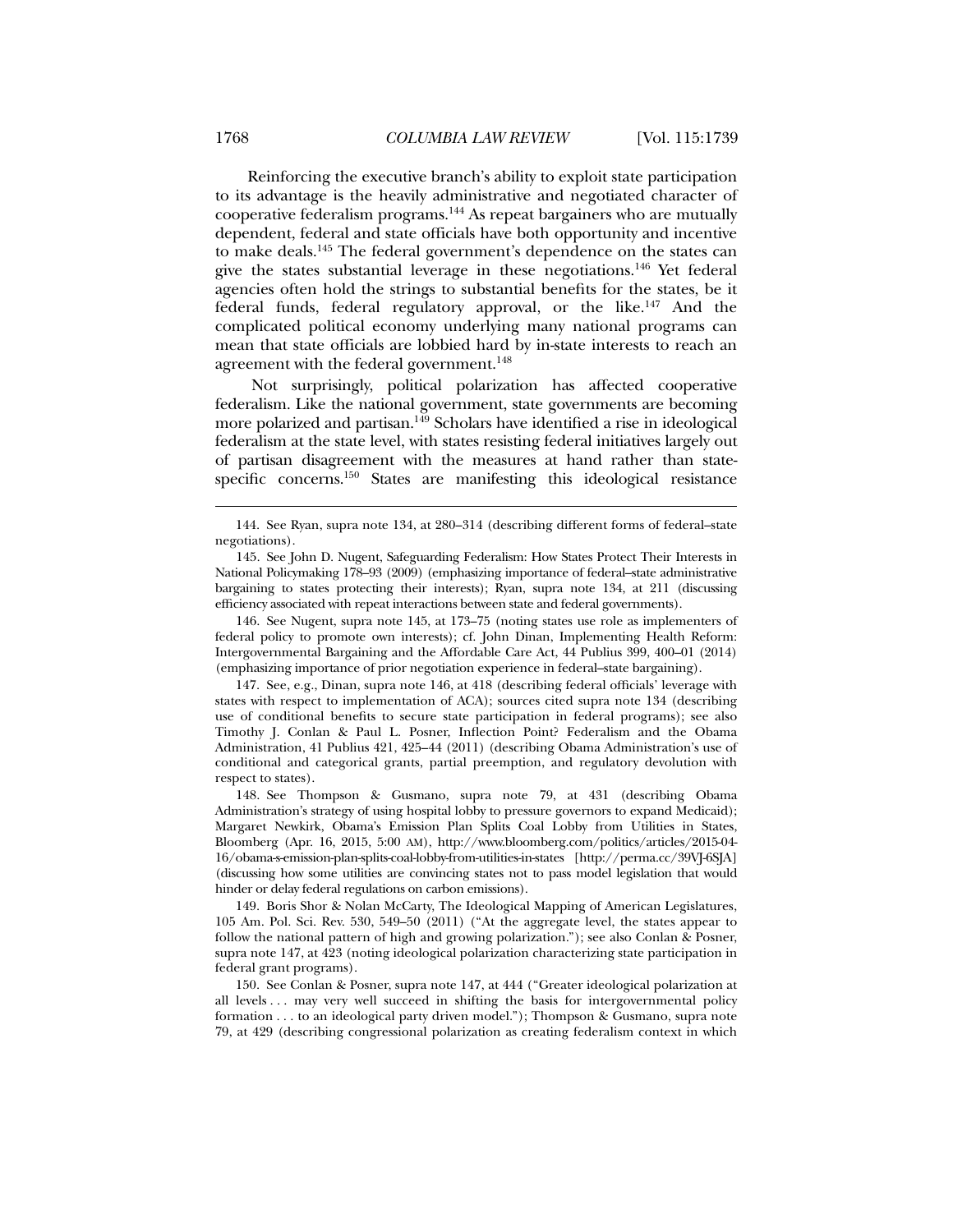through intergovernmental lobbying, lawsuits, and refusal to implement federal programs.151 Prime examples include the suit by twenty-six states challenging the legality of the Obama Administration's immigration actions, as well as state suits challenging proposed environmental regulations and the requirement that states seeking education grants and waivers adopt the Common Core academic standards.152 National party elites also lobby state officials in an effort to preserve a solid partisan front across both federal and state levels.153 Professor Bulman-Pozen argues convincingly that partisanship is the central dynamic of federalism today, with "states function[ing] as important sites of partisan conflict, and partisanship, in turn, shap[ing] state governance . . . . Republican-led states challenge the federal government when it is controlled by Democrats, while Democratic-led states challenge the federal government when it is controlled by Republicans."154

Even so, the dynamics of cooperative federalism and intergovernmental bargaining also may temper polarization's effects. Partisan coalitions linking national party elites and state officials can prove porous, with state officials more willing than their national counterparts to negotiate and cooperate with an opposite-party presidential admin-

l

 152. See, e.g., Shanna Rose & Cynthia J. Bowling, The State of American Federalism 2014– 15: Pathways to Policy in an Era of Party Polarization, 45 Publius 351, 358 (2015) (describing Texas-led lawsuit on immigration); Neela Banerjee, 12 States Sue the EPA over Proposed Power Plant Regulations, L.A. Times (Aug. 4, 2014), http://www.latimes.com/business/la-fi-epalawsuit-20140805-story.html [http://perma.cc/9HYH-UQJ4] (describing coal-reliant states' litigation against EPA's proposed rule changes on greenhouse gases); Lyndsey Layton, Louisiana Gov. Bobby Jindal Sues Obama over Common Core State Standards, Wash. Post (Aug. 27, 2014), http://www.washingtonpost.com/local/education/louisiana-gov-bobby-jindalsues-obama-over-common-core-state-standards/2014/08/27/34d98102-2dfb-11e4-bb9b-997ae 96fad33\_story.html [http://perma.cc/W87R-NGZH] (describing suit by Louisiana governor alleging DOE coerced states into adopting Common Core standards as condition of obtaining grants); see also Paul Nolette, State Litigation During the Obama Administration: Diverging Agendas in an Era of Polarized Politics, 44 Publius 451, 452, 464–66 (2014) (suggesting state attorney general litigation has become increasingly polarized and politically driven).

 153. See, e.g., Thompson & Gusmano, supra note 79, at 429–32 (explaining how Obama Administration tried to rally support for ACA from state leaders); Davenport, supra note 151 (describing Senate majority leader Mitch McConnell's effort to convince state governors not to enforce proposed climate rules).

<sup>&</sup>quot;partisan identities of actors drive their behavior" and "state policy makers face pressure to act as committed, loyal party members").

 <sup>151.</sup> See, e.g., David K. Jones et al., Pascal's Wager: Health Insurance Exchanges, Obamacare, and the Republican Dilemma, 39 J. Health Pol. Pol'y & L. 97, 127–29 (2014) (describing role of partisanship in state resistance to creating health exchanges); Coral Davenport, Republican Governors Signal Their Intent to Thwart Obama's Climate Rules, N.Y. Times (July 2, 2015), http://www.nytimes.com/2015/07/03/us/republican-governors-signaltheir-intent-to-thwart-obamas-climate-rules.html (on file with the *Columbia Law Review*) (reporting several governors' threats not to enforce proposed greenhouse gas regulations); Alyson Klein, Sec. Duncan in Weaker Spot on NCLB Waiver Renewals, Educ. Wk. (Feb. 12, 2015), http://www.edweek.org/ew/articles/2015/02/12/sec-duncan-in-weaker-spot-on-nclb .html (on file with the *Columbia Law Review*) (noting states pushing DOE more in waiver negotiations).

 <sup>154.</sup> Bulman-Pozen, Partisan Federalism, supra note 143, at 1079–80.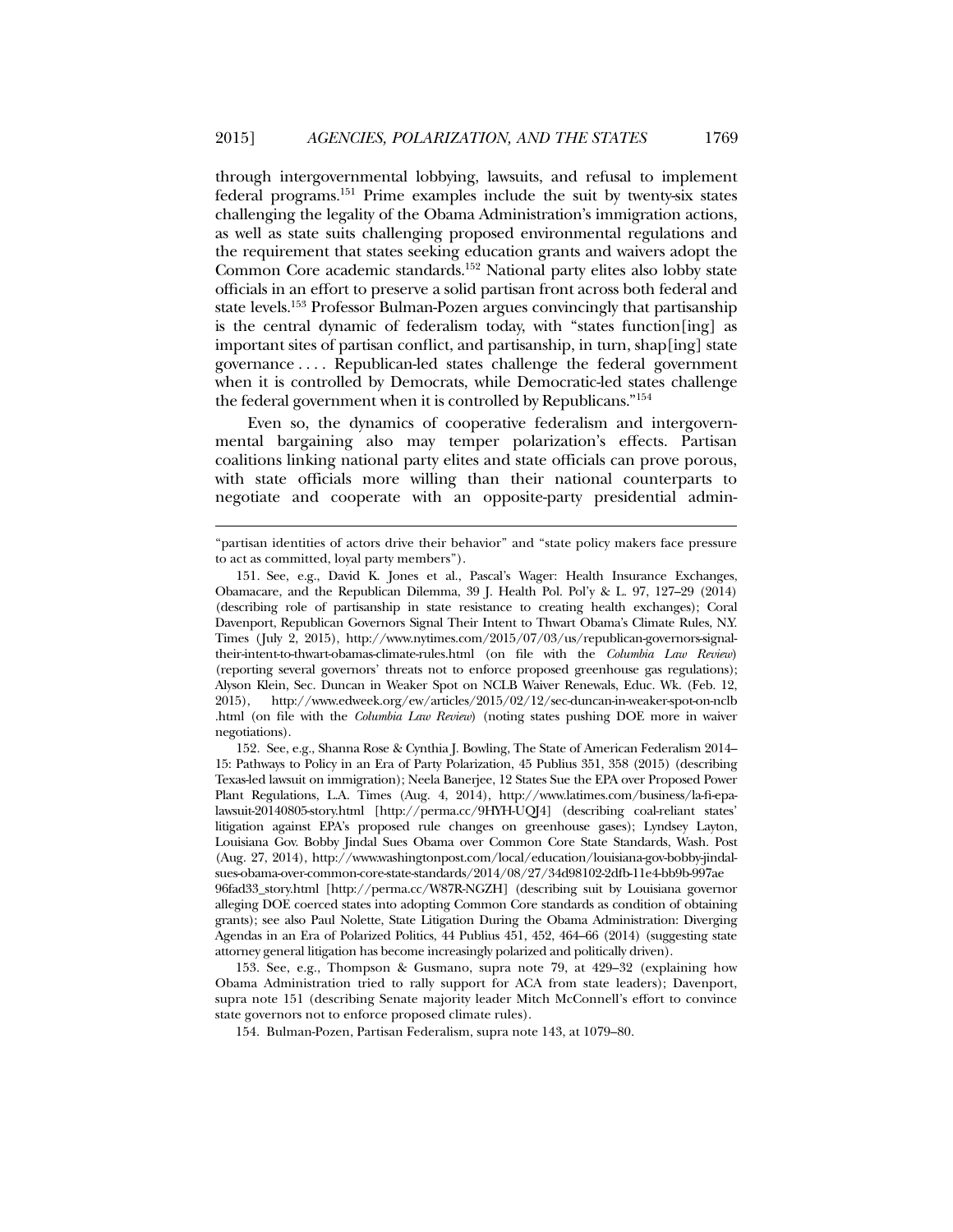istration.155 Why these vertical relationships would display greater ability to reach across partisan lines than exists in horizontal relationships at the national level is unclear. One factor may be greater heterogeneity in political parties at the state level. Although polarization is growing in state governments, with around half the states more polarized than Congress, there is variation in ideological divides within both the national and state levels.156 In particular, "many states have Republican state legislative contingents that are more liberal than the Democratic caucuses of many states."157 A further contributor may be the composite nature of state governments. State legislatures can pressure or constrain state governors and other state officials in their interactions with federal agencies, and the presence of multiple elected and unelected state executive officials can provide more routes for federal–state cooperation.158

Perhaps most significant are the benefits a state gains by participating in a federal initiative, and the costs it incurs by resisting, which create strong political pressures to reach agreements even across partisan divides.159 As the recent NCLB waivers suggest, congressional gridlock can pressure states to negotiate with the governing national administration

 157. Shor & McCarty, supra note 149, at 549; see also Jones et al., supra note 151, at 128 (noting role of intra-Republican divisions in state decisions on health exchanges).

 158. See, e.g., Bridget A. Fahey, Health Care Exchanges and the Disaggregation of States in the Implementation of the Affordable Care Act, 125 Yale L.J. Forum 56, 59–64 (2015), http://www.yalelawjournal.org/pdf/Fahey\_Exchanges\_FINALForWebsitePDF\_axin899f.pdf [http://perma.cc/KP9N-9C6D] (describing efforts by HHS to engage state insurance commissioners when state governors were reluctant to create exchanges). On the other hand, state legislators may be more partisan and extreme than state governors, and their influence may work to preserve vertical partisan lines. See Charles Barrilleaux & Carlisle Rainey, The Politics of Need: Examining Governors' Decisions to Oppose the "Obamacare" Medicaid Expansion, 14 St. Pol. & Pol'y Q. 437, 440, 444–53 (2014) (describing evidence of influence of state legislature partisanship on Medicaid expansion decisions).

 159. Costs have been an important factor in Republican states' willingness to expand Medicaid under the ACA. See infra text accompanying notes 238–239.

 <sup>155.</sup> See, e.g., infra section II.B (discussing Republican state governors' negotiations on Medicaid expansion); see also Simon F. Haeder & David L. Weimer, You Can't Make Me Do It, But I Could Be Persuaded: A Federalism Perspective on the Affordable Care Act, 40 J. Health Pol. & L. 281, 292 (2015) (noting "most voices of ideological opposition usually dissipate" after early implementation stage of federal–state programs). Interestingly, NCLB waivers may represent the opposite dynamic, with resistance at the state level growing over time—although this growing resistance is not as clearly partisan. See Wong, supra note 142, at 412–23 (describing role of internal state politics and partisanship in growing controversies over waivers).

 <sup>156.</sup> See Louis Jacobson, The Year of Single Party Control and Supermajorities, Governing (Jan. 7, 2013), http://www.governing.com/blogs/politics/gov-year-single-partycontrol-supermajorities.html [http://perma.cc/7LZJ-TU3D] (noting high number of unified governments and increasing polarization at state level but arguing impact on policy is less clear); Boris Shor, How U.S. State Legislatures Are Polarized and Getting More Polarized (in 2 Graphs), Wash. Post: Monkey Cage (Jan. 14, 2014), http://www.washingtonpost.com /blogs/monkey-cage/wp/2014/01/14/how-u-s-state-legislatures-are-polarized-and-gettingmore-polarized-in-2-graphs/ [http://perma.cc/2EU2-XWZT] (describing rates and variation in state polarization).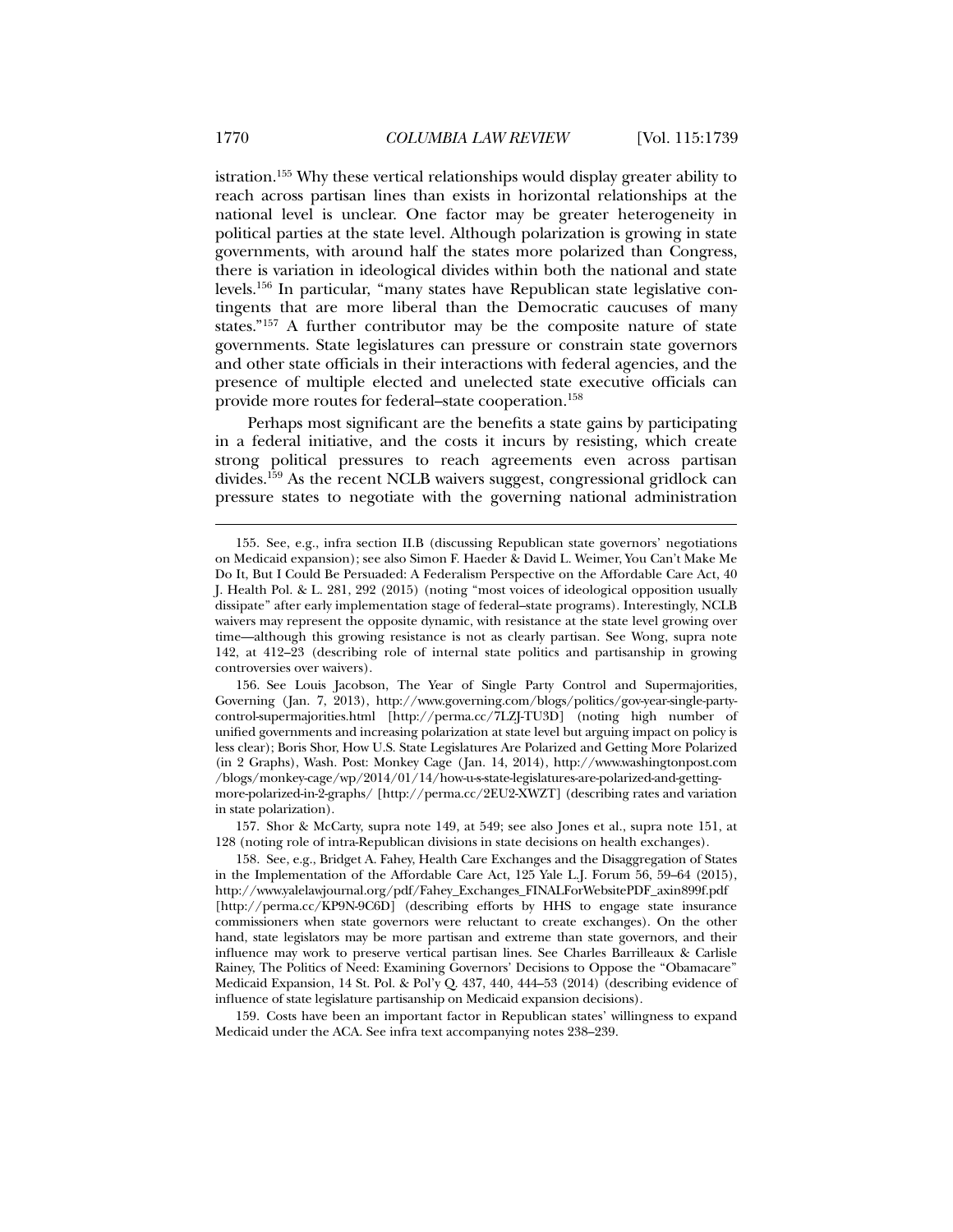even cross-party, as such negotiations may represent the only realistic route to relief from onerous federal requirements.160 The opposite dynamic is also true: Unable to obtain greater resources or grants of power from Congress, federal agencies may prove more accommodating to state demands in such intergovernmental negotiations—which may make the resultant deals even harder for states to resist on partisan grounds.<sup>161</sup> Insofar as congressional gridlock is itself a reflection of heightened polarization, this suggests that greater polarization and partisanship at the national level may create an impetus for more bipartisan engagement among state and national officials in the administrative sphere.

Cooperative federalism thus represents a critical means by which agencies and the executive branch can advance policy in a polarized world. It provides a mechanism through which opportunities continually arise for creating cross cutting alliances. National agencies can use state implementation to foster new regulatory and programmatic initiatives, and states can force national agencies to accept new policy approaches as the terms of their participation. As significant, bipartisanship in cooperative federalism arrangements offers a distinct means by which agency action may be able to reformulate partisan divides at the apex level of government. Such bipartisan federal–state administrative initiatives may create room for national representatives to deviate from standard party lines, if nothing else by changing the on-the-ground reality to which national political leaders then must respond.162

To be sure, cooperative federalism can work in the opposite direction as well, with state level developments reinforcing national partisan divides. State partnership with federal agencies may forestall political pressure being brought to bear on national elected officials to overcome partisan stalemates. This dynamic arguably occurred in the education context, where for a time, administrative waivers diffused pressure for new legislation to replace NCLB.163 Indeed, state actions may even intensify partisan disagreement, with the effects of state implementation leading national officials to take more extreme positions on particular policy proposals.

 <sup>160.</sup> See Kurzweil, supra note 142, at 601–08 (tracing history of NCLB waivers and noting forty-three states now have waivers).

 <sup>161.</sup> See infra text accompanying note 192 (detailing Obama Administration's efforts to convince states to participate in ACA's implementation).

 <sup>162.</sup> See infra notes 231–252 and accompanying text (discussing this dynamic in context of ACA and NCLB implementation).

 <sup>163.</sup> See Kristina P. Doan, No Child Left Behind Waivers: A Lesson in Federal Flexibility or Regulatory Failure, 60 Admin. L. Rev. 211, 223–24 (2008) ("If DOE continues to issue waivers to states for NCLB's larger problems, states and LEAs will have less incentive to challenge NCLB's provisions. In turn, Congress will have less motivation to reform NCLB's widespread problems through legislation . . . ."); Maggie Severns, The Plot to Overhaul No Child Left Behind, Politico (Jan. 2, 2015, 5:33 AM), http://www.politico.com /story/2015/01/the-plot-to-overhaul-no-child-left-behind-113857.html#ixzz3hsdVABqK [http://perma.cc/8WNG-LNH6] ("The waivers opened a pressure valve that allowed members of Congress to delay rewriting the law . . . ." (internal quotation marks omitted)).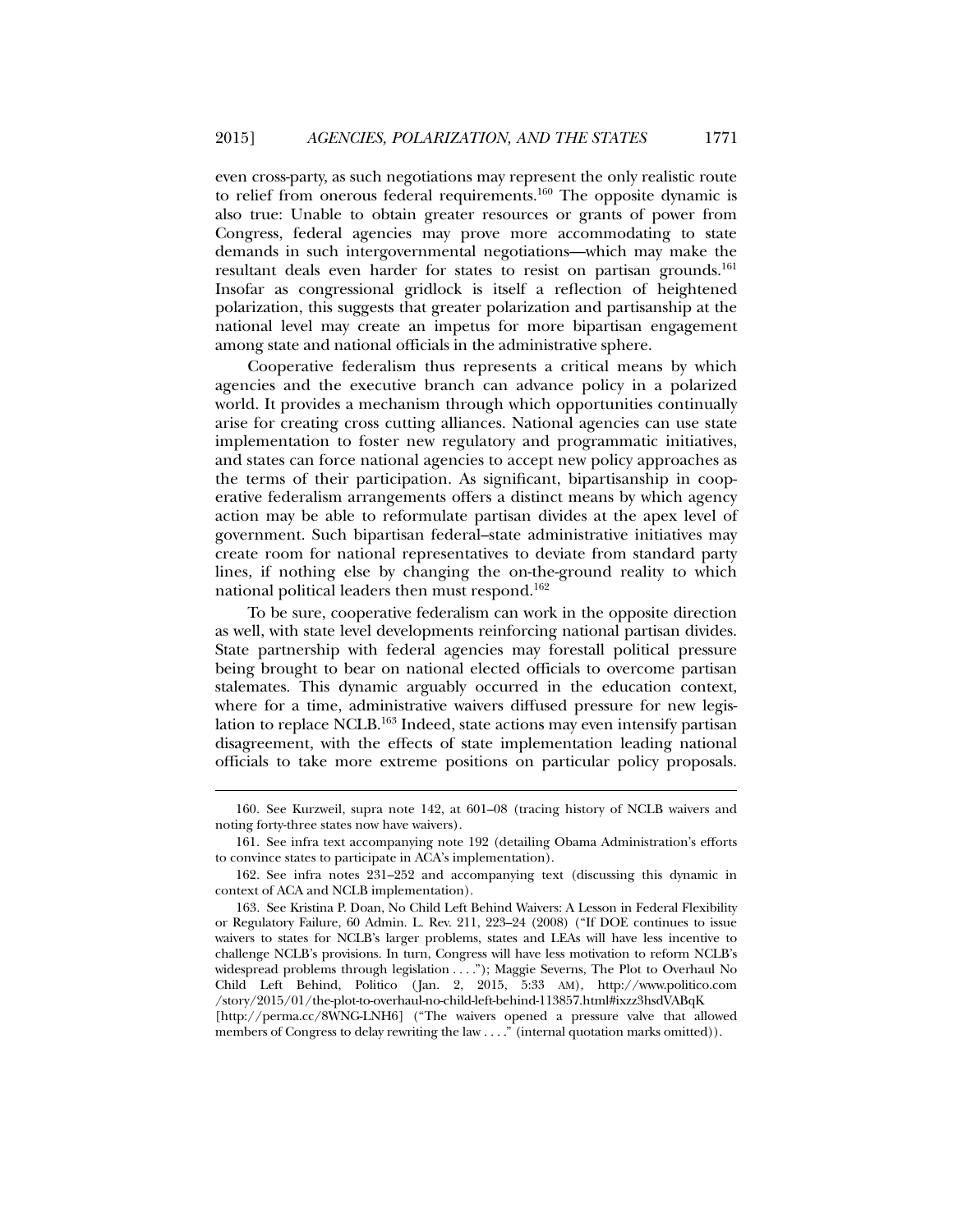Here, an example comes from the State Children's Health Insurance Program (SCHIP). Initially enacted with bipartisan support, state use of the program's flexibility to provide benefits to more families led to Republican resistance to reauthorization, while simultaneously creating strong Democratic support for the program.<sup>164</sup>

Thus, state participation in federal programs is no sure panacea for polarization and may end up worsening policy divides. Yet in a world of polarized national politics and a gridlocked Congress, simply the potential for federal agencies to move policy by partnering with states is significant.

# II. ADMINISTRATION AND POLARIZATION IN PRACTICE: THE EXAMPLE OF THE AFFORDABLE CARE ACT

All of this sounds good in theory, but does it hold up in practice? This Part takes up a central contemporary example of administration in polarization's shadow: implementation of the ACA, otherwise known as Obamacare.165 Enacted in 2010 through a party-line vote using a special legislative mechanism to avoid a filibuster and subjected to repeated high-stakes litigation, the ACA continues to stand as a flashpoint for polarized politics.166 Although somewhat sui generis given its high political salience, implementation of the ACA offers a useful window on how the dynamics sketched above materialize—or fail to materialize—in practice. Section II.A showcases the effects of polarization on the ACA's implementation at the national level, while section II.B describes how negotiations between the Obama Administration and the states are creating more bipartisan cooperation on the ground.

#### A. *Web of Controls: Congress, the Executive Branch, and the Courts*

The ACA is a massively complex statutory scheme. It is sometimes described as a "three-legged stool":167 The first leg consists of the

 <sup>164.</sup> See Colleen M. Grogan & Elizabeth Rigby, Federalism, Partisan Politics, and Shifting Support for State Flexibility: The Case of the U.S. State Children's Health Insurance Program, 39 Publius 47, 48, 60–65 (2009) (describing this dynamic in SCHIP and arguing it is potential feature of block grant programs due to flexibility such programs provide states).

 <sup>165.</sup> Patient Protection and Affordable Care Act, Pub. L. No. 111-148, 124 Stat. 119 (2010) (codified as amended in scattered sections of 26, 42 U.S.C.).

 <sup>166.</sup> See Barbara Sinclair, Unorthodox Lawmaking: New Legislative Processes in the U.S. Congress 210–22 (4th ed. 2011) (describing reconciliation procedure used to enact ACA); Lawrence R. Jacobs & Theda Skocpol, Hard-Fought Legacy: Obama, Congressional Democrats, and the Struggle for Comprehensive Health Care Reform, *in* Reaching for a New Deal: Ambitious Governance, Economic Meltdown, and Polarized Politics in Obama's First Two Years 53, 70–76 (Theda Skocpol & Lawrence R. Jacobs eds., 2011) (describing partisan divisions at ACA's enactment).

 <sup>167.</sup> Eric J. Segall & Jonathan H. Adler, *King v. Burwell* and the Validity of Federal Tax Subsidies Under the Affordable Care Act, 163 U. Pa. L. Rev. Online 215, 217 (2015), http:// www.pennlawreview.com/online/163-U-Pa-L-Rev-Online-215.pdf [http://perma.cc/497Q-R7 LU].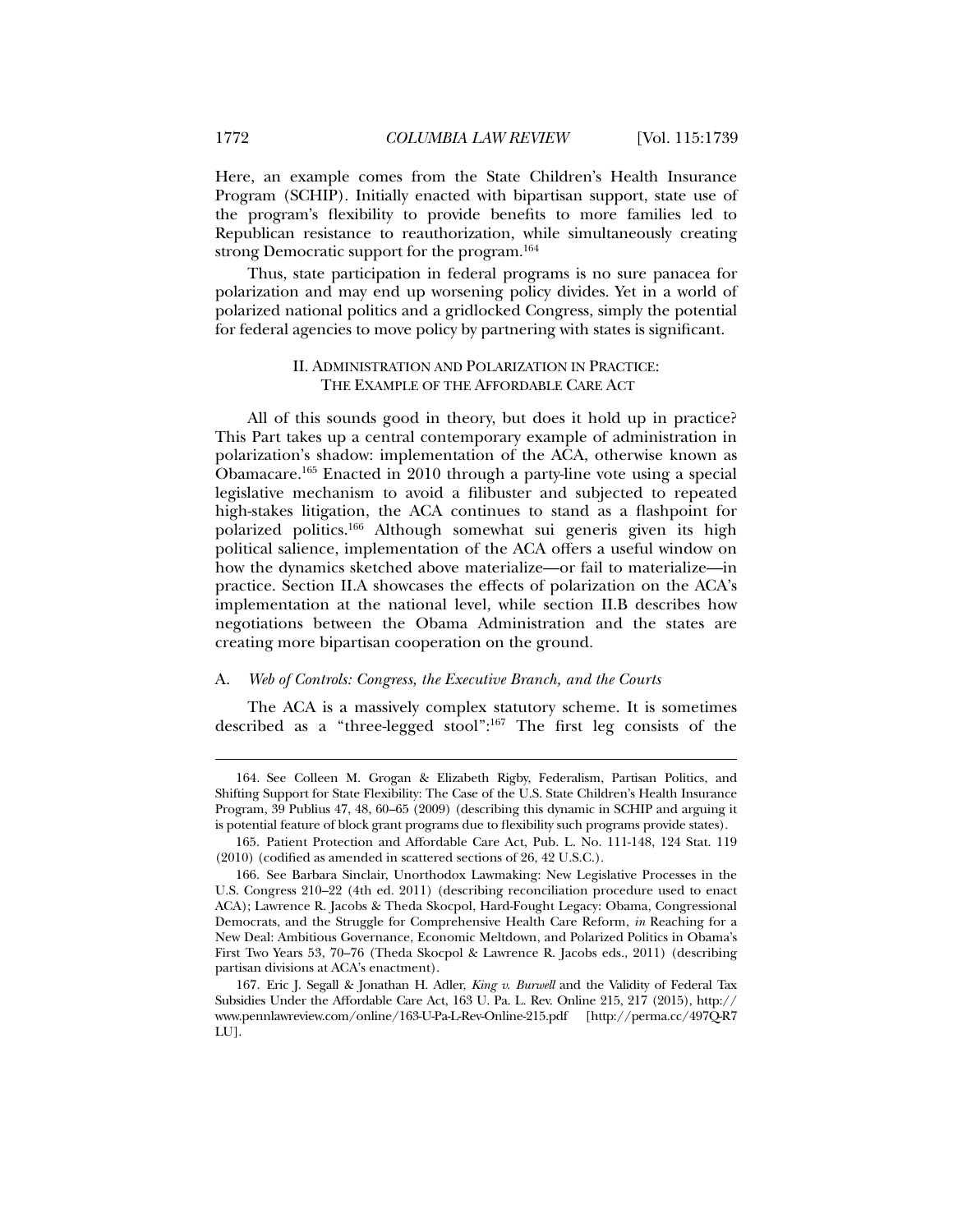prohibition on insurers denying insurance or setting premiums based on preexisting conditions;168 the second is the individual mandate or the requirement that all individuals must have health insurance;<sup>169</sup> and the third is the federal provision of tax subsidies to ensure that individuals can afford to purchase the insurance they are required to possess.170 But this description omits several other "legs" that are critical to supporting the ACA regime: the creation of health exchanges on which individuals can purchase insurance, along with the specification of minimum essential health benefits that plans must cover;<sup>171</sup> the expansion of Medicaid;<sup>172</sup> the requirement that employers with fifty or more full-time employees provide health insurance (the employer mandate);173 and the vast number of regulatory and oversight responsibilities needed in order to promulgate and enforce these requirements.174

To say implementing the ACA represents a major administrative challenge is an understatement. The sheer volume of necessary regulatory activity is vast.175 Moreover, the Act creates a sea of complicated institutional structures that entail extensive coordination and negotiation, across both the federal and state governments. At the federal level, two cabinet departments—HHS, in particular its Center for Medicare and Medicaid Services (CMS), and Treasury, through the Internal Revenue Service bear much of the burden of implementation.<sup>176</sup> But any number of other, often structurally independent institutions are delegated key responsibilities, from specifying essential medical services to cost containment.<sup>177</sup> Equally notable are the various officials and entities involved at the state level, from state legislatures and governors to state Medicaid agencies, health officials, insurance commissioners, and even quasi-state entities

l

 174. See Abbe R. Gluck, Intrastatutory Federalism and Statutory Interpretation: State Implementation of Federal Law in Health Reform and Beyond, 121 Yale L.J. 534, 580–82 (2011) [hereinafter Gluck, Intrastatutory Federalism] (providing brief overview of ACA).

 175. See, e.g., Maeve P. Carey & Michelle D. Christensen, Cong. Research Serv., R43348, Upcoming Rules Pursuant to the Patient Protection and Affordable Care Act: Spring 2013 Unified Agenda, at Summary, 1–2 (2014), http://www.ncsl.org/documents /statefed/health/ACA\_Sprg2013Agda.pdf [http://perma.cc/FF7N-SVHS] (stating ACA contains forty or more grants of rulemaking authority and identifying fifty-six ACA-related regulatory actions during twelve-month period).

 176. C. Stephen Redhead & Janet Kinzer, Cong. Research Serv., R43474, Implementing the Affordable Care Act: Delays, Extensions, and Other Actions Taken by the Administration 1 (2015), http://fas.org/sgp/crs/misc/R43474.pdf [http://perma.cc/2T6K-6Y7H].

 177. See Curtis W. Copeland, Cong. Research Serv., R41315, New Entities Created Pursuant to the Patient Protection and Affordable Care Act app. at 20–38 (2010), https://www.aamc.org/download/133856/data/crsentities.pdf.pdf (on file with the *Columbia Law Review*) [hereinafter Copeland, New Entities] (listing entities).

 <sup>168. 42</sup> U.S.C. § 300gg-3 (2012).

 <sup>169.</sup> I.R.C. § 5000A (2012).

 <sup>170.</sup> Id. § 36B.

 <sup>171. 42</sup> U.S.C. §§ 18022, 18031.

<sup>172.</sup> Id. § 1396a(a)(10)(A)(i)(VIII).

 <sup>173.</sup> I.R.C. § 4980H.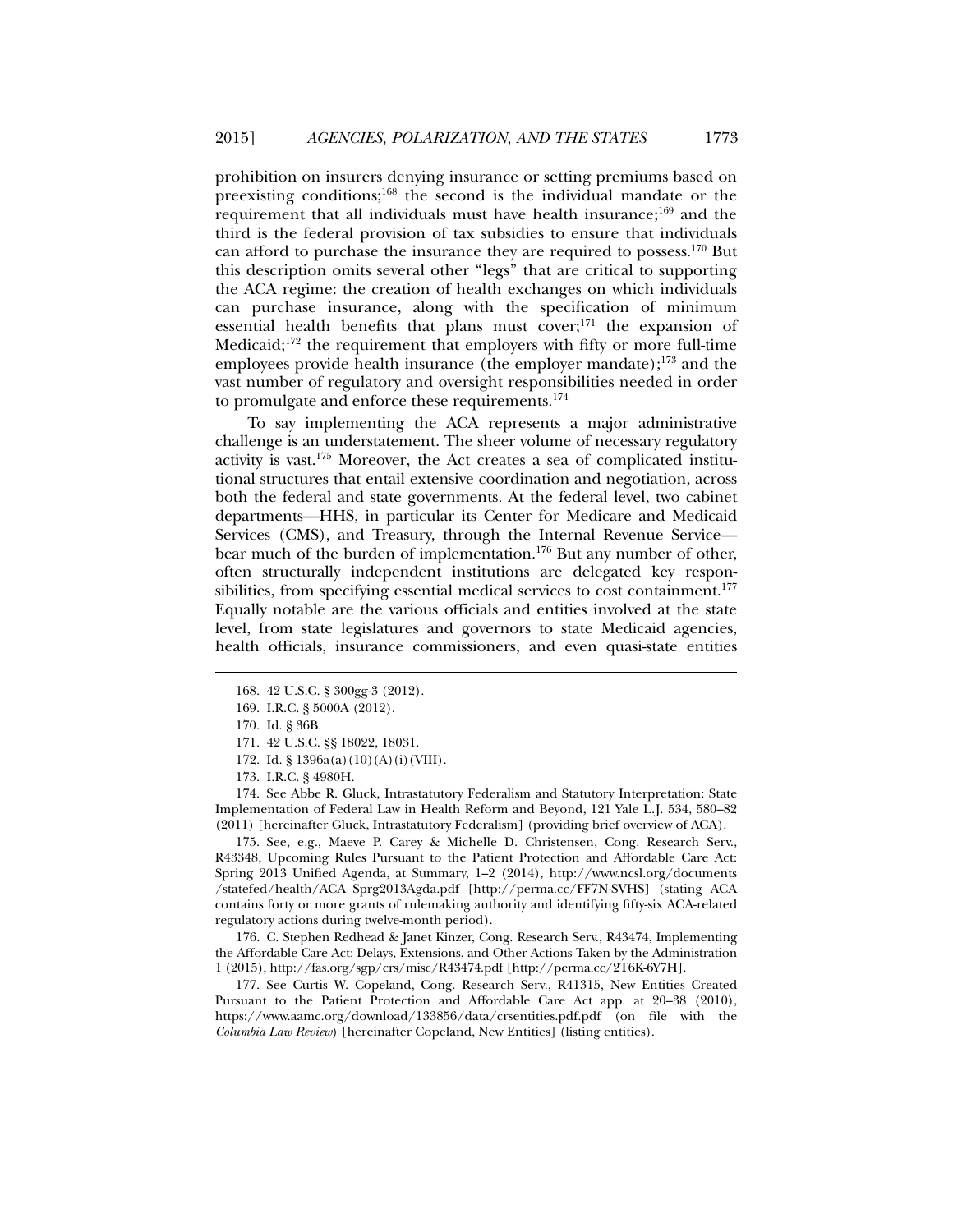such as the National Association of Insurance Commissioners (NAIC).<sup>178</sup> Indeed, some entities crucial to the ACA's implementation—most notably, health exchanges—did not predate the Act and thus had to be created from scratch, which alone represented a massive administrative undertaking.<sup>179</sup>

1. *Congressional Absence.* — Implementing the ACA would prove hard at the best of times, but the difficulties agencies face are intensified by ongoing political resistance to the statute, evident in the introduction of over fifty bills seeking to repeal the ACA since its enactment.<sup>180</sup> This resistance has an overwhelmingly partisan cast, with the ACA closely identified with President Obama and the Democratic Party, and opposition to "Obamacare" being a central Republican rallying cry.<sup>181</sup> Democratic control of the White House and lack of supermajority Republican representation in Congress have foiled congressional efforts at repeal.<sup>182</sup> Instead, Republican opponents in Congress have resorted to other methods to express their dislike of the legislation—such as litigation, funding constraints, hearings, and investigations.<sup>183</sup>

 180. Ed O'Keefe, The House Has Voted 54 Times in Four Years on Obamacare. Here's the Full List., Wash. Post: Fix (Mar. 21, 2014), http://www.washingtonpost.com/blogs/thefix/wp/2014/03/21/the-house-has-voted-54-times-in-four-years-on-obamacare-heres-the-fulllist/ [http://perma.cc/8HCV-FFYR].

 181. See Seth Motel, Opinions on Obamacare Remain Divided Along Party Lines as Supreme Court Hears New Challenge, Pew Res. Ctr. (Mar. 4, 2015), http://www.pew research.org/fact-tank/2015/03/04/opinions-on-obamacare-remain-divided-along-party-linesas-supreme-court-hears-new-challenge/ [http://perma.cc/Q8LG-TLRE] ("[N]early nine-in-ten Republicans (87%) [are] against the [ACA] and roughly eight-in-ten Democrats (78%)[are] in support of it.").

 <sup>178.</sup> See Gluck, Intrastatutory Federalism, supra note 174, at 589–94 (listing different roles states play in implementing ACA, both through quasi-governmental agencies and state bureaucracies); Timothy Stoltzfus Jost, Reflections on the National Association of Insurance Commissioners and the Implementation of the Patient Protection and Affordable Care Act, 159 U. Pa. L. Rev. 2043, 2045–47 (2011) (detailing role NAIC has played in implementing ACA).

 <sup>179.</sup> See Copeland, New Entities, supra note 177, app. at 20–38 (listing new entities created pursuant to ACA); Robert Pear, U.S. Cites Rise in Health Plan Signups as Sebelius Testifies, N.Y. Times (Dec. 11, 2013), http://www.nytimes.com/2013/12/12/us/politics /health-care-law.html (on file with the *Columbia Law Review*) (detailing problems with rollout of federal health exchange).

 <sup>182.</sup> See Russell Berman, Why Republicans Are Voting to Repeal Obamacare—Again, Atlantic (Feb. 3, 2015), http://www.theatlantic.com/politics/archive/2015/02/whyrepublicans-are-voting-to-repeal-obamacare-again/385105/ [http://perma.cc/ZFA8-UMHF] (arguing repeal efforts "doomed to fail" because "Republicans have nowhere near the vetoproof majority they'd need to kill Obamacare" and also noting Republican disagreement on appropriate measure to replace it).

 <sup>183.</sup> See, e.g., Complaint at ¶¶ 25–50, U.S. House of Representatives v. Burwell, No. 14-cv-01967 (D.D.C. Nov. 21, 2014), 2014 WL 6492097 (arguing Obama Administration violated Article I of the Constitution by making certain ACA payments to insurers absent specific appropriation authorization and by postponing activation of ACA's employer mandate); C. Stephen Redhead & Janet Kinzer, Cong. Research Serv., R43289, Legislative Actions to Repeal, Defund, or Delay the Affordable Care Act 6–9 (2015), https://www.fas.org/sgp/crs /misc/R43289.pdf [https://perma.cc/5L7Q-948N] (discussing appropriations measures taken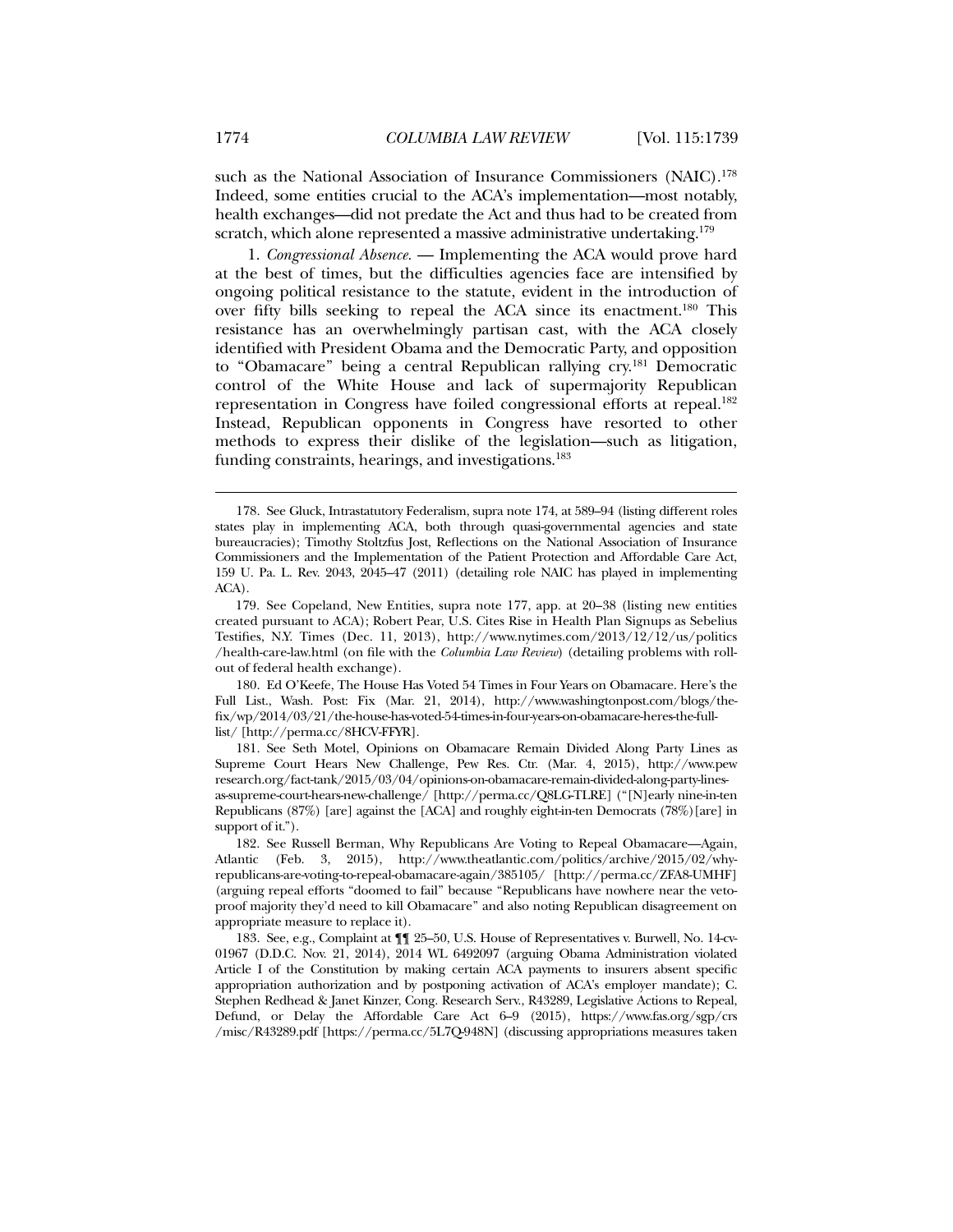The ACA's implementation thus represents a textbook case of polarization's first effect on agencies. Congress's ability to direct and control implementation of the statute is quite limited.<sup>184</sup> At the same time, congressional gridlock has also worked to constrain agencies by preventing needed legislative fixes.185 The ACA contains several provisions that could benefit significantly from congressional tweaking or alteration. For example, the addition of just a few words could have removed any doubts about the availability of tax subsidies for insurance purchased on a federal exchange without Supreme Court intervention, and revising statutory effective dates could address concerns that employers and insurers need additional time to comply with the Act.<sup>186</sup> Particularly in need of a legislative response is the major hole in health insurance coverage for low income individuals created by state decisions not to expand Medicaid.<sup>187</sup> Given polarization and divided government, however, legislation addressing these issues is not forthcoming. The lack of legislative fixes has created significant litigation risk and other challenges for the agencies charged with implementing the Act.188 This highlights the point made above, that whether congressional gridlock works to empower or hamper, agencies cannot be assessed separately from the underlying legislation.189

against ACA); Seung Min Kim, GOP Aims to Sink Obamacare with Reconciliation, Politico (Mar. 18, 2015, 2:31 PM), http://www.politico.com/story/2015/03/senate-republicansobamacare-reconciliation-budget-116190.html [http://perma.cc/7A5W-TL5D] (outlining effort to use budget reconciliation measures to thwart ACA).

 184. See supra notes 39–44 and accompanying text (describing Congress's limited ability to enact legislation as result of polarization).

 185. See Gluck, O'Connell & Po, supra note 66, at 1829–30 (noting omnibus bills and bills that bypass complete legislative processes, like the ACA, often come with "unexpected ambiguities, errors, and other complexities" that create implementation problems).

 186. See Nicholas Bagley, The Legality of Delaying Key Elements of the ACA, 370 New Eng. J. Med. 1967, 1967–69 (2014) (questioning legality of employer mandate delay); Robert Pear, Four Words that Imperil Health Care Law Were All a Mistake, Writers Now Say, N.Y. Times (May 25, 2015), http://www.nytimes.com/2015/05/26/us/politics/ contested-words-in-affordable-care-act-may-have-been-left-by-mistake.html?\_r=1 (on file with the *Columbia Law Review*) (reporting congressional staff and members involved in enacting ACA viewed statutory text underlying challenge to availability of tax subsidies on federal exchanges as "drafting error").

 187. See Nat'l Fed'n of Indep. Bus. v. Sebelius, 132 S. Ct. 2566, 2605–08 (2012) (holding HHS may not withdraw existing Medicaid funds for failure to comply with Medicaid expansion); Sam Dickman et al., Opting Out Of Medicaid Expansion: The Health and Financial Impacts, Health Aff. Blog (Jan. 30, 2014), http://healthaffairs.org /blog/2014/01/30/opting-out-of-medicaid-expansion-the-health-and-financial-impacts/ [http://perma.cc/5A5W-Z4LL] (finding nearly eight million uninsured people with incomes below poverty line could have gotten coverage had their states opted into Medicaid).

 188. See Robert Pear, Legal Challenges Remain for Health Law, N.Y. Times (June 26, 2015), http://www.nytimes.com/2015/06/27/us/legal-challenges-remain-for-health-law.html (on file with the *Columbia Law Review*) [hereinafter Pear, Legal Challenges] (describing variety of lawsuits brought against ACA).

189. See supra text accompanying notes 54–57.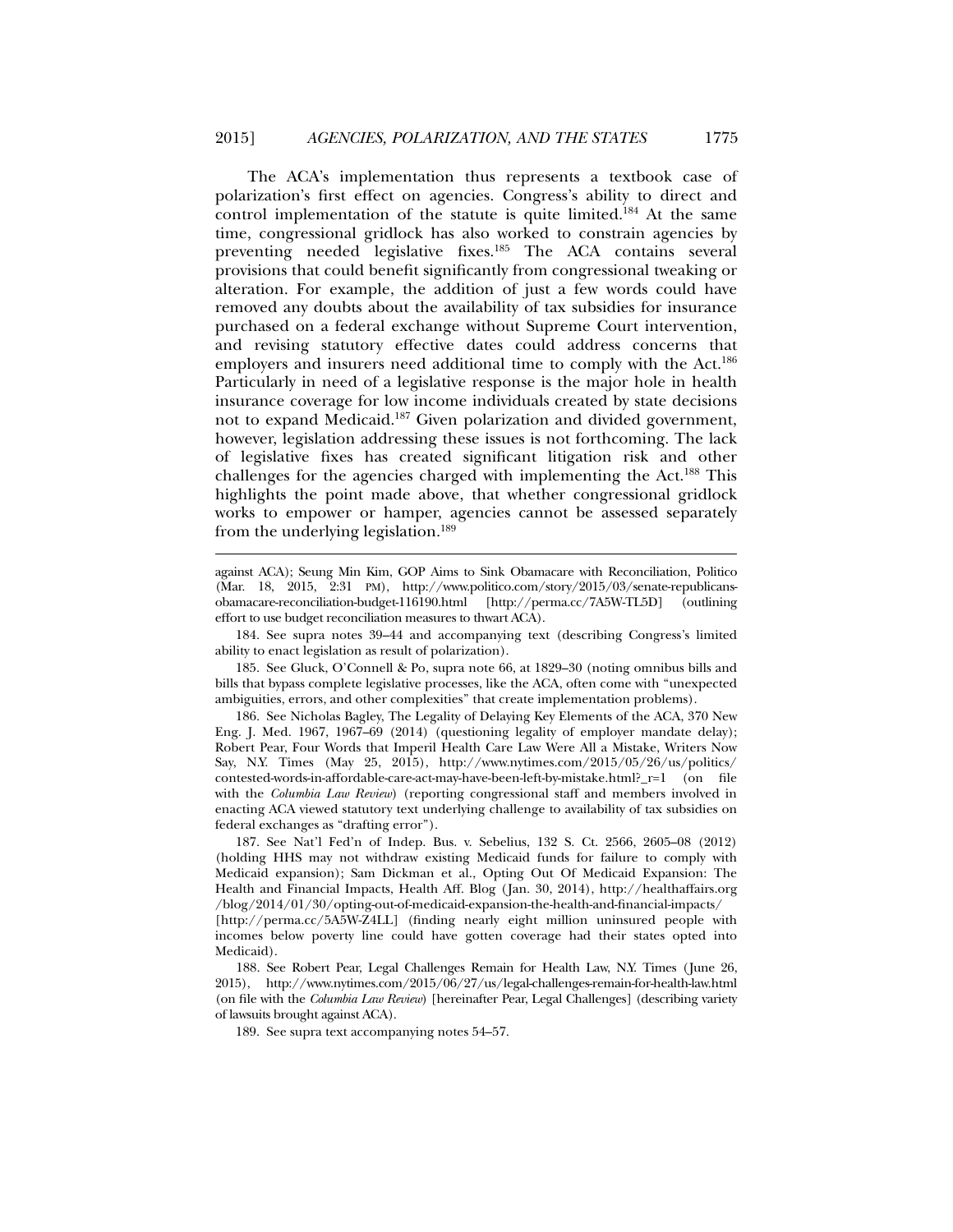2. *Presidential Presence.* — The ACA's implementation is equally a poster-child for the second effect of polarization, namely an increase in executive branch and presidential unilateralism.<sup>190</sup> On numerous occasions, the Obama Administration has taken unilateral action to address implementation challenges in the absence of legislation. Particularly prominent on this score was the Administration's decision to delay the effective date of the employer mandate and some regulatory requirements on insurers.191 The Administration has also used its waivergranting authority under Medicaid to encourage states to undertake the Medicaid expansion.192 Moreover, this unilateralism has a decidedly presidential cast. The ACA's high political valence has meant that the White House is closely involved in implementation and is publicly charged with responsibility for problems, such as the failed roll-out of

healthcare.gov.193 White House oversight is further fostered by the fact that implementation is in the hands of executive agencies led by political heads and whose rulemaking activities are subject to centralized OIRA review.194 As a result, the extent to which the ACA's complicated institutional

structure has created robust internal checks against executive branch overreach is open to question.195 Such checking may be occurring, but disagreements among the agencies involved or between these agencies and the White House are not publicly evident. It also seems possible that the ACA's political aspect and substantial White House involvement have limited the influence of dissenting internal voices.

Reinforcing the perception of limited internal constraints is the mixed procedural record of the ACA's implementation. The ACA

 195. For a description of the potential for internal executive branch constraints to check agency action in lieu of a polarized Congress, see supra text accompanying notes 106–109.

 <sup>190.</sup> See supra notes 61–73 and accompanying text (discussing increased presidential control and unilateralism resulting from congressional polarization).

 <sup>191.</sup> See Bagley, supra note 186, at 1967–69 ("In the administration's view, the delays are a routine exercise of the executive branch's traditional discretion to choose when and how to enforce the law.").

 <sup>192.</sup> See Dinan, supra note 146, at 411–17 (describing bargaining between administration and state officials); Thompson & Gusmano, supra note 79, at 432–35 ("[W]aivers became an attractive tool for enticing state participation.").

 <sup>193.</sup> See Thompson & Gusmano, supra note 79, at 429 ("Intense partisan polarization surrounding the ACA meant that the administrative presidency, rather than the career bureaucracy, would be front and center during implementation."); N.C. Aizenman, Peter Wallsten & Karen Tumulty, White House Compromise Still Guarantees Contraceptive Coverage for Women, Wash. Post (Feb. 10, 2012), http://www.washingtonpost.com/politics /white-house-to-announce-adjustment-to-birth-control-rule/2012/02/10/gIQArbFy3Q\_story. html [http://perma.cc/A4JA-64CQ] (detailing White House response to complications with ACA and centrality of White House in resolving disputes regarding ACA).

 <sup>194.</sup> See Maeve P. Carey, Cong. Research Serv., R43622, Upcoming Rules Pursuant to the Patient Protection and Affordable Care Act: The Spring 2014 Unified Agenda 5–11 (2014), https://www.crowell.com/files/Health-Care-Blog-Upcoming-Rules-Pursuant-to-the-Patient-Protection-and-Affordable-Care-Act-The-Spring-2014-Unified-Agenda.pdf [https://perma.cc /57LQ-7UDT] (listing proposed and final rules submitted by agencies for OIRA review).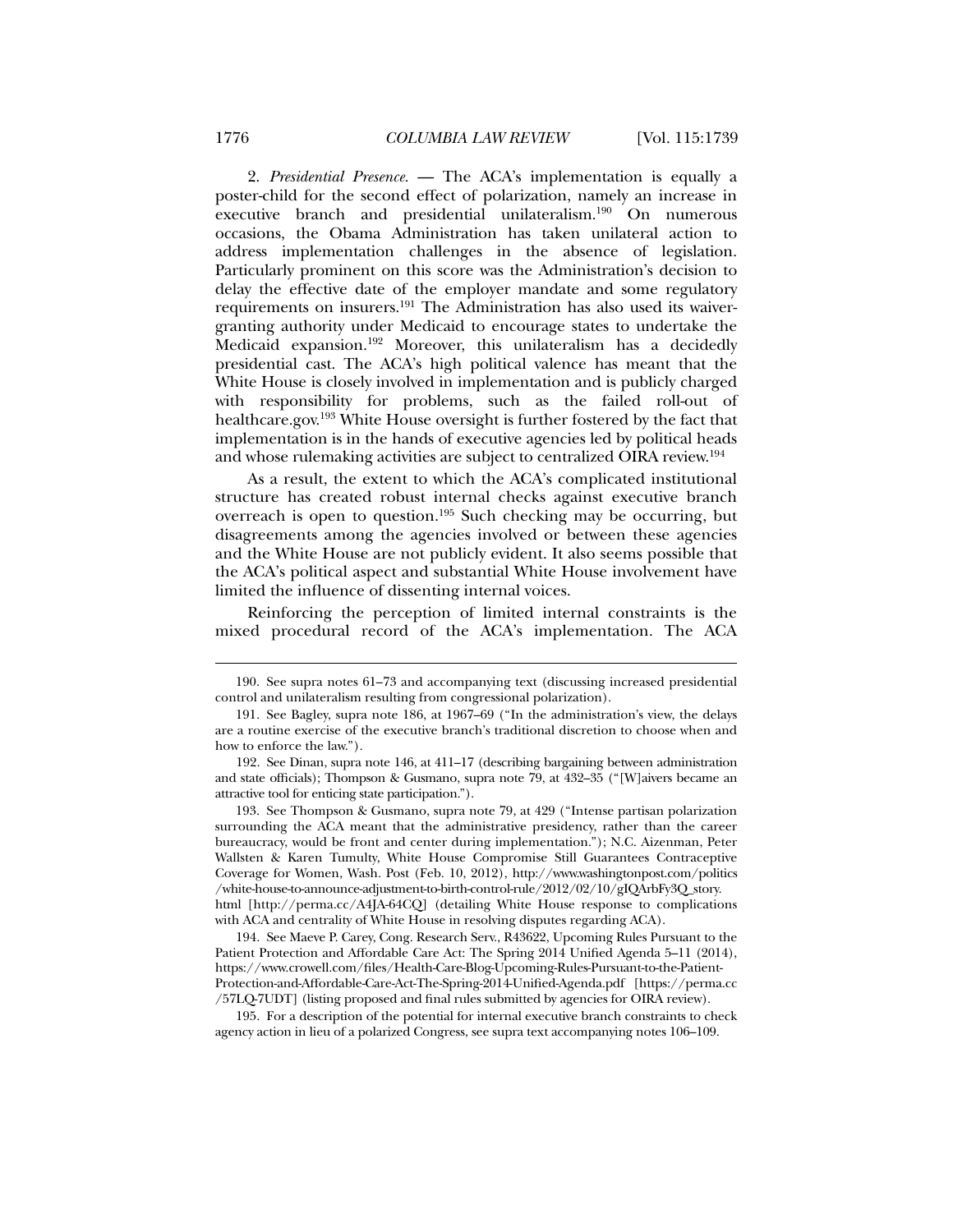agencies used joint notice-and-comment rulemaking for several key regulatory decisions, such as rules governing state exchanges and the availability of tax subsidies for individuals purchasing insurance.196 Some rules have been issued as interim final rules, under which the proposed rule has immediate effect but the agency commits to undertaking a full notice-and-comment rulemaking prior to issuing a final rule.197 But a number of significant decisions were promulgated much more informally, and the heavy reliance on waivers in Medicaid expansion has also limited transparency and public participation in implementation.<sup>198</sup>

3. *The Centrality of the Courts*. — The story of the ACA's implementation strongly supports a third effect of polarization postulated above: the increasing importance of judicial review of administrative action.199 Indeed, the real constraints on ACA implementation at the national level have been the courts. The years since the ACA's enactment have witnessed an endless stream of litigation against it. The most significant to date is the Supreme Court's decision in *NFIB v. Sebelius*, which held that failure to expand Medicaid would not cost a state all of its Medicaid funding and paved the way for a large number of states to refuse to expand.200 But *NFIB* is just one of three Supreme Court cases so far that involve the ACA, a remarkable record given that the Act has been on the legislative books for only five years. In *Burwell v. Hobby Lobby Stores*, *Inc.* the Court ruled that regulations requiring for-profit closely held companies to cover contraception for their employees violated the Religious Freedom Restoration Act (RFRA).201 And in the most recent decision, *King v. Burwell*, the Court held that tax subsidies to help individuals cover the cost of insurance are available through health exchanges run by either the federal government or the states.<sup>202</sup> Many more lawsuits challenging administrative implementation of the ACA have been filed, although a large number were dismissed on jurisdictional

 199. See supra text accompanying notes 93–105 (discussing impact of congressional polarization on judicial oversight of agency action).

 <sup>196.</sup> E.g., Health Insurance Premium Tax Credit, 77 Fed. Reg. 30,377 (May 23, 2012) (to be codified at 26 C.F.R. pts. 1, 602) (detailing final regulations relating to health insurance tax credit enacted by ACA).

 <sup>197.</sup> See Curtis W. Copeland & Maeve P. Carey, Cong. Research Serv., R41586, Upcoming Rules Pursuant to the Patient Protection and Affordable Care Act 5–13 (2011), http://assets.opencrs.com/rpts/R41586\_20110113.pdf [http://perma.cc/DTQ3-7ZMD] (describing ACA rulemakings listed as forthcoming and identifying several uses of interim final rulemaking).

 <sup>198.</sup> See Nicholas Bagley & Helen Levy, Essential Health Benefits and the Affordable Care Act: Law and Process, 39 J. Health Pol. Pol'y & L. 441, 442–43 (2014) ("[A]nnouncing the policy [of allowing each state to choose a benchmark plan] through an Internet bulletin ... allowed the agency to sidestep conventional administrative procedures including notice and comment, immediate review in the courts, and OIRA oversight . . . .").

 <sup>200.</sup> Nat'l Fed'n of Indep. Bus. v. Sebelius, 132 S. Ct. 2566, 2605–07 (2012).

 <sup>201. 134</sup> S. Ct. 2751, 2759 (2014).

 <sup>202. 135</sup> S. Ct. 2480, 2496 (2015).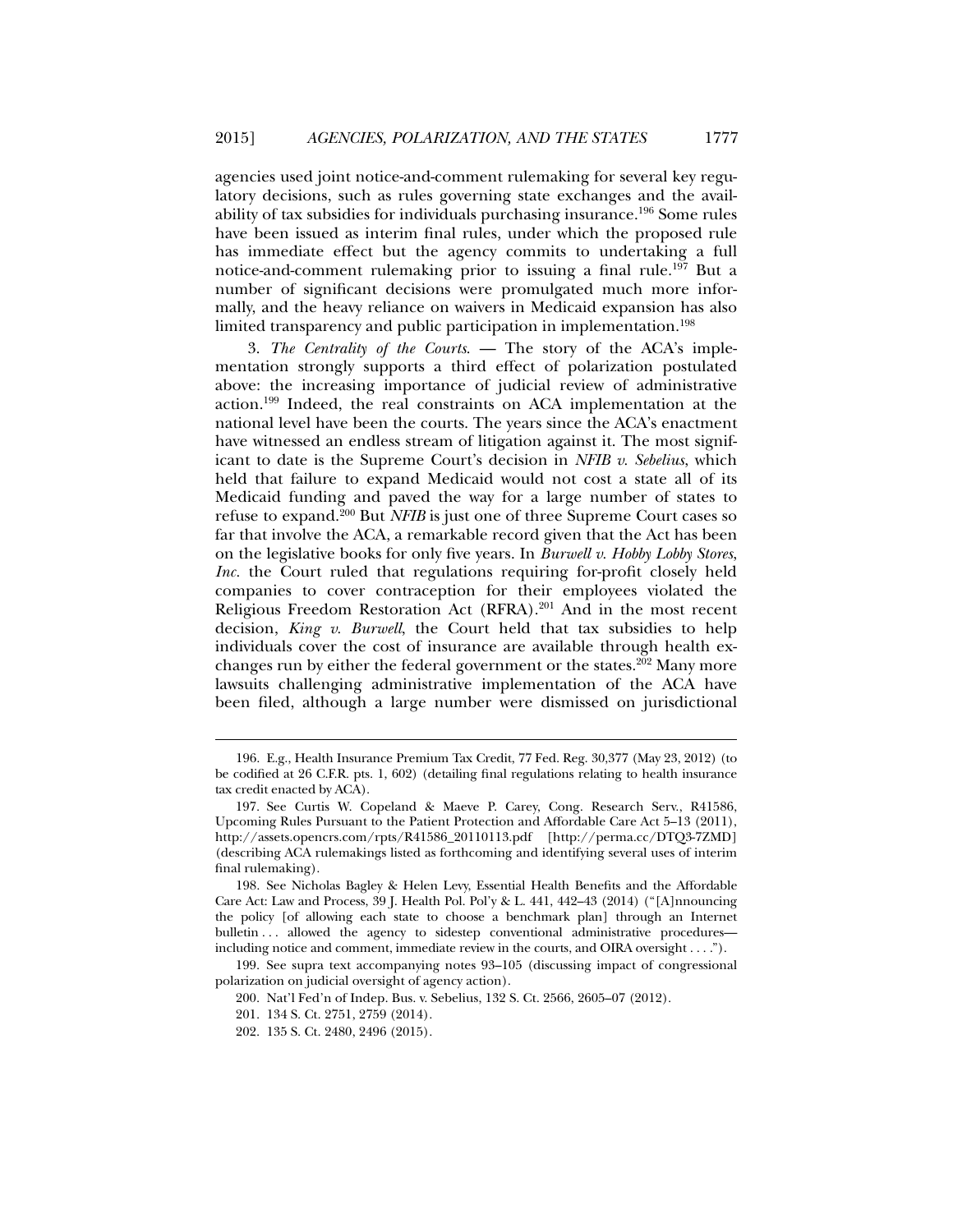grounds.203 Given this continual stream of Supreme Court and broader judicial intervention, the agencies charged with the ACA's implementation no doubt act under the assumption that their decisions will be subject to legal challenge.

The decisions also stand out for their lack of deference to the agencies involved.204 To be sure, the decisions in *NFIB* and *Hobby Lobby*  involved constitutional and statutory claims outside of the ACA, for which independent judicial judgment is the governing standard.<sup>205</sup> Even so, these cases also involved questions on which the agencies' expertise seems relevant, such as whether the healthcare markets and health insurance markets are meaningfully separated or the feasibility of extending HHS's accommodation for non-profit employers to for-profit ones. The lack of deference in *King* is even more striking: There, the Court expressly stated that even though the relevant statutory language was ambiguous, it was not going to defer to the implementing agency's interpretation of the statute as the *Chevron* doctrine would ordinarily instruct it to do.<sup>206</sup> The Court deemed deference inappropriate because the availability of tax subsidies was "a question of deep economic and political significance that is central to this statutory scheme; had Congress wished to assign that question to an agency, it surely would have done so expressly."207 Although precedent exists supporting such a major question exception to *Chevron*, those cases involve instances in which the Court interpreted the statute differently than the agency involved,<sup>208</sup> whereas in *King* the Court went out of its way to independently interpret the statute to reach the same result as the agency.

204. Cf. Alex J. Luchenitser, A New Era of Inequality? *Hobby Lobby* and Religious

206*. King*, 135 S. Ct. at 2488–89 (citing Chevron U.S.A. Inc. v. Nat. Res. Def. Council, 467 U.S. 837, 842–43 (1984)).

 <sup>203.</sup> See Pear, Legal Challenges, supra note 188 (detailing additional ACA challenges pending in courts after *King*); Timothy Jost, Implementing Health Reform: ACA Litigation Beyond *King v. Burwell*, Health Aff. Blog (June 23, 2015), http://healthaffairs.org/blog /2015/06/23/implementing-health-reform-aca-litigation-beyond-king-v-burwell/ [http://perma.cc/EK3P-2229] (same).

Exemptions from Anti-Discrimination Laws, 9 Harv. L. & Pol'y Rev. 63, 65 (2015) (noting *Hobby Lobby*'s lack of deference to government's determination that no less restrictive alternatives existed); John F. Manning, Foreword: The Means of Constitutional Power, 128 Harv. L. Rev. 1, 42 (2014) (emphasizing *NFIB*'s lack of deference to Congress).

<sup>205</sup>*. Hobby Lobby Stores, Inc.*, 134 S. Ct. at 2759, 2789–93 (noting case turns on application of RFRA and refusing to defer to HHS on policy questions such as effecttiveness and burden associated with alternative approaches); *Nat'l Fed'n of Indep. Bus.*, 132 S. Ct. at 2579–80 ("Our respect for Congress's policy judgments thus can never extend so far as to disavow restraints on federal power that the Constitution carefully constructed.").

 <sup>207.</sup> Id. at 2489 (internal quotation marks omitted).

 <sup>208.</sup> See, e.g., FDA v. Brown & Williamson Tobacco Corp., 529 U.S. 120, 160 (2000) ("[W]e are confident that Congress could not have intended to delegate a decision of such economic and political significance to an agency in so cryptic a fashion."); MCI Telecomm. Corp. v. Am. Tel. & Tel. Co., 512 U.S. 218, 231 (1994) (explaining FCC did not have ability to modify Congress's 1934 law).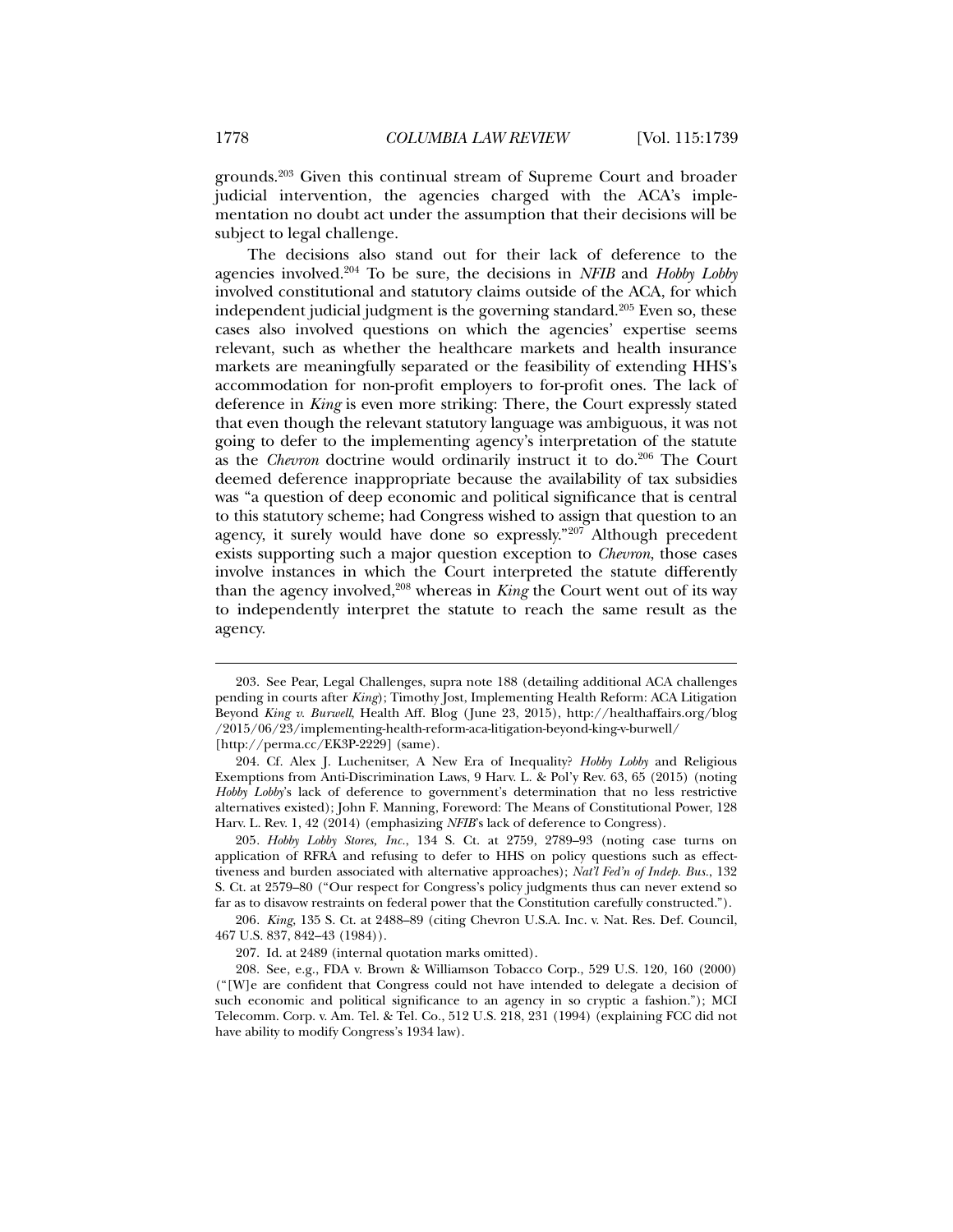As a result, *King* may signal that the Court is positioning itself as a check against agency efforts to transform statutory schemes in contexts where partisan legislative dysfunction prevents congressional response.<sup>209</sup> Upcoming challenges to the EPA's clean power regulations may well clarify whether the Court is making such a move.<sup>210</sup> These regulations similarly address matters of "deep political and economic significance" and involve a policy issue—climate change and greenhouse gas regulation—characterized by intense political divides. $211$  Thus, if the Court is pulling back from deference to account for the risks of agency aggrandizement in the face of congressional dysfunction, such resistance to deference should manifest here. Indeed, *King* itself linked the ACA and greenhouse gas contexts by invoking its recent refusal to defer to an initial set of greenhouse gas regulations as precedent for the rejection of deference in *King.*<sup>212</sup>

#### B. *Federalism, Partisanship, and the ACA*

l

In short, the story of the ACA's implementation fits the expected tale of a web of agency control relationships refashioning itself in light of the polarized realities of the day. This story also exemplifies the importance of the federalism dynamics identified in section I.C. A signal feature of the ACA is the extent to which this web of control spans both national and state levels. The states play numerous critical roles in the ACA regime, including enforcing the ACA's nondiscrimination provisions, overseeing insurance plans, operating exchanges, and expanding Medicaid.213 Getting the states on board thus has been a central imperative for the federal

 210. See In re Murray Energy Corp., 788 F.3d 330, 333–34 (D.C. Cir. 2015) (rejecting challenge to proposed clean power rule because rule not yet final).

 <sup>209.</sup> Alternatively, *King* may reflect a developing pullback on agency deference that stems from broader concerns about the legality of deference—a pullback that up until now has been limited to concurring and dissenting opinions. See, e.g., Perez v. Mortg. Bankers Ass'n, 135 S. Ct. 1199, 1211–12 (2015) (Scalia, J., concurring) (discussing *Chevron* deference's inconsistency with Administrative Procedure Act and arguing against deference to agency interpretations of agency rules); id. at 1213–22 (Thomas, J., concurring) (arguing deference to agency interpretations of rules is unconstitutional); City of Arlington v. FCC, 133 S. Ct. 1863, 1877–79, 1885–86 (2013) (Roberts, C.J., dissenting) (rejecting *Chevron* deference for agency jurisdictional determinations and invoking concerns about the "vast power" agencies wield). Although such legality concerns go beyond a focus on polarization, they might well be intensified by polarization's potential to aggrandize agency powers.

 <sup>211.</sup> See, e.g., David W. Case, The Lost Generation: Environmental Regulatory Reform in the Era of Congressional Abdication, 25 Duke Envtl. L. & Pol'y Forum 49, 59–61 (2014) (describing increased polarization around environmental issues since 1980s and current stalemate in Congress); Davenport, supra note 151 (describing Republican congressional leadership's efforts to undermine proposed clean power rules).

 <sup>212.</sup> See *King*, 135 S. Ct. at 2488–89 (citing recent *Utility Air Regulatory Group* decision where Court rejected EPA's effort to deviate from express statutory text to accommodate practical realities of regulating greenhouse gas emissions).

 <sup>213.</sup> Abbe Gluck has written about this state involvement in particular detail. Gluck, Intrastatutory Federalism, supra note 174, at 589–92; see also Dinan, supra note 146, at 400–01 (describing ACA provisions that depend on state participation).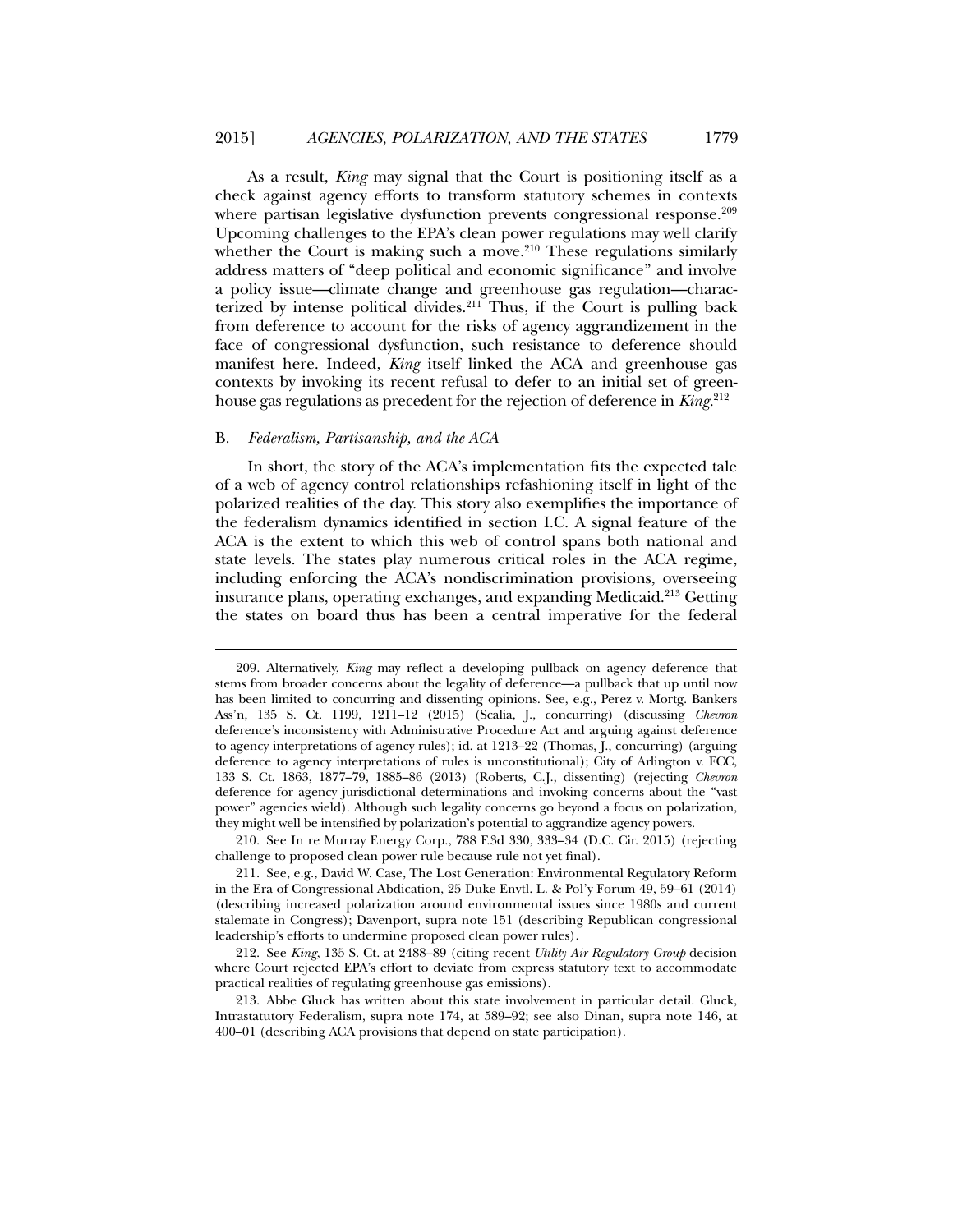agencies charged with implementation. The polarized politics surrounding the ACA, however, have manifested at the state level as well, leading to substantial Republican-state resistance to cooperating with the Obama Administration over the Act. As described below, the resultant need to convince states to take part has been a potent force in shaping how federal agencies, in particular HHS, have approached ACA implementation. More importantly, by convincing red states to expand Medicaid and undertake other ACA-related roles, HHS is giving ACA implementation a bipartisan character. As a result, at the ground level at least, the polarized dynamics long characterizing the ACA are slowly being transformed.

1. *The States and ACA Implementation.* — Although state participation runs throughout the ACA, the states are particularly critical of the Medicaid expansion and ACA health exchanges. In the ACA, Congress made Medicaid the mechanism for providing health care to low-income individuals and families up to  $138\%$  of the poverty line.<sup>214</sup> The exchanges, in turn, are central to providing affordable insurance above that income level. Exchanges allow individuals to compare and shop among plans that meet certain minimum requirements, benefit from the lower premiums through pooling, and obtain insurance subsidies if qualified.215 Although those with incomes between 100% and 400% of the poverty line can qualify for subsidies on ACA-created health exchanges, Medicaid represents the only means for accessing healthcare for those with incomes below the poverty line.<sup>216</sup> Moreover, the ACA contains no provision for federal expansion of Medicaid if the states fail to do so. As a result, the only way for federal agencies to provide healthcare to this core low-income population is to convince the states to expand their Medicaid programs. Such a federal fallback does exist with respect to the ACA health exchanges, but even here, substantial advantages from state operation—including ACA exchange funding grants as well as state

 <sup>214.</sup> Medicaid is generally available to those whose "modified adjusted gross income" is at or below  $133\%$  of the poverty line. 42 U.S.C. §  $1396a(1)(2)(A)(2012)$ . However, modified adjusted gross income is reduced by the difference between the dollar amount of that limit and the dollar amount of that limit increased by five percentage points. Id.  $\S 1396a(e)(14)(I)$ . As a result, the effective upper limit is  $138\%$  of the poverty line.

 <sup>215.</sup> See Bernadette Fernandez & Annie L. Mach, Cong. Research Serv., R42663, Health Insurance Exchanges Under the Patient Protection and Affordable Care Act (ACA) 13–23 (2013), https://www.fas.org/sgp/crs/misc/R42663.pdf [https://perma .cc/4CDB-SJBJ] (describing operation of health exchanges); Haeder & Weimer, supra note 155, at 301–02 (describing exchanges' informational value); Jones et al., supra note 151, at 100–04 (describing history of health exchanges and the benefits of pooling to lower the cost of insurance).

 <sup>216.</sup> See Henry J. Kaiser Family Found., Explaining Health Care Reform: Questions About Health Insurance Subsidies (July 2012), https://kaiserfamilyfoundation.files.wordpress.com /2013/01/7962-02.pdf [http://perma.cc/QJ9B-PWZQ] (explaining how, in states without expanded Medicaid coverage, individuals with income below 100% of poverty line are ineligible for exchange subsidies).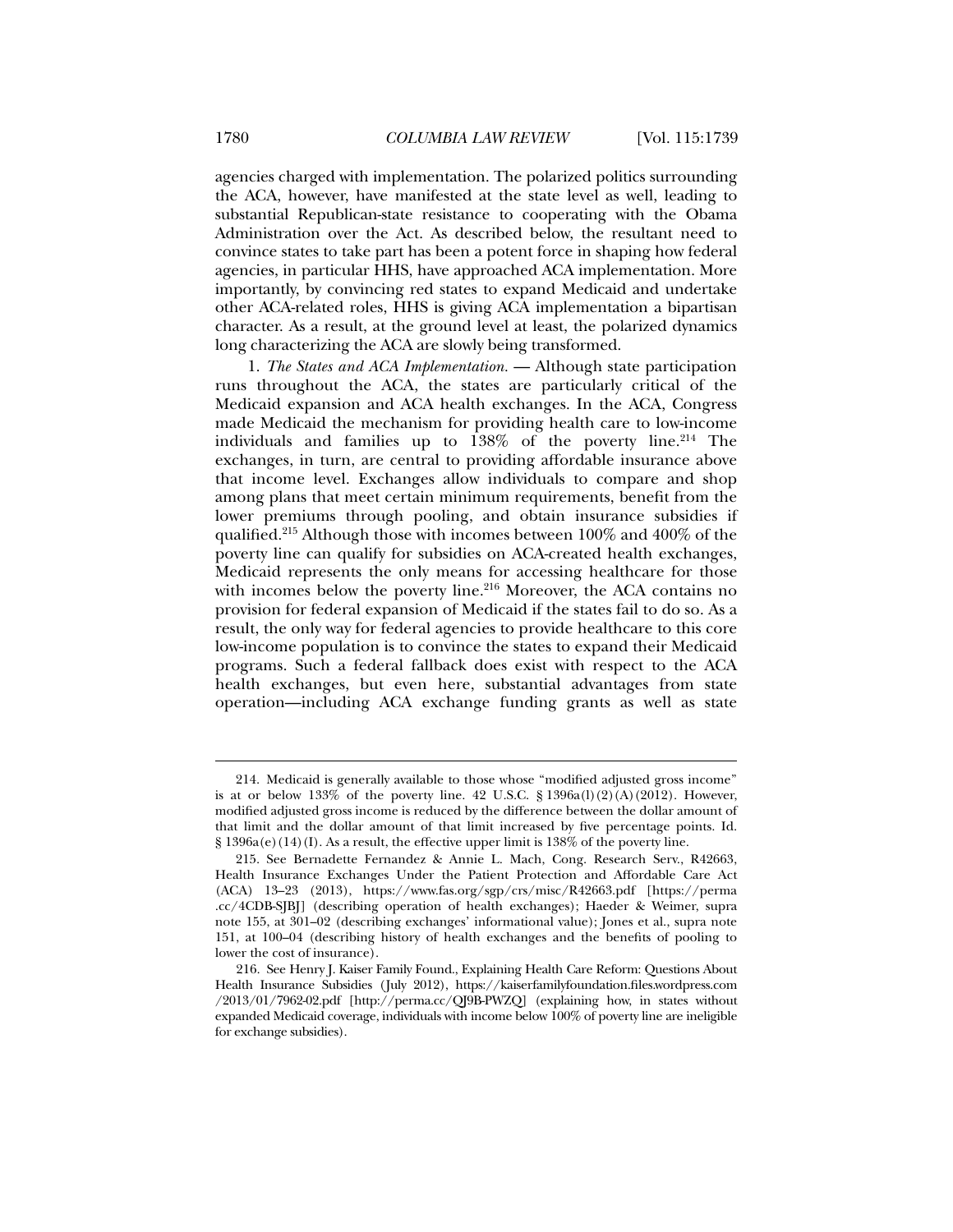administrative capacity and expertise—make HHS eager to obtain state participation.217

Many states, however, were reluctant to expand Medicaid or create an exchange.<sup>218</sup> Faced with this implementation challenge, HHS has taken a flexible and accommodating stance towards the states. On the Medicaid front, HHS has used its Medicaid waiver authority to approve approaches to Medicaid expansion that differ notably from the traditional Medicaid model.<sup>219</sup> These include allowing states to use Medicaid funds as premium assistance to help newly eligible Medicaid beneficiaries purchase insurance on exchanges, requiring premiums and copayments from Medicaid beneficiaries and temporarily barring re-enrollment if a beneficiary fails to pay premiums, and eliminating certain benefits ordinarily required under Medicaid.220

HHS has been similarly flexible with respect to ACA health exchanges.221 Many states initially signaled willingness to run a stateoperated exchange but changed course over the following months.222 This change reflected a rightward shift in state elections in 2010 as well as growing political pressure on Republican state political officials to hold firm in rejecting Obamacare.<sup>223</sup> In response, HHS extended deadlines, designed a variety of roles for states to play in the exchange system short of running an exchange, and defined key regulatory terms in a fashion that incorporated state policy choices.<sup>224</sup> To be sure, HHS refused some

 220. See Robin Rudowitz, Samantha Artiga & MaryBeth Musumeci, Kaiser Commission on Medicaid and the Uninsured, Issue Brief: The ACA and Medicaid Expansion Waivers 1, 7–11, (2015), http://files.kff.org/attachment/issue-brief-the-aca-and-medicaid-expansion-waivers [http://perma.cc/L26B-6RXM] (describing Medicaid expansion waivers).

 221. See Dinan, supra note 146, at 403–08 (describing HHS's flexibility with respect to health exchanges); Thompson & Gusmano, supra note 79, at 436–38 (detailing HHS's efforts to convince states to run health exchanges); see also Shihyun Noh & Dale Krane, Partisan Polarization, Administrative Capacity, and State Discretion in the Affordable Care Act 9 (Mar. 14, 2014) (unpublished manuscript), http://bloch.umkc.edu/cookingham/documents/ symposium/Noh-and-Krane-ASPA-2014.pdf [http://perma.cc/VY3X-SF38] (describing HHS as pursuing "strategy of negotiation with the states").

222. Jones et al., supra note 151, at 110–16.

223. Id. at 110–28.

l

 224. See Dinan, supra note 146, at 403–08, 415 (describing limits of federal accommodation of state requests for flexibility). For a detailed discussion of Medicaid

 <sup>217.</sup> See Thompson & Gusmano, supra note 79, at 436–38 (explaining Obama Administration's ongoing efforts to convince states to operate exchanges).

 <sup>218.</sup> See Jones et al., supra note 151, at 98–100, 104–10 (elaborating on history of exchange implementation); Rose & Bowling, supra note 152, at 359 (describing Medicaid expansion over time).

 <sup>219.</sup> See Thompson & Gusmano, supra note 79, at 432–35 (describing Obama Administration's use of Medicaid waivers, in particular waivers allowing Medicaid funds to subsidize private insurance premiums, to entice states to expand Medicaid); Christine Vestal, More States Lean Toward Medicaid Expansion, Pew Charitable Trusts: Stateline (Jan. 28, 2015), http://www.pewtrusts.org/en/research-and-analysis/blogs/stateline/2015/1/28/more-stateslean-toward-medicaid-expansion [http://perma.cc/BV3Q-UBEP] (describing variations and HHS's responsiveness to Republican proposals).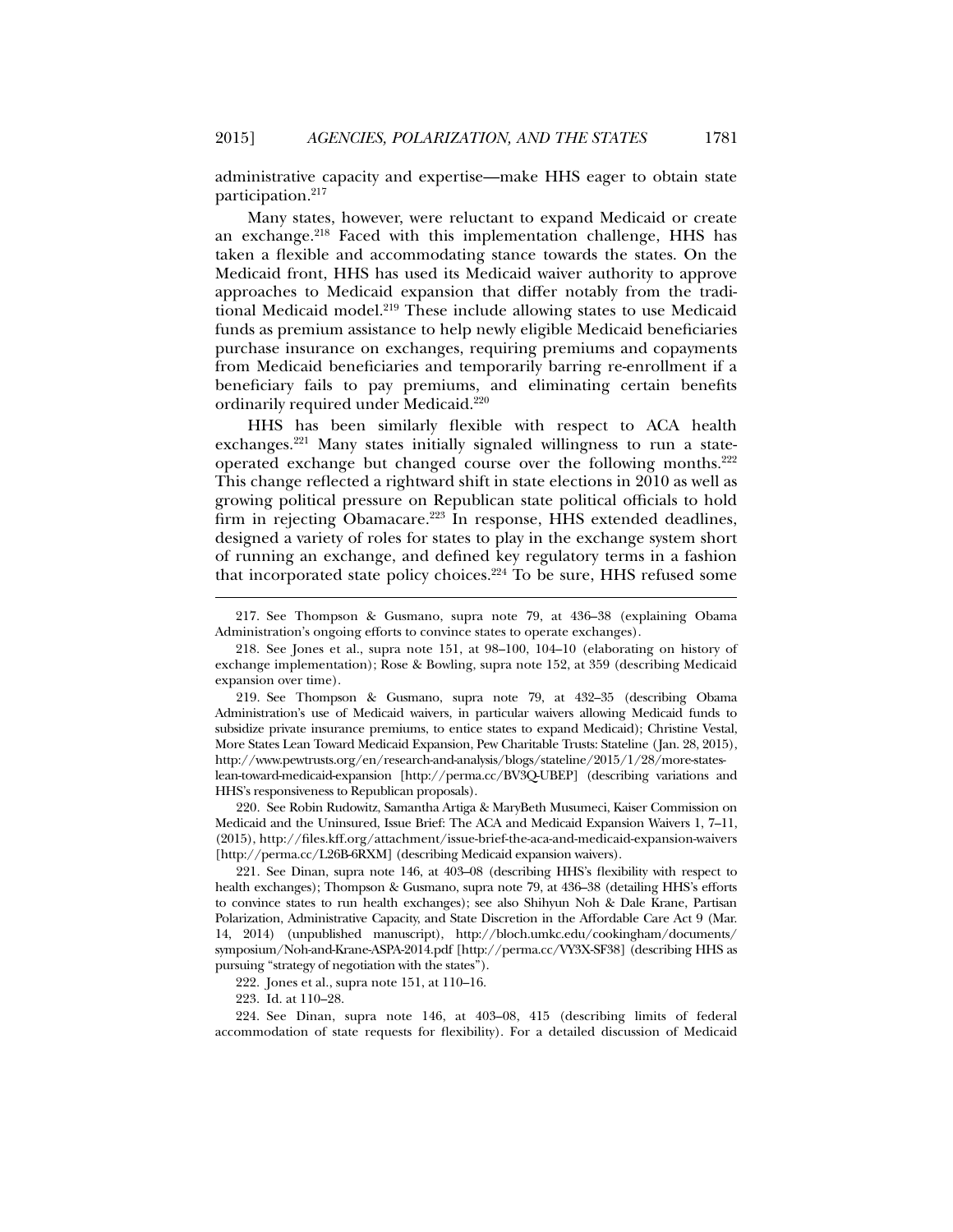state requests. It rejected state proposals to expand Medicaid only partially and denied state efforts to impose work requirements as a condition for Medicaid.225 But the agency's overall attitude has been one of accommodation and compromise.226

These approaches to Medicaid expansion and health exchange operation represent significant policy developments. This is especially true for Medicaid, where federal officials had previously rejected state efforts to impose costs on program participants and other measures that were later accepted as part of expansion waivers.<sup>227</sup> But it is also the case with respect to the ACA health exchanges, where HHS's accommodating stance allows experimentation with different combinations of federal and state expertise. Nor, moreover, is HHS's flexibility mandated by the statute; if anything, the ACA posits federal and state health exchanges as alternatives rather than partnering entities.<sup>228</sup> Similarly, Medicaid and health exchanges stand as alternative pillars of the ACA, with no express statutory authorization for their combination by using Medicaid funds to purchase insurance through an exchange.<sup>229</sup>

The lack of express statutory basis for these approaches does not mean that HHS exceeded its authority in approving them. HHS has broad implementing authority under the ACA and longstanding waiver power under Medicaid.230 But it highlights the degree to which capacious statutory delegations allow significant federal policymaking and adjustment to go forward at the impetus of agencies, even when polarized and

 226. See Thompson & Gusmano, supra note 79, at 439–41 ("The dominant motif of the Obama administration's exchange strategy involved going the last mile to encourage state participation.").

 227. See Henry J. Kaiser Family Found., Policy Brief: Premiums and Cost-Sharing in Medicaid 3–5 (2013), https://kaiserfamilyfoundation.files.wordpress.com/2013/02/8416.pdf [http://perma.cc/LTY4-WY8P] (discussing rules about cost sharing in Medicaid, federal denials of waivers relating to cost sharing, and proposed rule changes).

 228. See 42 U.S.C. §§ 18031(b)(1), 18041(c)(1) (2012) (mandating each state establish exchange and instructing HHS to establish exchange for state if state chooses not to do so).

 229. See id. § 1396a(a)(10)(A)(i)(VIII) (expanding Medicaid); id. § 18031(b)(1) (establishing exchanges). Indeed, statutory requirements that the costs of programs granted waivers be no greater than the cost of traditional Medicaid coverage,  $\S 18051(a)(2)(A)$ , are conditions that premium assistance expansions may have trouble meeting. See Dinan, supra note 146, at 415 (explaining "cost of purchasing private insurance on the exchanges and providing subsidies for Medicaid-eligible persons is expected to be higher than the cost of traditional Medicaid coverage").

 230. See id. § 1396n (granting HHS secretary authority to waive certain Medicaid requirements); Curtis W. Copeland, Cong. Research Serv., R41180, Regulations Pursuant to the Patient Protection and Affordable Care Act (P.L. 111-148) 3–14 (2010), http://www.ncsl.org/documents/health/Regulations.pdf [https://perma.cc/ZVU5-SMC9] (identifying provisions in ACA regarding rulemaking by federal agencies to implement legislation).

provisions that HHS has not allowed to be waived, see Rudowitz, Artiga & Musumeci, supra note 220, at 11–12.

 <sup>225.</sup> See Dinan, supra note 146, at 416–18 (highlighting hard limits on state negotiations).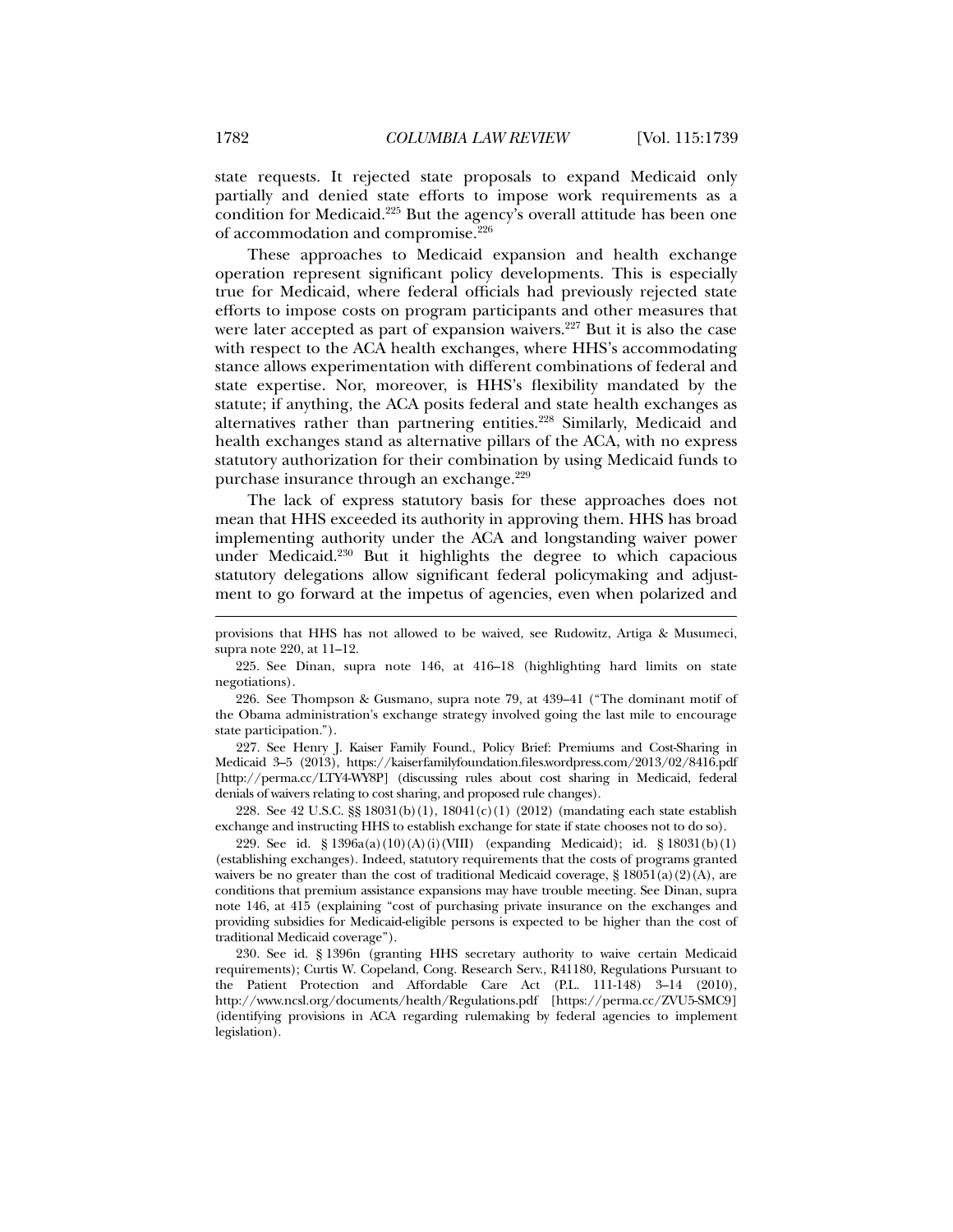divided government produces stalemate in Congress. The Obama Administration has used its administrative powers under the ACA, along with the ACA's incorporation of the states, to push federal health reform in new directions. At the same time, the states have used their programmatic leverage to obtain executive branch concessions over implementation. The resulting federal–state agreements have also served to sideline a Congress locked in partisan warfare. The ACA may be the most significant social-welfare legislation in decades, but congressional polarization means that the development of national health reform is now firmly an executive branch-, state-, and especially president-led project.

2. *Reshaping the Political Terrain.* — Partisanship defined the ACA's adoption and largely controlled its initial implementation.231 Solid blue states embraced the ACA, while solid red states largely refused to participate, and purple states were somewhere in between.<sup>232</sup> Oddly, the Medicaid expansion and creation of state health exchanges have had an opposite trajectory over time. At the outset, Republican state officials signaled willingness to create state exchanges but strongly resisted expanding Medicaid. Over time, however, Republican opposition to the exchanges grew significantly, whereas increasing numbers of Republicanled states have agreed to expand Medicaid.<sup>233</sup>

The recent Republican move toward expanding Medicaid deserves special note. A steady trickle of states with either Republican governors or Republican-controlled legislatures, or both, have expanded Medicaid since

 <sup>231.</sup> See Jacobs & Skocpol, supra note 166, at 77–78 (noting even after ACA's enactment, controversies over reform framework remained at "fever pitch"); Thompson & Gusmano, supra note 79, at 429 (claiming "ACA was the poster child for the well documented trend toward partisan polarization in the United States over the last several decades").

 <sup>232.</sup> See Dinan, supra note 146, at 408–10 (describing how support for state-run exchanges and Medicaid expansion fell along partisan lines); Timothy M. Callaghan & Lawrence R. Jacobs, Dynamic Federalism and the Implementation of the Affordable Care Act 7 (2013) (unpublished manuscript), http://papers.ssrn.com/sol3/papers.cfm?abstract\_id=2301530 (on file with the *Columbia Law Review*) ("The impact of partisanship is amply evident in state decision making on implementation of the ACA's Medicaid expansion.");Noh & Krane, supra note 221, at 5–6, 8, 19–20 (noting few exceptions to partisan split in supporting state-based exchanges).

 <sup>233.</sup> See Jones et al., supra note 151, at 110–16 (detailing shift from exchange planning to resistance to implementing ACA in states with Republican legislatures); Sarah Ferris, Red-State Governors Discuss Expansion of Medicaid with Obama, Hill (Jan. 6, 2015, 5:39 PM), http://thehill.com/policy/healthcare/228688-gop-governors-obama-closer-to-compromiseon-medicaid-expansion [http://perma.cc/7494-TA79] (indicating expansive federal funding convinced conservative states to begin expanding Medicare); John Tozzi, Why Red States Will Expand Medicaid, Like It or Not, Bloomberg (July 30, 2014), http://www.bloomberg.com

<sup>/</sup>bw/articles/2014-07-30/why-red-states-will-take-obamacares-medicaid-expansion

<sup>[</sup>http://perma.cc/WBD9-MNPN] (comparing trends of coverage in Democrat- and Republican-controlled states).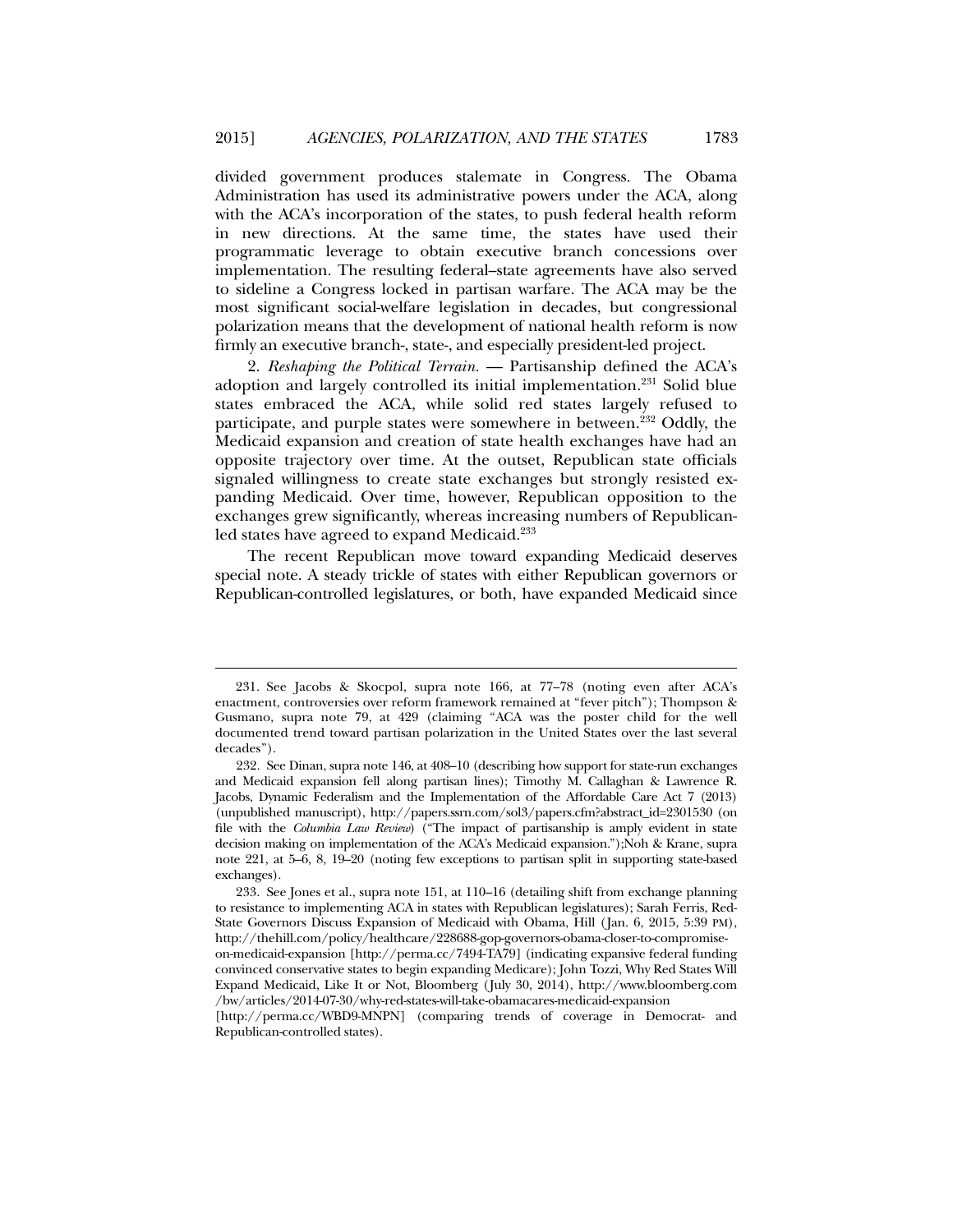2012.234 This includes some solid-red states like Indiana and Montana, while governors in other red states like Idaho, Utah, Tennessee, and Wyoming have or are discussing expansion waivers with HHS.<sup>235</sup> Republican governors have taken the lead on expansion, often over legislative opposition and occasionally legislative defeat of expansion plans.236

Several factors help explain why Republican governors have been willing to break party ranks over the Medicaid expansion, notwithstanding the polarized politics of the ACA. A major contributor is HHS's accommodating approach detailed above, which has allowed Republican governors to design expansion programs that reflect their conservative policy preferences.237 Pressure from powerful in-state interests, especially hospitals which have a financial incentive to have states expand, has also been significant, as well as public sentiment generally supporting expansion.238 Another factor is the generous federal match, with the federal government initially picking up 100% of the costs of Medicaid expansion, declining only to 90% in 2020.239 State budget pressures have also played

 236. See Rose, supra note 235, at 76–77 (exploring defeat of ACA waivers in Tennessee and Wyoming).

 237. See Dinan, supra note 146, at 414 (noting in Arkansas, for example, "federal officials had acquiesced in virtually all the demands state officials had made"); Thompson & Gusmano, supra note 79, at 433 (emphasizing importance of HHS's flexibility); see also Sarah Kliff, Could Obamacare Make Medicaid More Republican?, Wash. Post (Feb. 25, 2013), http:// www.washingtonpost.com/news/wonkblog/wp/2013/02/25/could-obamacare-make-medicaidmore-republican/ [http://perma.cc/WA2N-XWSK] (noting potential of waivers to address Republican policy preferences).

 239. 42 U.S.C. § 1396d(y)(1) (2012); see also Lawrence R. Jacobs & Timothy Callaghan, Why States Expand Medicaid: Party, Resources, and History, 38 J. Health Pol.

 <sup>234.</sup> See Jeffrey M. Jones, Massachusetts, Maryland Most Democratic States, Gallup (Feb. 4, 2015), http://www.gallup.com/poll/181475/massachusetts-maryland-democraticstates.aspx [http://perma.cc/E232-KECS] (identifying solid Republican states).

 <sup>235.</sup> Data on state expansions is as of October 11, 2015. See Henry J. Kaiser Family Found., Status of State Action on the Medicaid Expansion Decision, http://kff.org/healthreform/state-indicator/state-activity-around-expanding-medicaid-under-the-affordable-careact/#note-1 [http://perma.cc/TWQ6-86XC] [hereinafter Status of State Action] (last visited Oct. 11, 2015); see also David Ramsey, Red States Are Reinventing Medicaid to Make It More Expensive and Bureaucratic, New Republic (Jan. 18, 2015), http://www.newrepublic.com /article/120781/republican-governors-accept-medicaid-expansion-make-it-costlier [http:// perma.cc/7QUX-ZQL8] (noting Tennessee, Wyoming, and Utah are in negotiations with HHS); Vestal, supra note 219 (describing expansion in Indiana and expansion efforts in Alaska, Idaho, Montana, Tennessee, Utah, and Wyoming, as well as favorable gubernatorial statements in Alabama, North Carolina, and Texas). The governors of Tennessee and Wyoming reached agreements on waivers with HHS but failed to obtain approval from their state legislatures. Shanna Rose, Opting In, Opting Out: The Politics of State Medicaid Expansion, 13 Forum 63, 76–77 (2015) (chronicling Republican governors' efforts to create private program option for Obamacare). Montana's expansion is still awaiting waiver approval from HHS. See Status of State Action supra.

 <sup>238.</sup> See Thompson & Gusmano, supra note 79, at 431–32 (describing strong support from hospitals for Medicaid expansion); see also Rose, supra note 235, at 65–68, 72, 78 (documenting support for Medicaid expansion from hospitals, business groups, advocacy groups, and other organizations).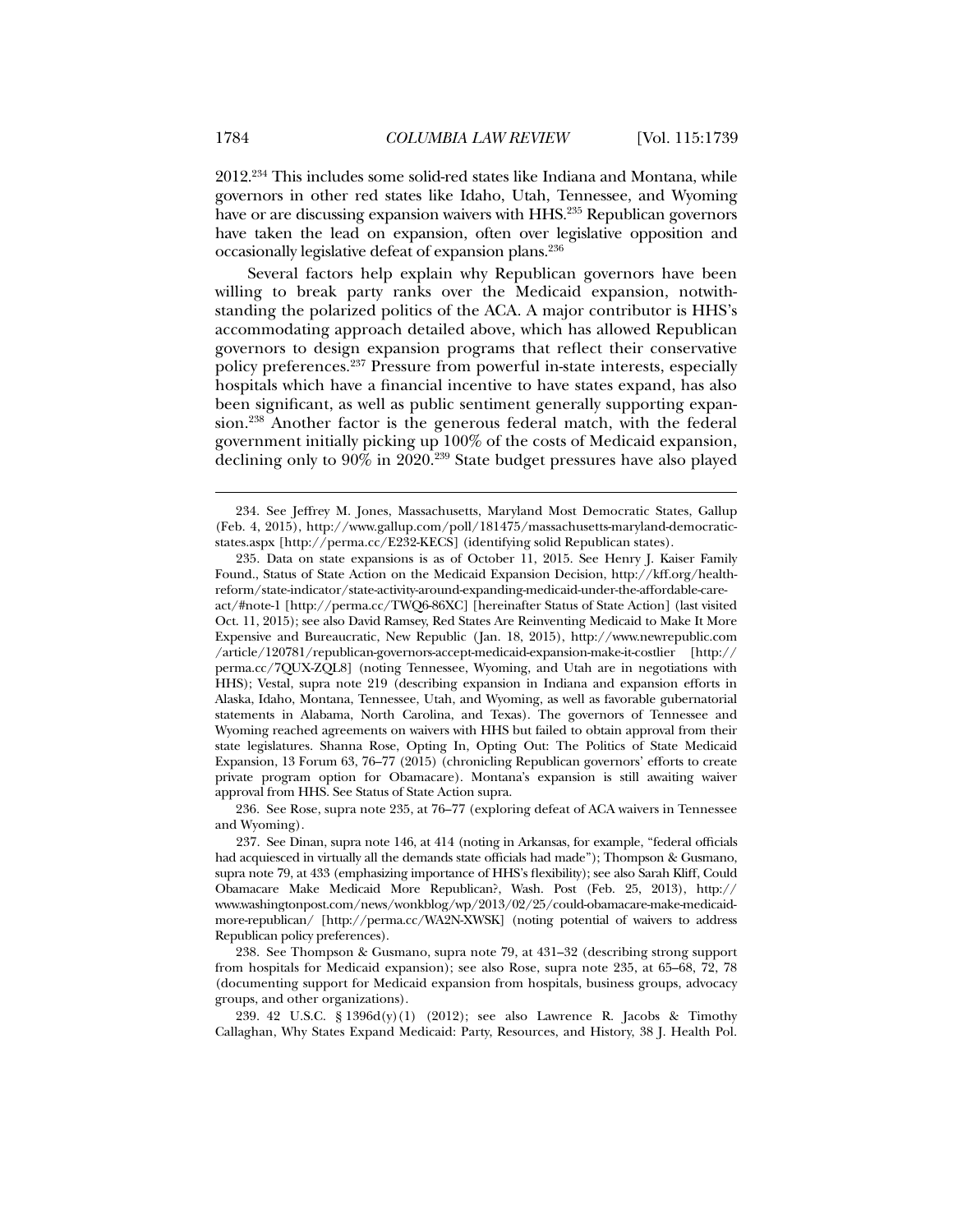a role; although expanding Medicaid carries some costs for states, it also allows states to shift to the federal government the costs for care they are already providing to newly eligible individuals.<sup>240</sup> Scholars have also identified a state's prior policy on Medicaid eligibility and benefits as an important contributing factor, so that "the gravitational pull of policy history  $\dots$  is cross-pressuring states and moderating the effects of political parties" in expansion decisions.241 A desire to provide health services to uninsured low-income individuals may also play a role, as well as the recognition that "taxpayers in non-expansion states are paying federal taxes that support the expansion of coverage in other parts of the country."242

Whatever the cause, growing red-state willingness to participate in Medicaid expansion represents a significant splintering in the Republican opposition to the ACA.<sup>243</sup> This does not mean that the Medicaid expansion will no longer be a source of partisan dispute, but the points of contestation are likely to be more focused on the terms of expansion rather than on whether the expansion occurs at all. Republican officials at the state and national level may push for even greater flexibility than the Obama Administration has granted, whereas Democratic leaders may become concerned about too many concessions, particularly once the ACA's broad waiver authority comes into effect in 2017.244 But these disagreements suggest a less zero-sum debate, one more focused on challenging program details than the program's

 241. Jacobs & Callaghan, Why States Expand, supra note 239, at 1036–37. Two other potential moderating factors are state administrative capacity and prior experience with intergovernmental bargaining, although these factors likely overlap. See Timothy Callaghan & Lawrence R. Jacobs, Process Learning and the Implementation of Medicaid Reform, 44 Publius 541, 542 (2014) (describing bargaining procedures); Jacobs & Callaghan, Why States Expand, supra note 239, at 1039 (discussing administrative capacity). Moreover, separating capacity and political party influences is particularly difficult as Democratic states tend to have greater administrative capacity. Id.

 242. Rose, supra note 235, at 69, 78; see also Barrilleaux & Rainey, supra note 158, at 440, 447–48, 453 (noting Governor John Kasich's emphasis on needs of uninsured but concluding "economics and need have little effect" on governors' expansion decisions).

 243. See Rose, supra note 235, at 79 ("[A]dvocates can point to the growing list of participating red states as evidence that expansion is a politically neutral issue.").

244. 42 U.S.C. § 18052.

Pol'y & L. 1023, 1033 (2014) [hereinafter Jacobs & Callaghan, Why States Expand] ("Federal funding during unsteady economic and budgetary times may be especially attractive to states with particularly strained circumstances . . . .").

 <sup>240.</sup> See Rose, supra note 235, at 68, 71–72 (describing cost shifting possibilities); see also Jacobs & Callaghan, Why States Expand, supra note 239, at 1033–35 (noting potential for states to shift costs but concluding economic considerations generally do not drive expansion decisions). Some Republican states have not expanded Medicaid despite the sizable federal funds in play. See, e.g., Wade Goodwyn, Texas Loses Billions to Treat the Poor by Not Expanding Medicaid, Advocates Say, NPR (May 29, 2015, 5:08 AM), http://www.npr.org /2015/05/29/410470081/texas-didn-t-expand-medicaid-advocates-say-money-is-being-left-onthe-table (on file with the *Columbia Law Review*) (discussing Texas's decision to not expand Medicaid and thus forego billions in federal funds).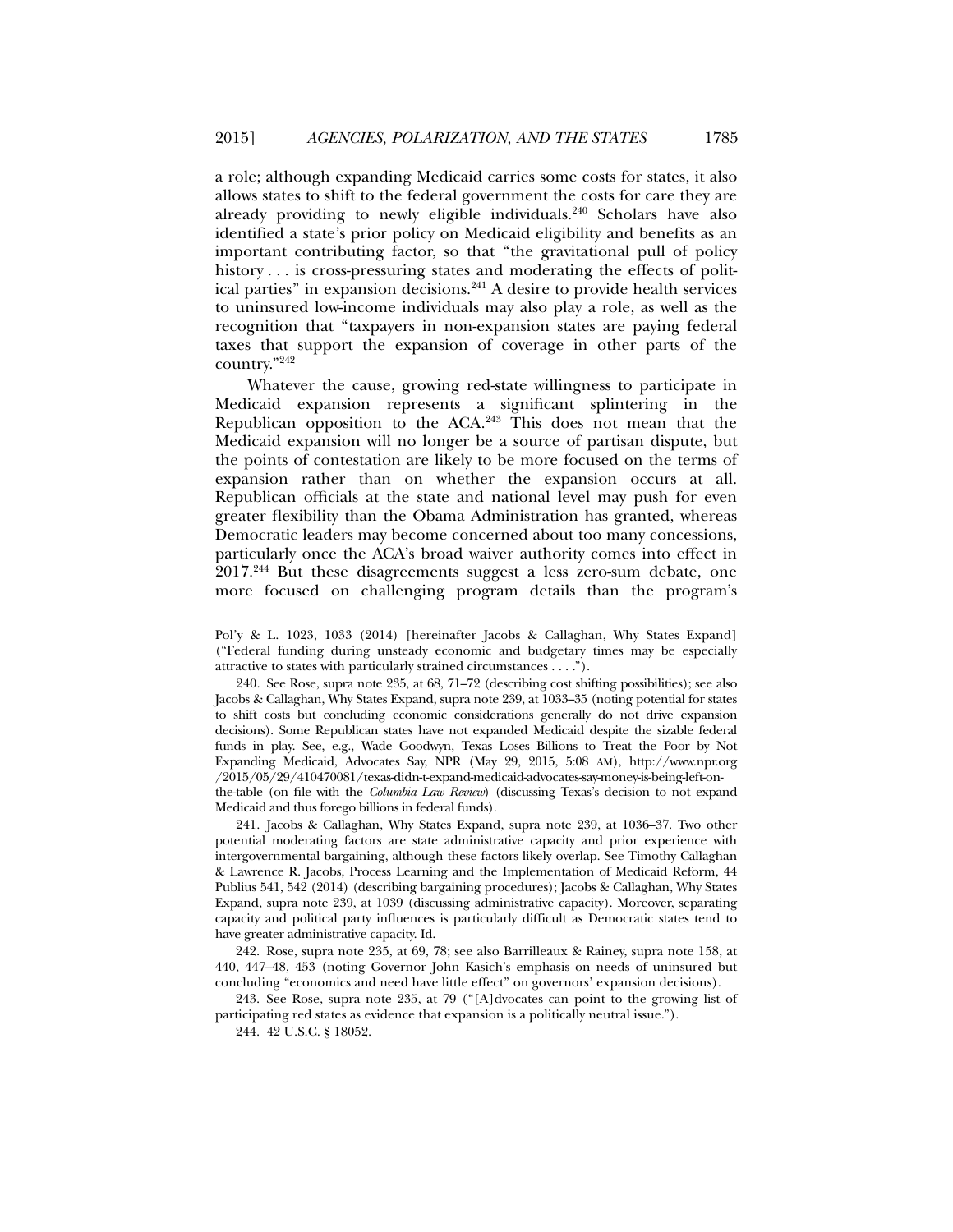existence. These are also issues on which Republican and Democratic officials may not line up as consistently or clearly in oppositional camps.245 In addition, these future debates will be informed by evidence from the different policy approaches contained in the waivers that HHS and states have negotiated, creating a shared factual basis about which expansion models are the most effective that may undermine existing partisan divides.246

In short, the Medicaid expansion represents an instance in which federal agencies acting with and through the states have moved polarized politics on a major policy issue. Whether this will have a broader effect on the deep partisanship surrounding the ACA at the national level remains unclear. As Abbe Gluck has argued, however, state implementation serves an entrenchment function that makes national programs harder to repeal when there is a change in political control.<sup>247</sup> If Medicaid's past is any guide, a similar entrenchment may well occur with respect to Medicaid expansion under the ACA,<sup>248</sup> although election of a Republican President in 2016 might lead to significant transformations of the program.

### **CONCLUSION**

Analyzing polarization's impact on governance requires probing beyond the phenomena of congressional gridlock and presidential unilateralism that currently dominate popular and scholarly accounts. It requires incorporating a nuanced assessment of polarization's interaction with federal administration and the diverse forces that affect agency action. In a polarized world marked by legislative gridlock, presidential control is a major element in administrative decisionmaking. But agencies can remain subject to notable counterpressures from Congress, the courts, internal agency forces—and, crucially, the states.

Examination of the ACA's implementation demonstrates the importance of incorporating the states into polarization discussions. The Medicaid expansion in particular is a notable instance of how nego-

 <sup>245.</sup> A number of Democratic governors have pushed expansion models containing policy approaches typically favored by Republicans, such as use of private insurance or copays, while several Republican governors have sought to expand Medicaid on fairly traditional terms. See Rose, supra note 235, at 71–72, 75–76 (noting traditional Medicaid expansion in Nevada and Arizona, with Republican governors, and premium assistance approach in Arkansas, with Democratic governor).

 <sup>246.</sup> See Sunstein, Partyism, supra note 97 (manuscript at 15) ("[W]ith imaginable empirical projections, there may be sufficient consensus to ensure agreement on particular outcomes, even amidst significant differences in value and across party lines.").

 <sup>247.</sup> Gluck, Intrastatutory Federalism, supra note 174, at 568–72.

 <sup>248.</sup> See Laura Katz Olson, The Politics of Medicaid 4–5, 12–13 (2010) (arguing vast array of stakeholders have assured Medicaid's expansion and durability over program's history); Frank J. Thompson, Medicaid Politics 203–32 (2012) (arguing Medicaid expanded between 1993 and 2010 despite polarization and attacks on welfare state and tracing relationship between program's resilience and federalism).